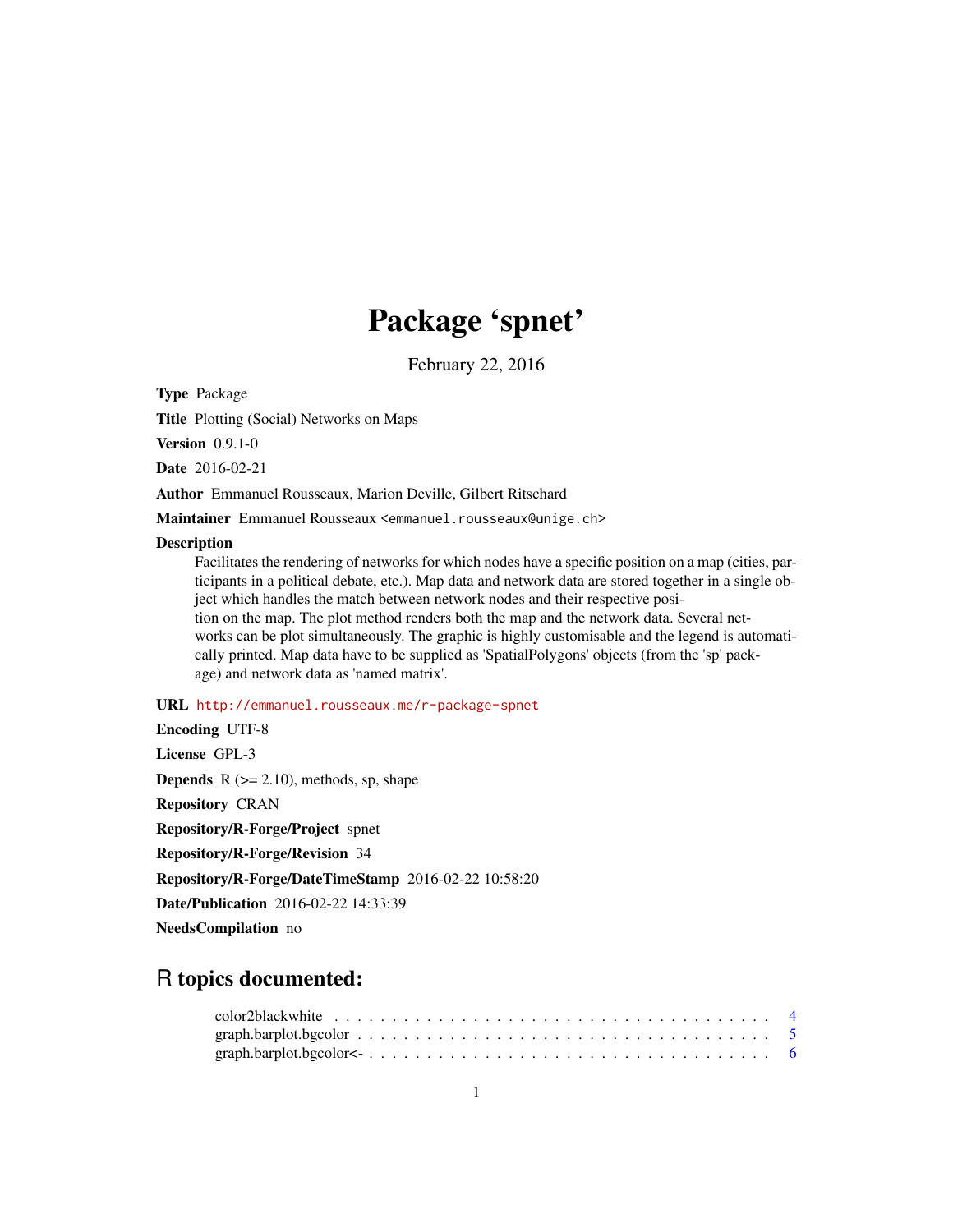|                        | 6              |
|------------------------|----------------|
|                        | 7              |
|                        | $\overline{7}$ |
|                        | 8              |
|                        | 8              |
|                        | 9              |
|                        | 9              |
|                        | 10             |
|                        | 10             |
|                        | 11             |
|                        | 11             |
|                        | 12             |
|                        | 12             |
|                        | <sup>13</sup>  |
|                        | <sup>13</sup>  |
|                        | 14             |
|                        | 14             |
|                        |                |
|                        |                |
|                        | 16             |
|                        | 16             |
|                        | 17             |
|                        | 17             |
|                        | 18             |
|                        | 18             |
|                        | 19             |
|                        |                |
|                        | 20             |
|                        | 20             |
|                        | 21             |
|                        | 21             |
|                        | 22             |
|                        | 22             |
|                        | 23             |
|                        | 23             |
|                        |                |
|                        | 24             |
| graph.label.color<-    | 25             |
|                        | 25             |
| graph.label.list<-     | 26             |
|                        | 26             |
|                        | 27             |
|                        | 27             |
| graph.layout.list <- . | 28             |
| graph.legend.cex       | 28             |
| graph.legend.cex<-     | 29             |
| graph.legend.horiz     | 29             |
| graph.legend.horiz<-   | 30             |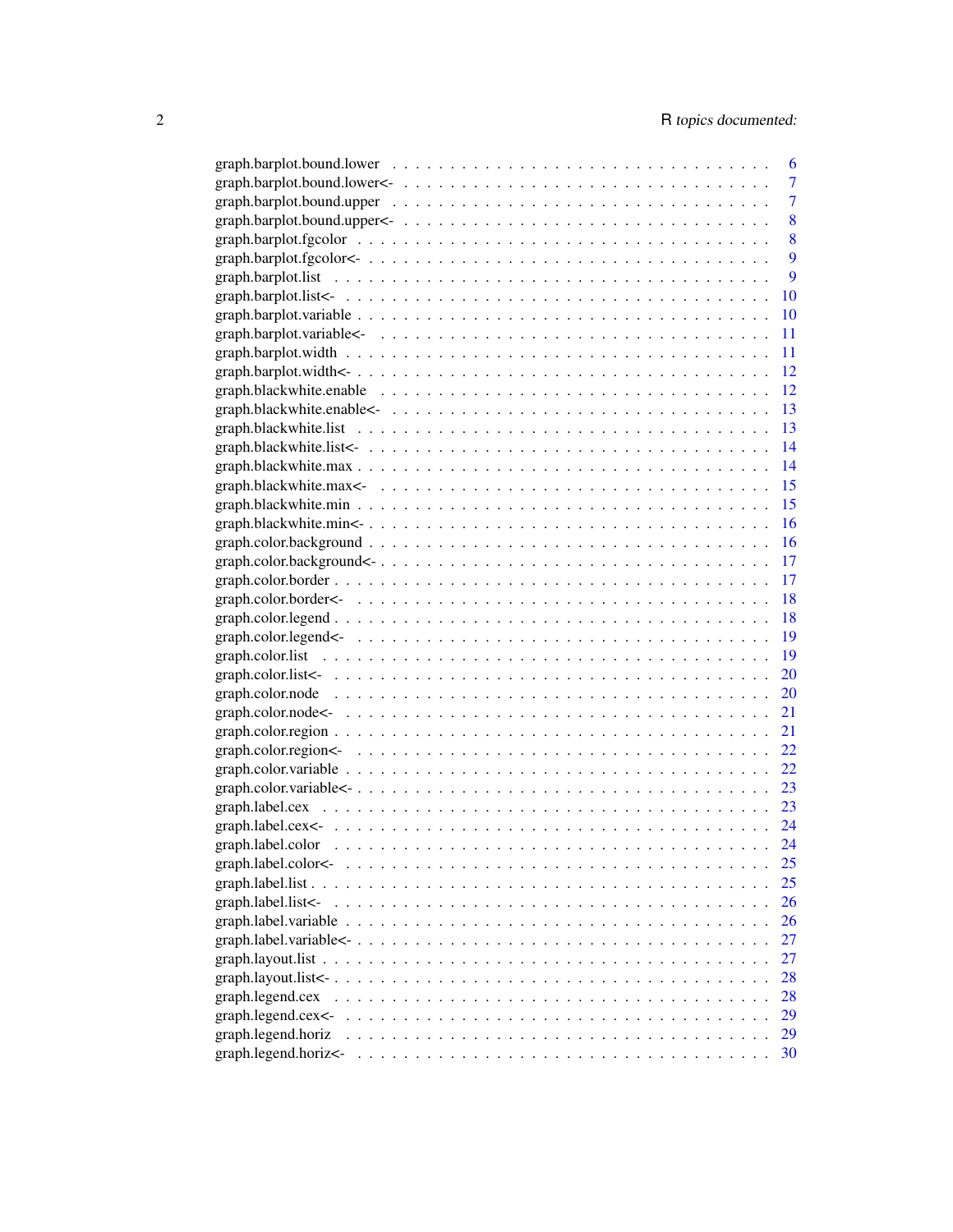|                                                                                                                  | 30 |
|------------------------------------------------------------------------------------------------------------------|----|
|                                                                                                                  | 31 |
|                                                                                                                  | 31 |
|                                                                                                                  | 32 |
|                                                                                                                  | 32 |
|                                                                                                                  | 33 |
|                                                                                                                  |    |
|                                                                                                                  |    |
|                                                                                                                  |    |
|                                                                                                                  |    |
|                                                                                                                  |    |
|                                                                                                                  | 36 |
|                                                                                                                  | 37 |
|                                                                                                                  | 37 |
|                                                                                                                  | 38 |
|                                                                                                                  | 38 |
|                                                                                                                  | 39 |
|                                                                                                                  | 40 |
|                                                                                                                  | 40 |
|                                                                                                                  | 41 |
|                                                                                                                  | 42 |
|                                                                                                                  | 42 |
|                                                                                                                  | 43 |
|                                                                                                                  | 43 |
|                                                                                                                  | 44 |
|                                                                                                                  | 45 |
|                                                                                                                  | 45 |
|                                                                                                                  | 46 |
|                                                                                                                  | 47 |
|                                                                                                                  | 47 |
|                                                                                                                  | 48 |
|                                                                                                                  | 48 |
|                                                                                                                  | 49 |
|                                                                                                                  | 49 |
|                                                                                                                  | 50 |
|                                                                                                                  | 51 |
|                                                                                                                  | 51 |
| graph.networks.list $\ldots \ldots \ldots \ldots \ldots \ldots \ldots \ldots \ldots \ldots \ldots \ldots \ldots$ | 52 |
|                                                                                                                  | 52 |
|                                                                                                                  | 53 |
| graph.par.list                                                                                                   | 53 |
| $graph.$ par.list $\lt$ -                                                                                        | 54 |
|                                                                                                                  | 54 |
|                                                                                                                  | 55 |
| graph.symbol.color                                                                                               | 55 |
|                                                                                                                  | 56 |
| graph.symbol.legend                                                                                              | 56 |
|                                                                                                                  |    |
|                                                                                                                  | 57 |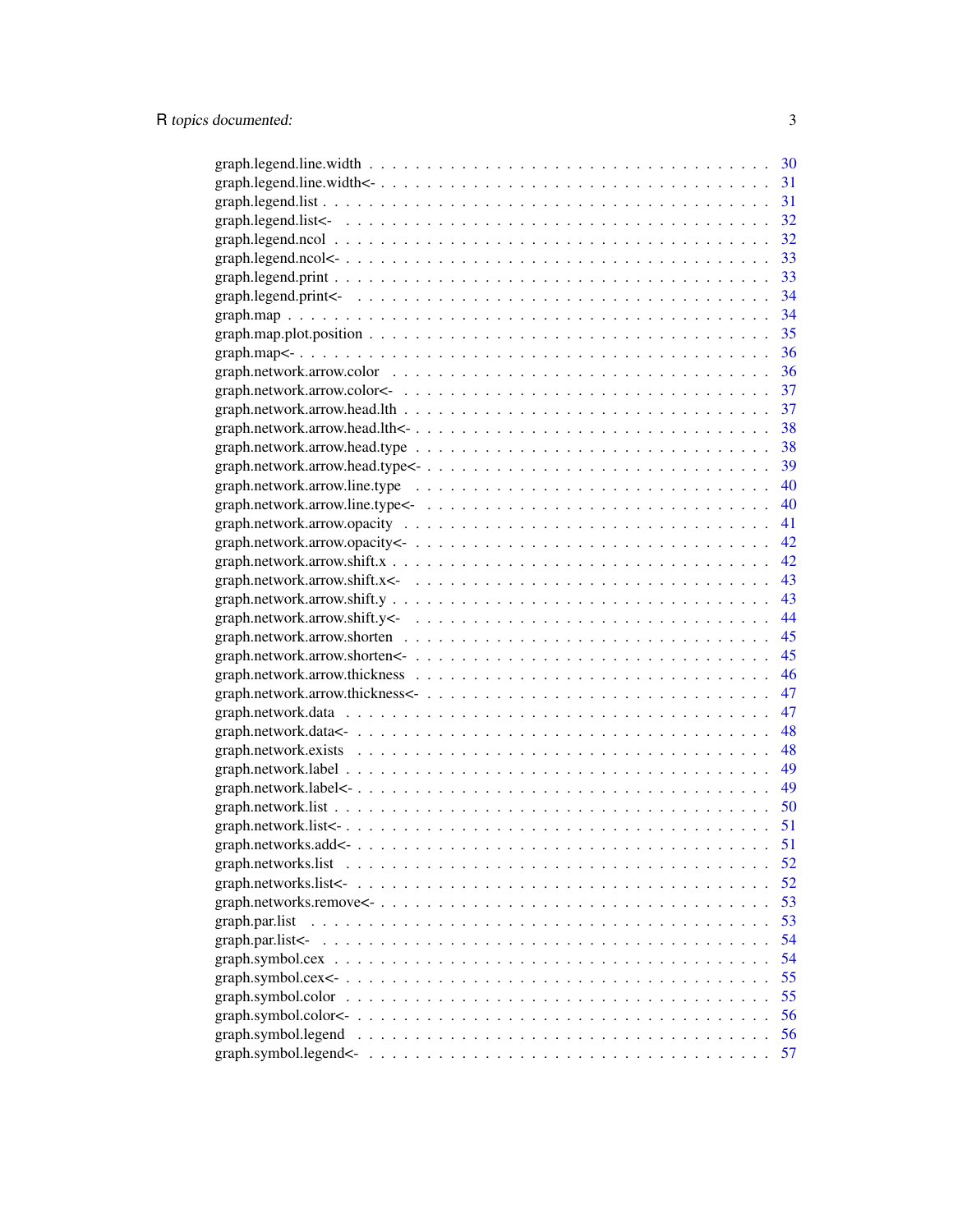<span id="page-3-0"></span>

| Index | 70 |
|-------|----|
|       |    |
|       |    |
|       |    |
|       |    |
|       |    |
|       |    |
|       |    |
|       |    |
|       |    |
|       |    |
|       |    |
|       |    |
|       |    |
|       |    |
|       |    |
|       |    |
|       |    |
|       |    |
|       |    |
|       |    |
|       |    |

color2blackwhite *Convert colors to contrasted gray level for black and white rendering*

# Description

This function converts color codes (given in hexadecimal format) to constrasted gray levels. This is useful to enhance readability when printing in black and white. The conversion from color to gray levels is performed using the luminosity method (0.21R + 0.72G + 0.07B), then levels are linearly scaled to [contrast.min;contrast.max].

# Usage

```
color2blackwhile(x, increase.contrib = TRUE, contrast = m = 0.02,contrast.max = 0.98
```

| $\mathsf{x}$      | a character, the vector of color codes given in hexadecimal format (ex "#21AD5C").    |  |  |  |  |
|-------------------|---------------------------------------------------------------------------------------|--|--|--|--|
| increase.contrast |                                                                                       |  |  |  |  |
|                   | a logical, if TRUE the scaling is performed.                                          |  |  |  |  |
| contrast.min      | the minimal gray value to use in the scaling $(0 = \text{white}, 1 = \text{black})$ . |  |  |  |  |
| contrast.max      | the maximal gray value to use in the scaling $(0 = \text{white}, 1 = \text{black})$ . |  |  |  |  |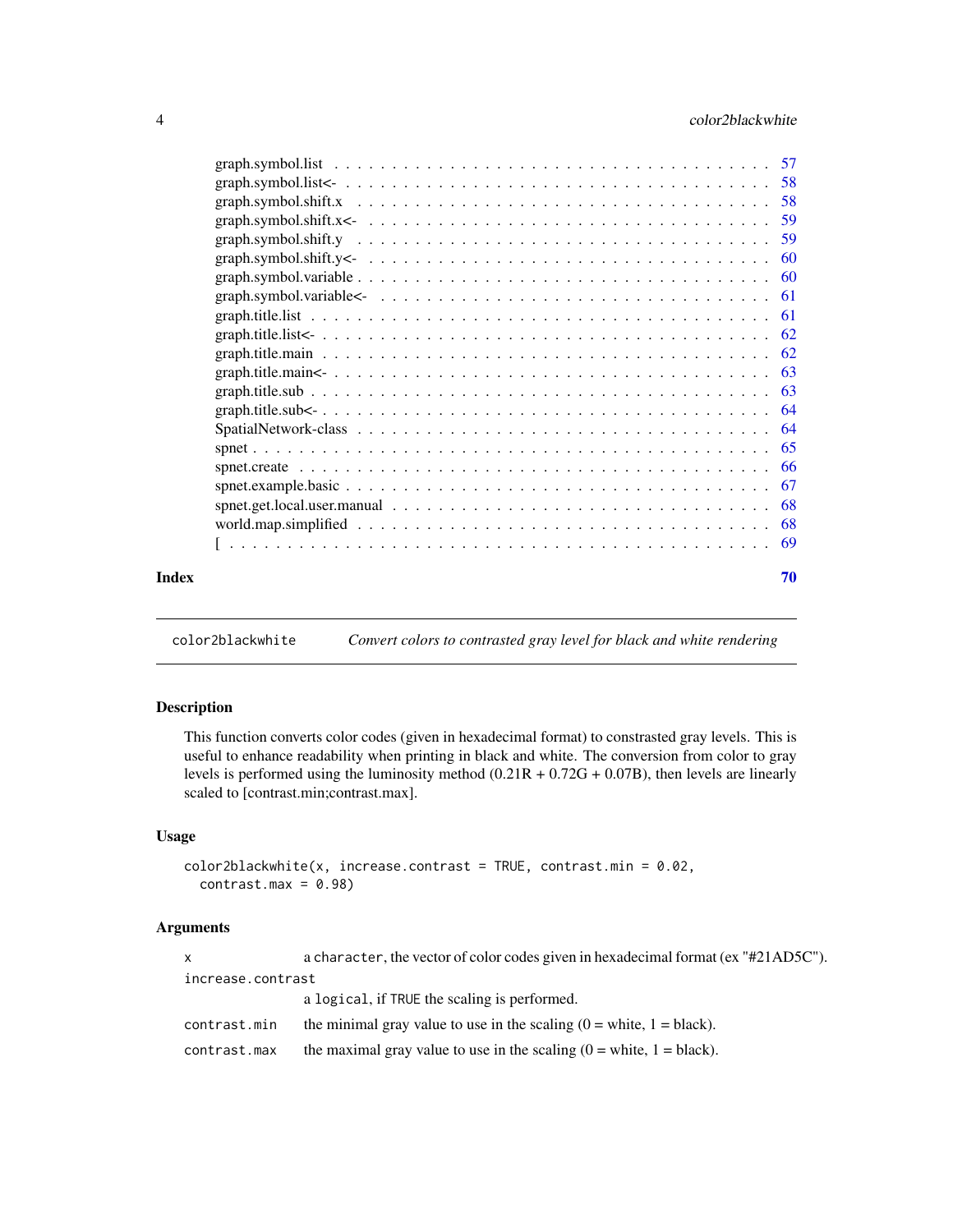# <span id="page-4-0"></span>graph.barplot.bgcolor 5

#### Examples

```
mycols = c("#BA364E", "#32BAA1", "#12AA91")
color2blackwhite(mycols)
barplot(1:3, axes=FALSE, col=mycols)
barplot(1:3, axes=FALSE, col=color2blackwhite(mycols, increase.contrast = FALSE))
barplot(1:3, axes=FALSE, col=color2blackwhite(mycols))
barplot(1:3, axes=FALSE, col=color2blackwhite(mycols, contrast.min = 0, contrast.max = 1))
```
graph.barplot.bgcolor *Get the barplot background color of a* SpatialNetwork *object*

#### Description

This generic method intends to extract the barplot background color of a SpatialNetwork object.

# Usage

```
graph.barplot.bgcolor(object)
```
## S4 method for signature 'SpatialNetwork' graph.barplot.bgcolor(object)

## S4 replacement method for signature 'SpatialNetwork, character' graph.barplot.bgcolor(object) <- value

#### Arguments

| object | a SpatialNetwork object. |
|--------|--------------------------|
| value  | the new color.           |

- SpatialNetwork: method for SpatialNetwork objects.
- object = SpatialNetwork, value = character: method for SpatialNetwork objects.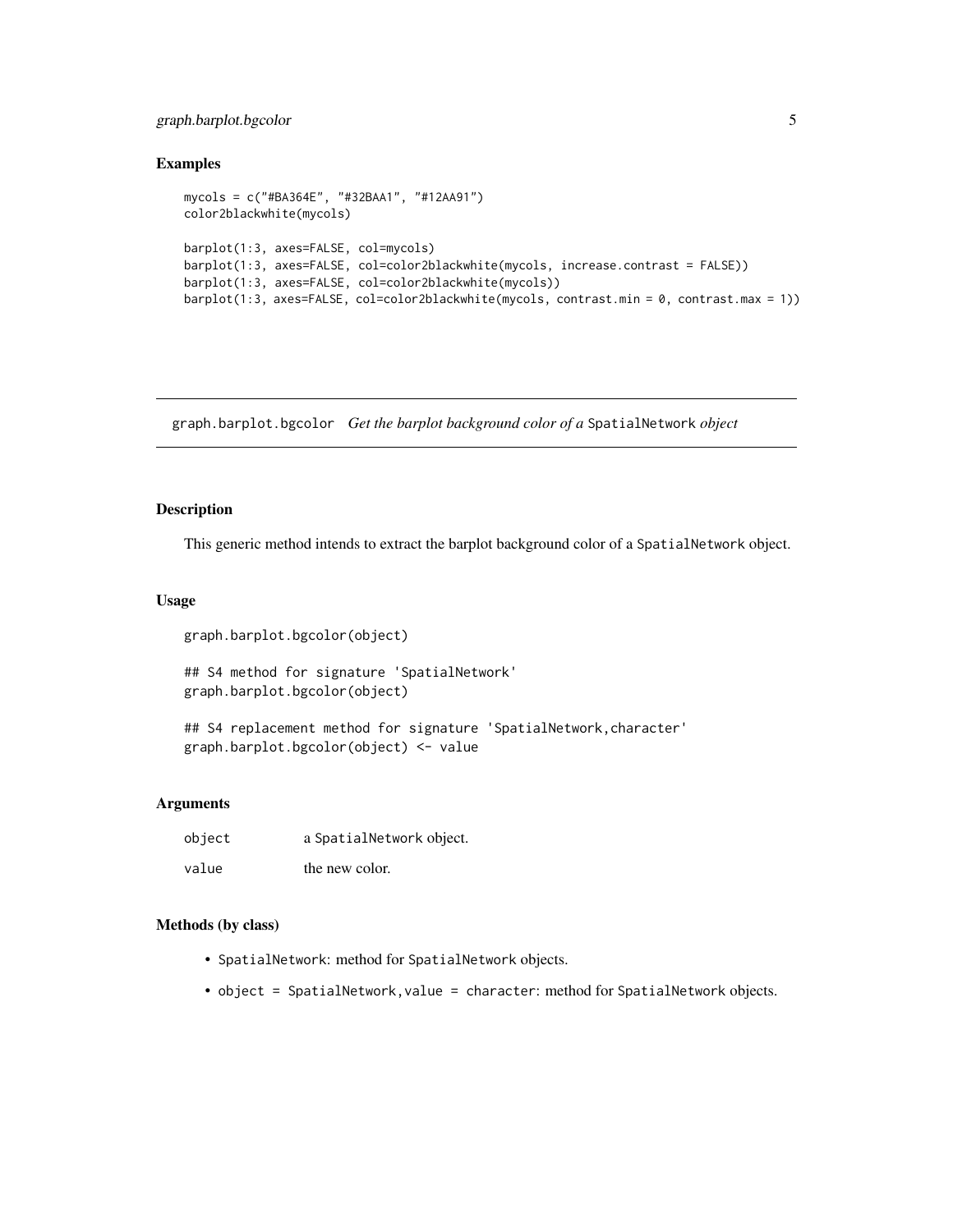<span id="page-5-0"></span>graph.barplot.bgcolor<-

*Set the barplot background color of a* SpatialNetwork *object*

# Description

This generic method intends to set or replace the barplot background color of a SpatialNetwork object.

#### Usage

graph.barplot.bgcolor(object) <- value

#### Arguments

object a SpatialNetwork object. value the new color.

graph.barplot.bound.lower

*Get the barplot lower bound position of a* SpatialNetwork *object*

#### Description

This generic method intends to extract the barplot lower bound position of a SpatialNetwork object.

# Usage

```
graph.barplot.bound.lower(object)
```
## S4 method for signature 'SpatialNetwork' graph.barplot.bound.lower(object)

```
## S4 replacement method for signature 'SpatialNetwork, numeric'
graph.barplot.bound.lower(object) <- value
```
#### Arguments

| object | a SpatialNetwork object.                                                                           |
|--------|----------------------------------------------------------------------------------------------------|
| value  | a numeric vector of coordinates, $c(x,y)$ , specifying a shift from the center of<br>each country. |

- SpatialNetwork: method for SpatialNetwork objects.
- object = SpatialNetwork,value = numeric: method for SpatialNetwork objects.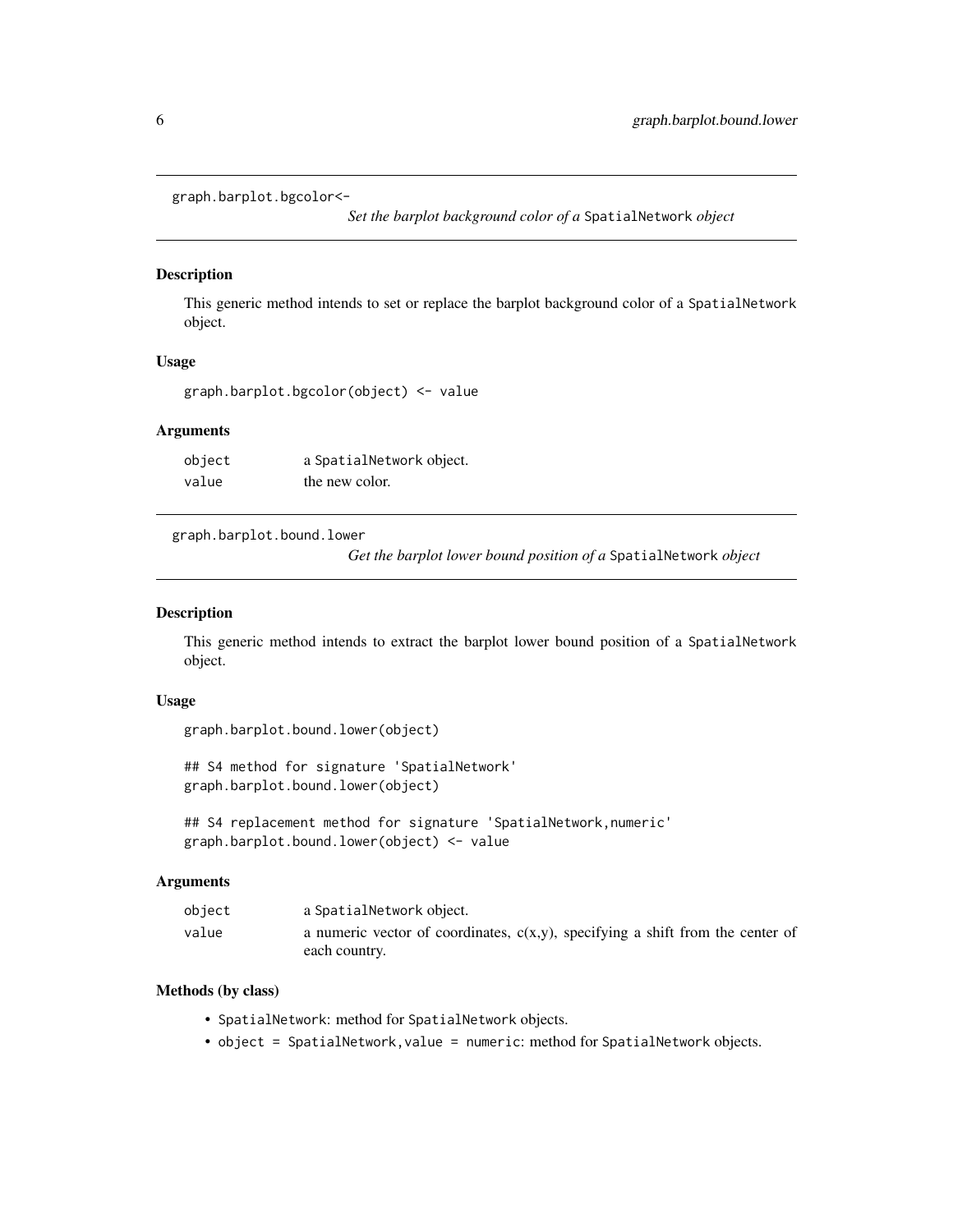<span id="page-6-0"></span>graph.barplot.bound.lower<-

*Set the barplot lower bound position of a* SpatialNetwork *object*

# Description

This generic method intends to set or replace the barplot lower bound position of a SpatialNetwork object.

# Usage

graph.barplot.bound.lower(object) <- value

# Arguments

| object | a SpatialNetwork object.                                                                           |
|--------|----------------------------------------------------------------------------------------------------|
| value  | a numeric vector of coordinates, $c(x,y)$ , specifying a shift from the center of<br>each country. |

graph.barplot.bound.upper

*Get the barplot upper bound position of a* SpatialNetwork *object*

# Description

This generic method intends to extract the barplot upper bound position of a SpatialNetwork object.

#### Usage

graph.barplot.bound.upper(object)

## S4 method for signature 'SpatialNetwork' graph.barplot.bound.upper(object)

## S4 replacement method for signature 'SpatialNetwork, numeric' graph.barplot.bound.upper(object) <- value

| object | a SpatialNetwork object.                                                                           |
|--------|----------------------------------------------------------------------------------------------------|
| value  | a numeric vector of coordinates, $c(x,y)$ , specifying a shift from the center of<br>each country. |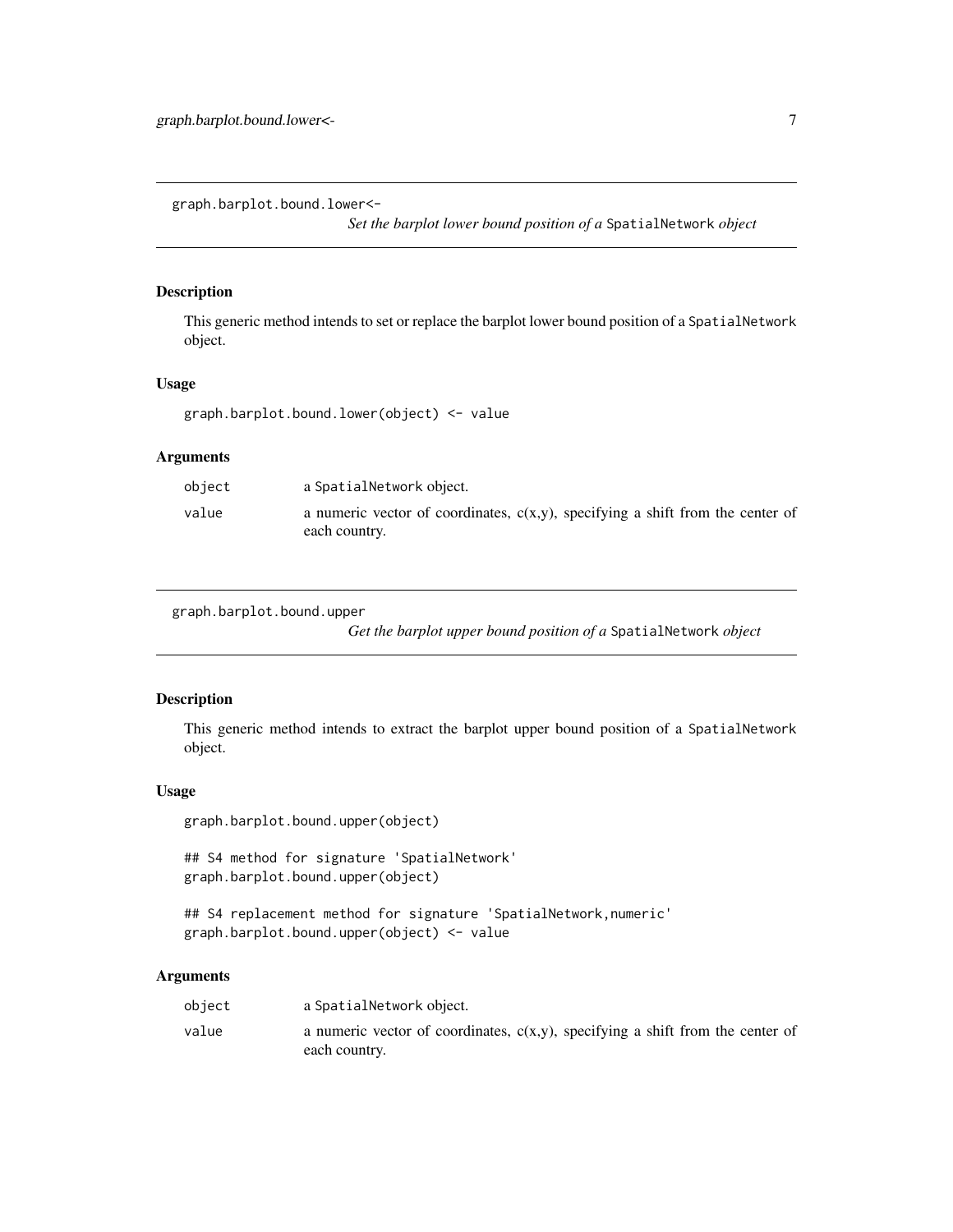# <span id="page-7-0"></span>Methods (by class)

- SpatialNetwork: method for SpatialNetwork objects.
- object = SpatialNetwork,value = numeric: method for SpatialNetwork objects.

graph.barplot.bound.upper<-

*Set the barplot upper bound position of a* SpatialNetwork *object*

# Description

This generic method intends to set or replace the barplot upper bound position of a SpatialNetwork object.

#### Usage

```
graph.barplot.bound.upper(object) <- value
```
# Arguments

| object | a SpatialNetwork object.                                                                           |
|--------|----------------------------------------------------------------------------------------------------|
| value  | a numeric vector of coordinates, $c(x,y)$ , specifying a shift from the center of<br>each country. |

graph.barplot.fgcolor *Get the barplot foreground color of a* SpatialNetwork *object*

#### Description

This generic method intends to extract the barplot foreground color of a SpatialNetwork object.

#### Usage

```
graph.barplot.fgcolor(object)
```
## S4 method for signature 'SpatialNetwork' graph.barplot.fgcolor(object)

```
## S4 replacement method for signature 'SpatialNetwork, character'
graph.barplot.fgcolor(object) <- value
```

| object | a SpatialNetwork object. |
|--------|--------------------------|
| value  | the color.               |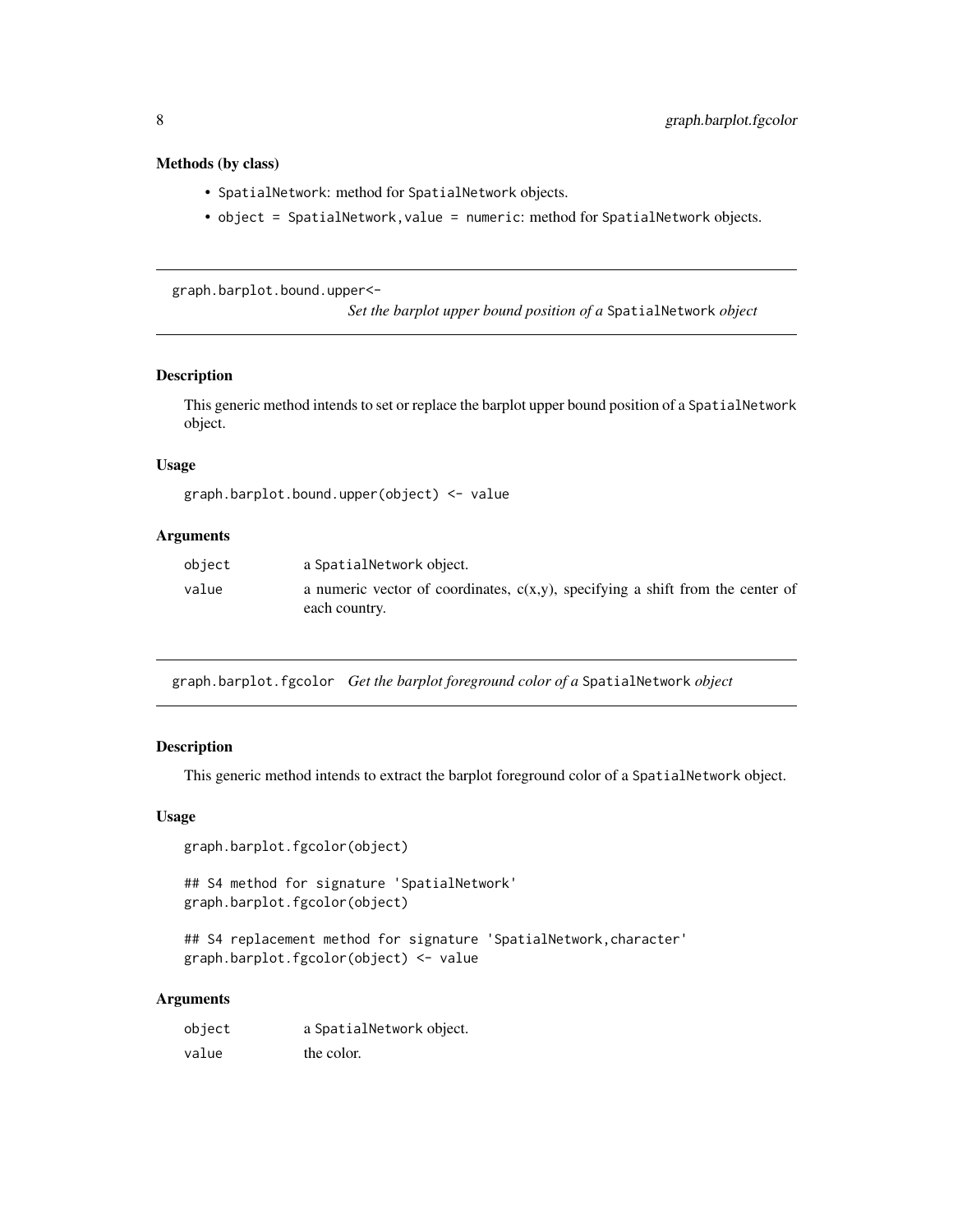# <span id="page-8-0"></span>Methods (by class)

- SpatialNetwork: method for SpatialNetwork objects.
- object = SpatialNetwork,value = character: method for SpatialNetwork objects.

graph.barplot.fgcolor<-

*Set the barplot foreground color of a* SpatialNetwork *object*

#### Description

This generic method intends to set or replace the barplot foreground color of a SpatialNetwork object.

#### Usage

```
graph.barplot.fgcolor(object) <- value
```
# Arguments

| object | a SpatialNetwork object. |
|--------|--------------------------|
| value  | the color.               |

graph.barplot.list *Get the list of all barplot parameters of a* SpatialNetwork *object*

#### Description

This generic method intends to extract barplot parameters of a SpatialNetwork object.

#### Usage

```
graph.barplot.list(object)
```
## S4 method for signature 'SpatialNetwork' graph.barplot.list(object)

## S4 replacement method for signature 'SpatialNetwork, list' graph.barplot.list(object) <- value

| object | the Spatial Network object for which we want to get parameters. |
|--------|-----------------------------------------------------------------|
| value  | a list of parameters.                                           |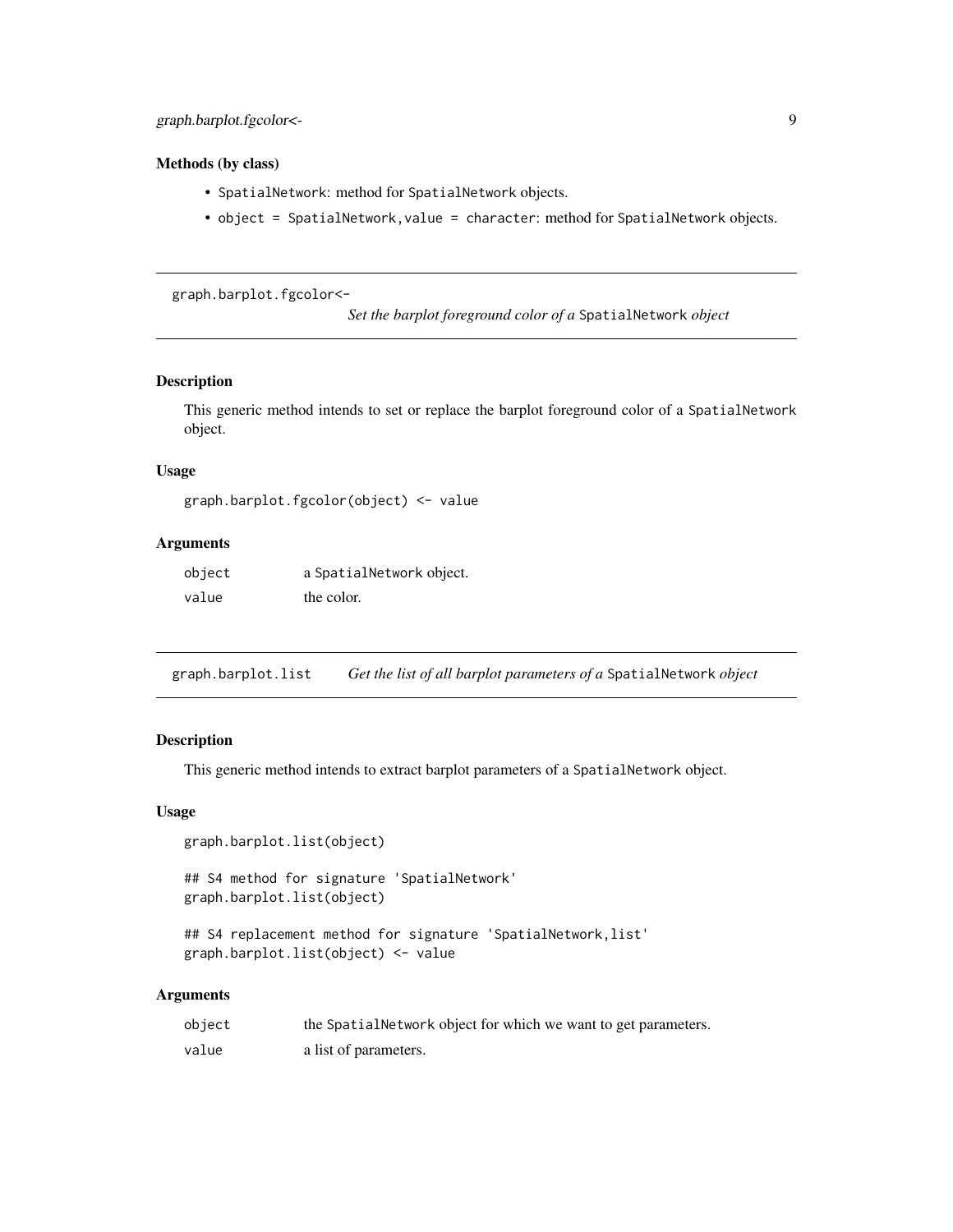#### Methods (by class)

- SpatialNetwork: method for SpatialNetwork objects.
- object = SpatialNetwork, value = list: method for SpatialNetwork objects.

graph.barplot.list<- *Set the list of all barplot parameters of a* SpatialNetwork *object*

#### **Description**

This generic method intends to set or replace barplot parameters of a SpatialNetwork object.

#### Usage

```
graph.barplot.list(object) <- value
```
# Arguments

| object | the SpatialNetwork object for which we want to set parameters. |
|--------|----------------------------------------------------------------|
| value  | a list of parameters.                                          |

graph.barplot.variable

*Get the barplot variable of a* SpatialNetwork *object*

# Description

This generic method intends to extract the barplot variable of a SpatialNetwork object.

#### Usage

```
graph.barplot.variable(object)
```
## S4 method for signature 'SpatialNetwork' graph.barplot.variable(object)

```
## S4 replacement method for signature 'SpatialNetwork,character'
graph.barplot.variable(object) <- value
```
# Arguments

| object | a SpatialNetwork object.                               |
|--------|--------------------------------------------------------|
| value  | the name of the variable to use for plotting barplots. |

- SpatialNetwork: method for SpatialNetwork objects.
- object = SpatialNetwork,value = character: method for SpatialNetwork objects.

<span id="page-9-0"></span>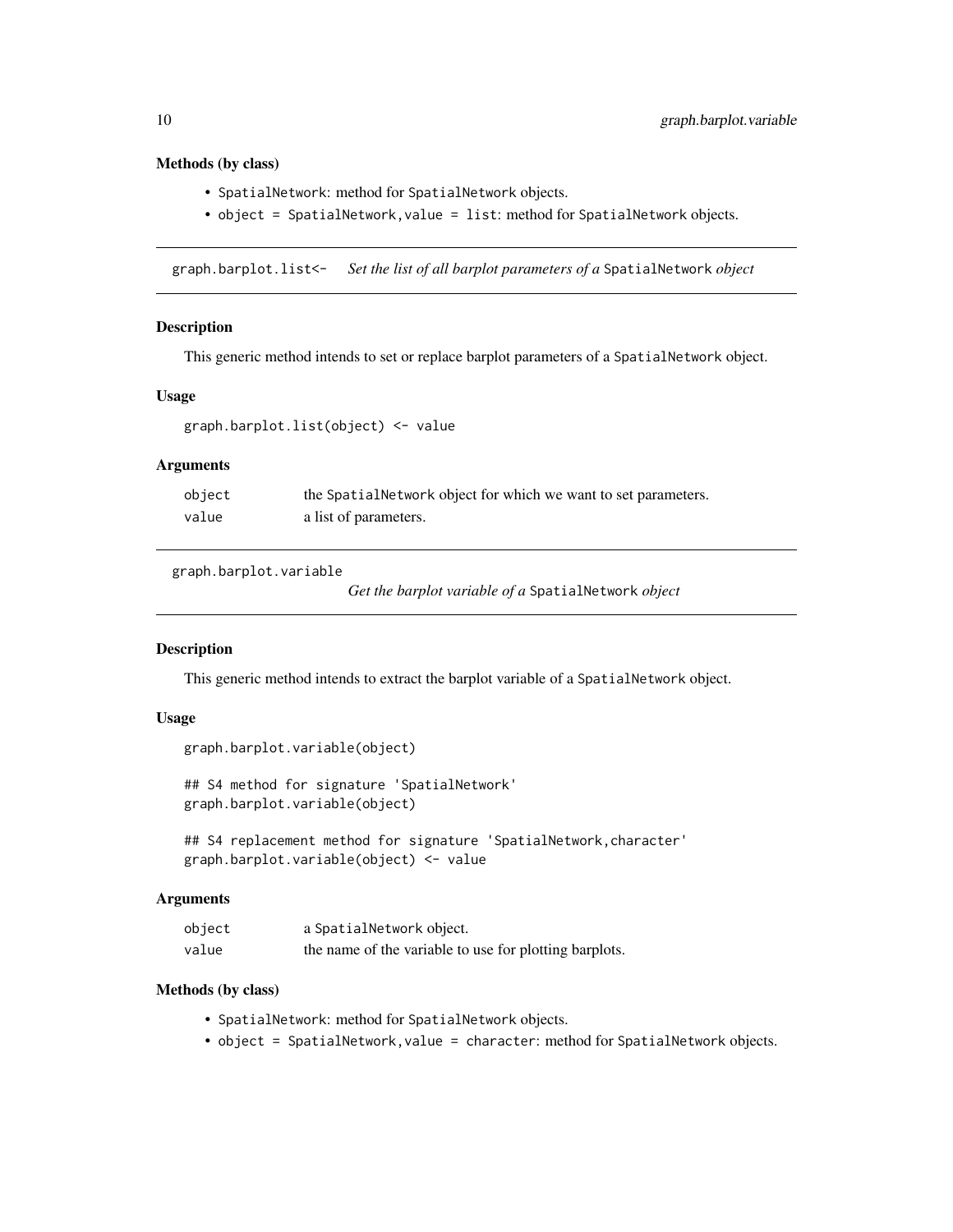<span id="page-10-0"></span>graph.barplot.variable<-

*Set the barplot variable of a* SpatialNetwork *object*

#### Description

This generic method intends to set or replace the barplot variable of a SpatialNetwork object.

# Usage

graph.barplot.variable(object) <- value

#### Arguments

| object | a SpatialNetwork object.                               |
|--------|--------------------------------------------------------|
| value  | the name of the variable to use for plotting barplots. |

graph.barplot.width *Get the barplot width of a* SpatialNetwork *object*

# Description

This generic method intends to extract the barplot width of a SpatialNetwork object.

#### Usage

```
graph.barplot.width(object)
```
## S4 method for signature 'SpatialNetwork' graph.barplot.width(object)

## S4 replacement method for signature 'SpatialNetwork, numeric' graph.barplot.width(object) <- value

#### Arguments

| object | a SpatialNetwork object. |
|--------|--------------------------|
| value  | a numeric.               |

- SpatialNetwork: method for SpatialNetwork objects.
- object = SpatialNetwork, value = numeric: method for SpatialNetwork objects.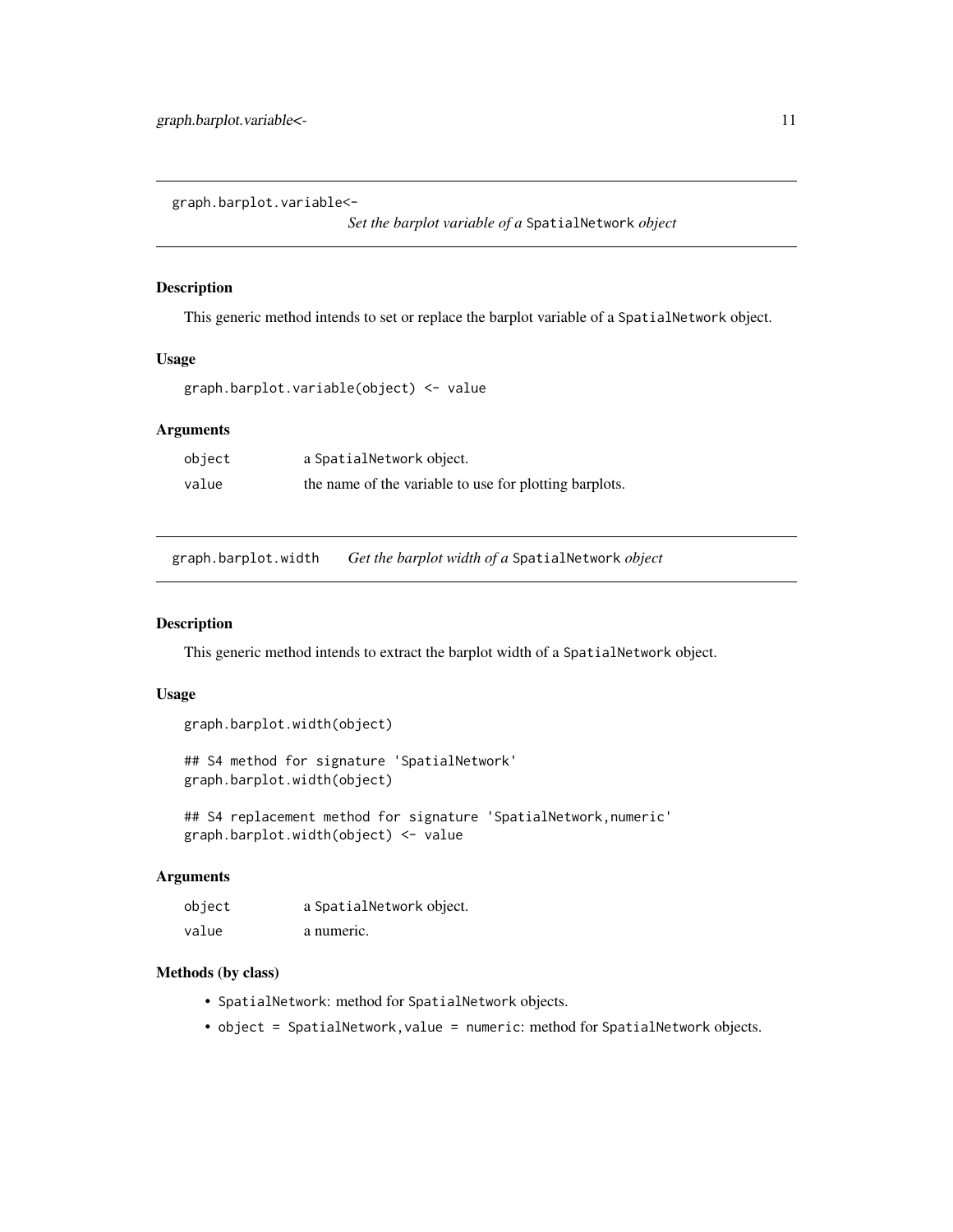<span id="page-11-0"></span>graph.barplot.width<- *Set the barplot width of a* SpatialNetwork *object*

# Description

This generic method intends to set or replace the barplot width of a SpatialNetwork object.

#### Usage

```
graph.barplot.width(object) <- value
```
# Arguments

| object | a SpatialNetwork object. |
|--------|--------------------------|
| value  | a numeric.               |

graph.blackwhite.enable

*Get the black and white mode status of a* SpatialNetwork *object*

#### Description

This generic method intends to extract the black and white mode status of a SpatialNetwork object.

#### Usage

```
graph.blackwhite.enable(object)
```
## S4 method for signature 'SpatialNetwork' graph.blackwhite.enable(object)

## S4 replacement method for signature 'SpatialNetwork, logical' graph.blackwhite.enable(object) <- value

#### **Arguments**

| object | a SpatialNetwork object.                    |
|--------|---------------------------------------------|
| value  | a logical, the black and white mode status. |

- SpatialNetwork: method for SpatialNetwork objects.
- object = SpatialNetwork, value = logical: method for SpatialNetwork objects.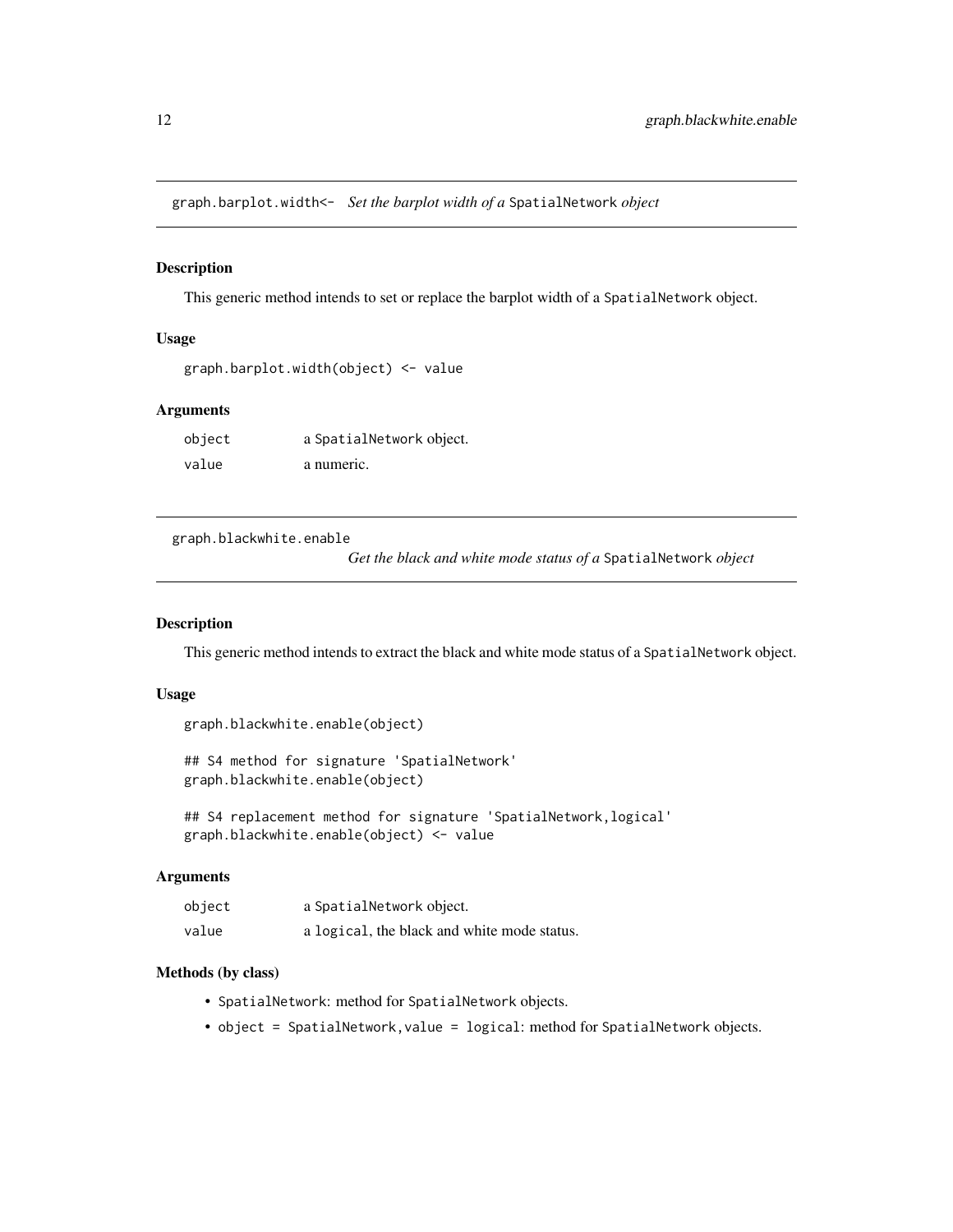<span id="page-12-0"></span>graph.blackwhite.enable<-

*Set the black and white mode status of a* SpatialNetwork *object*

#### Description

This generic method intends to set or replace the black and white mode status of a SpatialNetwork object.

#### Usage

graph.blackwhite.enable(object) <- value

# Arguments

| object | a SpatialNetwork object.                    |
|--------|---------------------------------------------|
| value  | a logical, the black and white mode status. |

graph.blackwhite.list *Get the list of all black and white mode parameters of a* SpatialNetwork *object*

# Description

This generic method intends to extract black and white mode parameters of a SpatialNetwork object.

## Usage

```
graph.blackwhite.list(object)
```
## S4 method for signature 'SpatialNetwork' graph.blackwhite.list(object)

```
## S4 replacement method for signature 'SpatialNetwork, list'
graph.blackwhite.list(object) <- value
```
#### Arguments

| object | the Spatial Network object for which we want to get parameters. |
|--------|-----------------------------------------------------------------|
| value  | a list of parameters.                                           |

- SpatialNetwork: method for SpatialNetwork objects.
- object = SpatialNetwork,value = list: method for SpatialNetwork objects.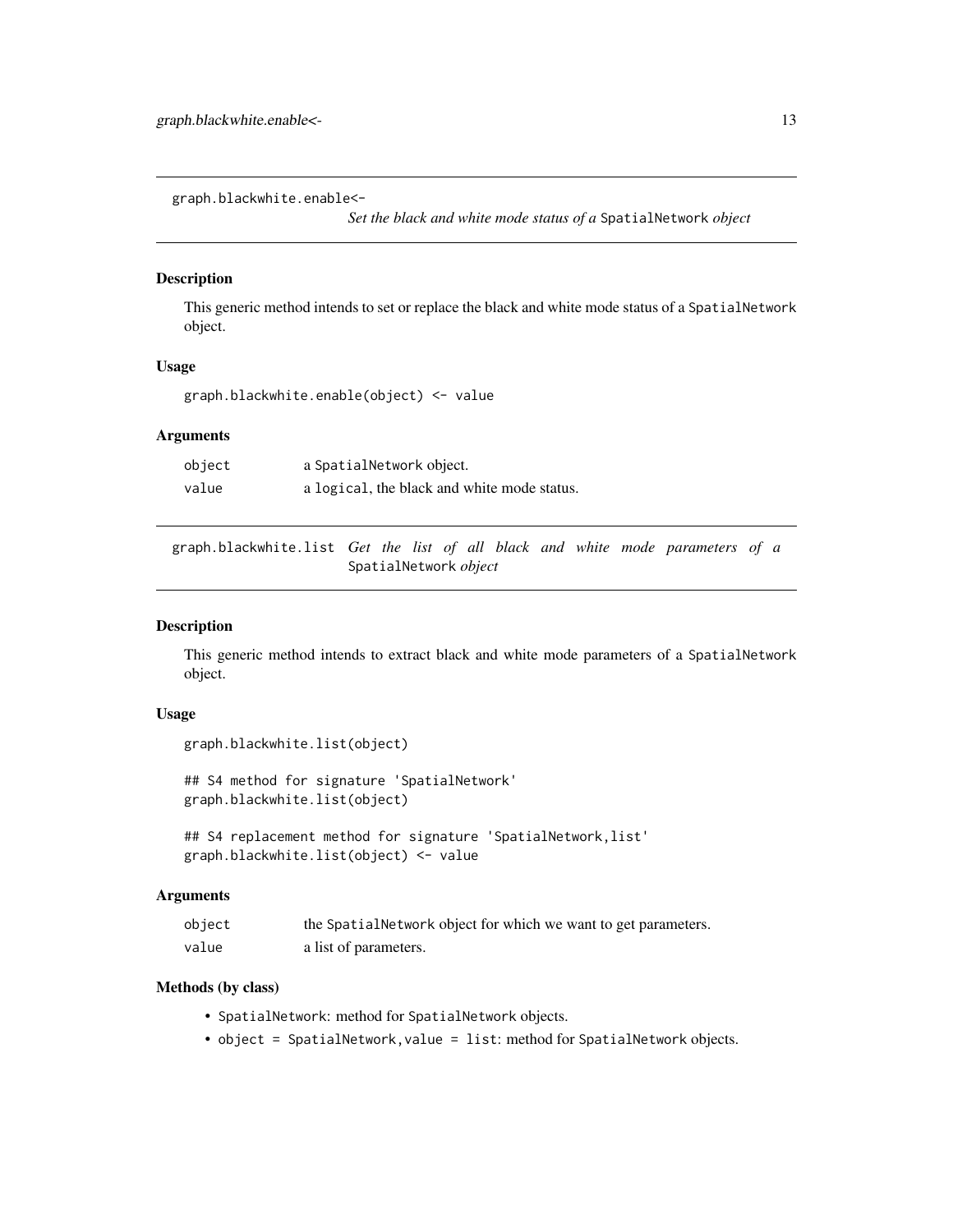```
graph.blackwhite.list<-
```
*Set the list of all black and white mode parameters of a* SpatialNetwork *object*

#### Description

This generic method intends to set or replace black and white mode parameters of a SpatialNetwork object.

#### Usage

graph.blackwhite.list(object) <- value

# Arguments

| object | the SpatialNetwork object for which we want to set parameters. |
|--------|----------------------------------------------------------------|
| value  | a list of parameters.                                          |

graph.blackwhite.max *Get the black and white mode maximal gray value of a* SpatialNetwork *object*

#### Description

This generic method intends to extract the black and white mode maximal gray value (from 0 to 1) of a SpatialNetwork object.

#### Usage

```
graph.blackwhite.max(object)
```
## S4 method for signature 'SpatialNetwork' graph.blackwhite.max(object)

## S4 replacement method for signature 'SpatialNetwork, numeric' graph.blackwhite.max(object) <- value

#### **Arguments**

| object | a SpatialNetwork object.                                |
|--------|---------------------------------------------------------|
| value  | a logical, the black and white mode maximal gray value. |

- SpatialNetwork: method for SpatialNetwork objects.
- object = SpatialNetwork,value = numeric: method for SpatialNetwork objects.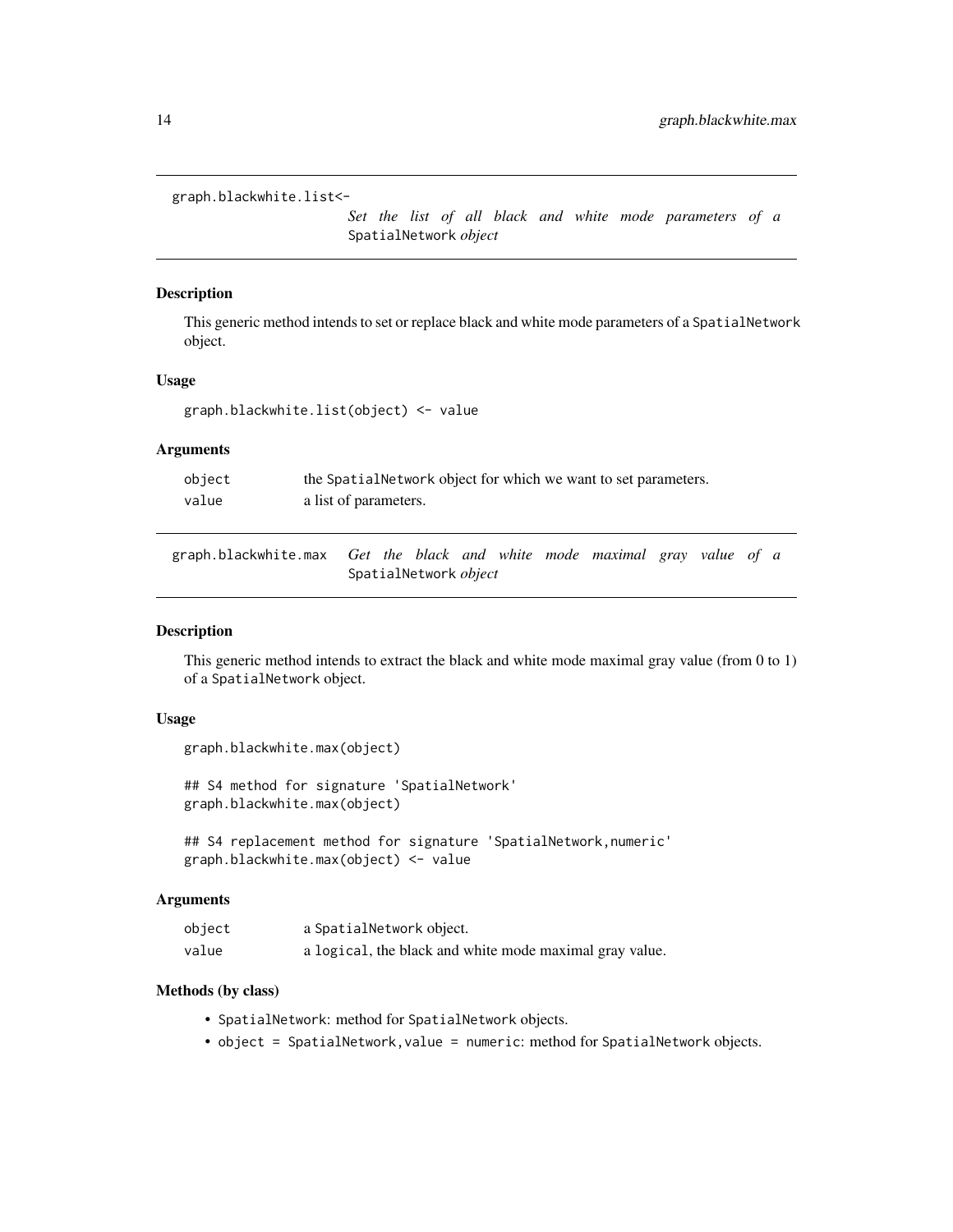<span id="page-14-0"></span>graph.blackwhite.max<-

*Set the black and white mode maximal gray value of a* SpatialNetwork *object*

#### Description

This generic method intends to set or replace the black and white mode maximal gray value (from 0 to 1) of a SpatialNetwork object.

#### Usage

graph.blackwhite.max(object) <- value

# Arguments

| object | a SpatialNetwork object.                                |
|--------|---------------------------------------------------------|
| value  | a numeric, the black and white mode maximal gray value. |

graph.blackwhite.min *Get the black and white mode minimal gray value of a* SpatialNetwork *object*

#### Description

This generic method intends to extract the black and white mode minimal gray value (from 0 to 1) of a SpatialNetwork object.

#### Usage

```
graph.blackwhite.min(object)
```
## S4 method for signature 'SpatialNetwork' graph.blackwhite.min(object)

## S4 replacement method for signature 'SpatialNetwork, numeric' graph.blackwhite.min(object) <- value

#### **Arguments**

| object | a SpatialNetwork object.                                |
|--------|---------------------------------------------------------|
| value  | a logical, the black and white mode minimal gray value. |

- SpatialNetwork: method for SpatialNetwork objects.
- object = SpatialNetwork,value = numeric: method for SpatialNetwork objects.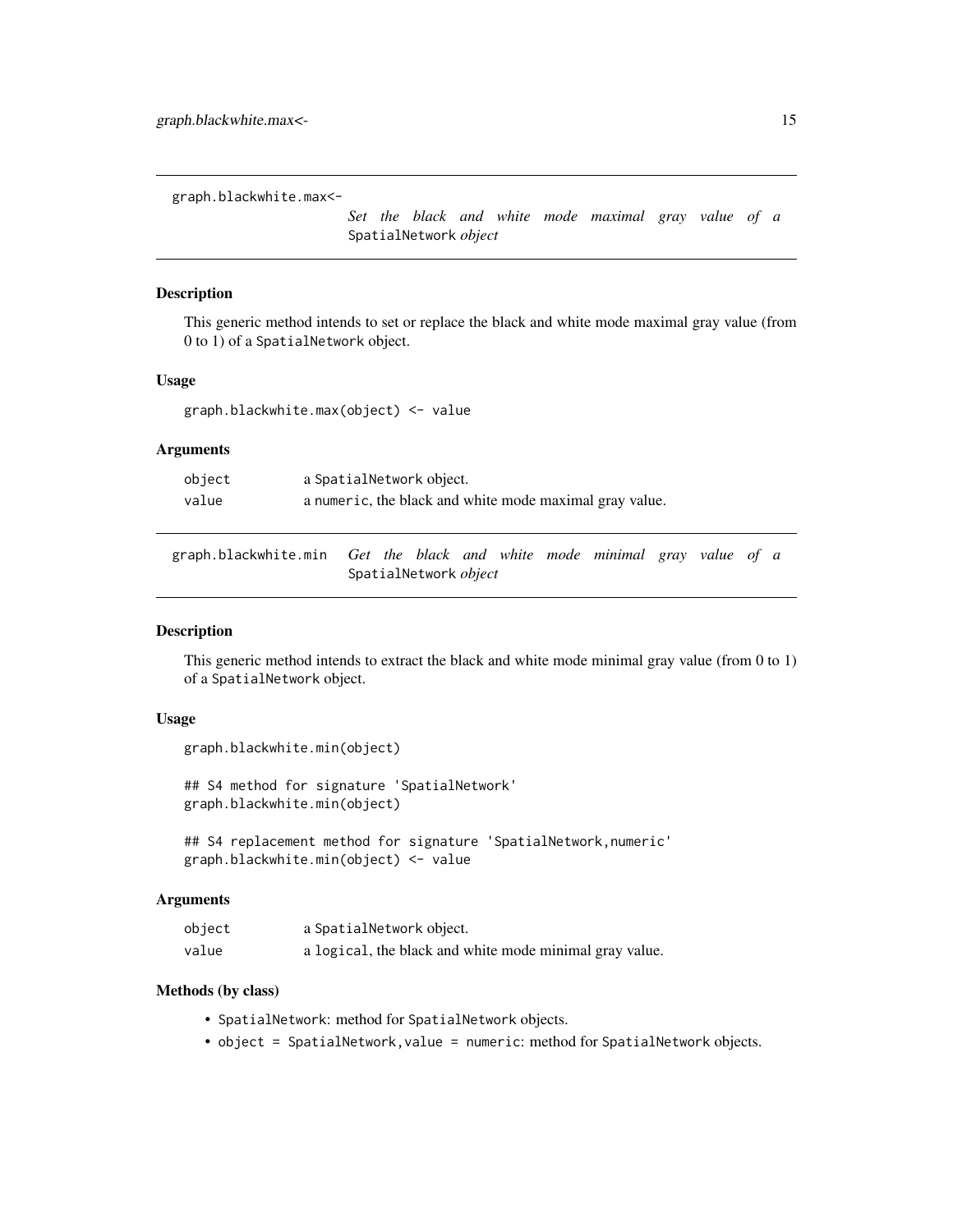```
graph.blackwhite.min<-
```
*Set the black and white mode minimal gray value of a* SpatialNetwork *object*

#### Description

This generic method intends to set or replace the black and white mode minimal gray value (from 0 to 1) of a SpatialNetwork object.

#### Usage

graph.blackwhite.min(object) <- value

# Arguments

| object | a SpatialNetwork object.                                |
|--------|---------------------------------------------------------|
| value  | a numeric, the black and white mode minimal gray value. |

graph.color.background

*Get the background color of a* SpatialNetwork *object*

#### Description

This generic method intends to extract the background color of a SpatialNetwork object.

#### Usage

```
graph.color.background(object)
```
## S4 method for signature 'SpatialNetwork' graph.color.background(object)

```
## S4 replacement method for signature 'SpatialNetwork, character'
graph.color.background(object) <- value
```
#### Arguments

| object | a SpatialNetwork object. |  |  |
|--------|--------------------------|--|--|
| value  | a character, the color.  |  |  |

- SpatialNetwork: method for SpatialNetwork objects.
- object = SpatialNetwork,value = character: method for SpatialNetwork objects.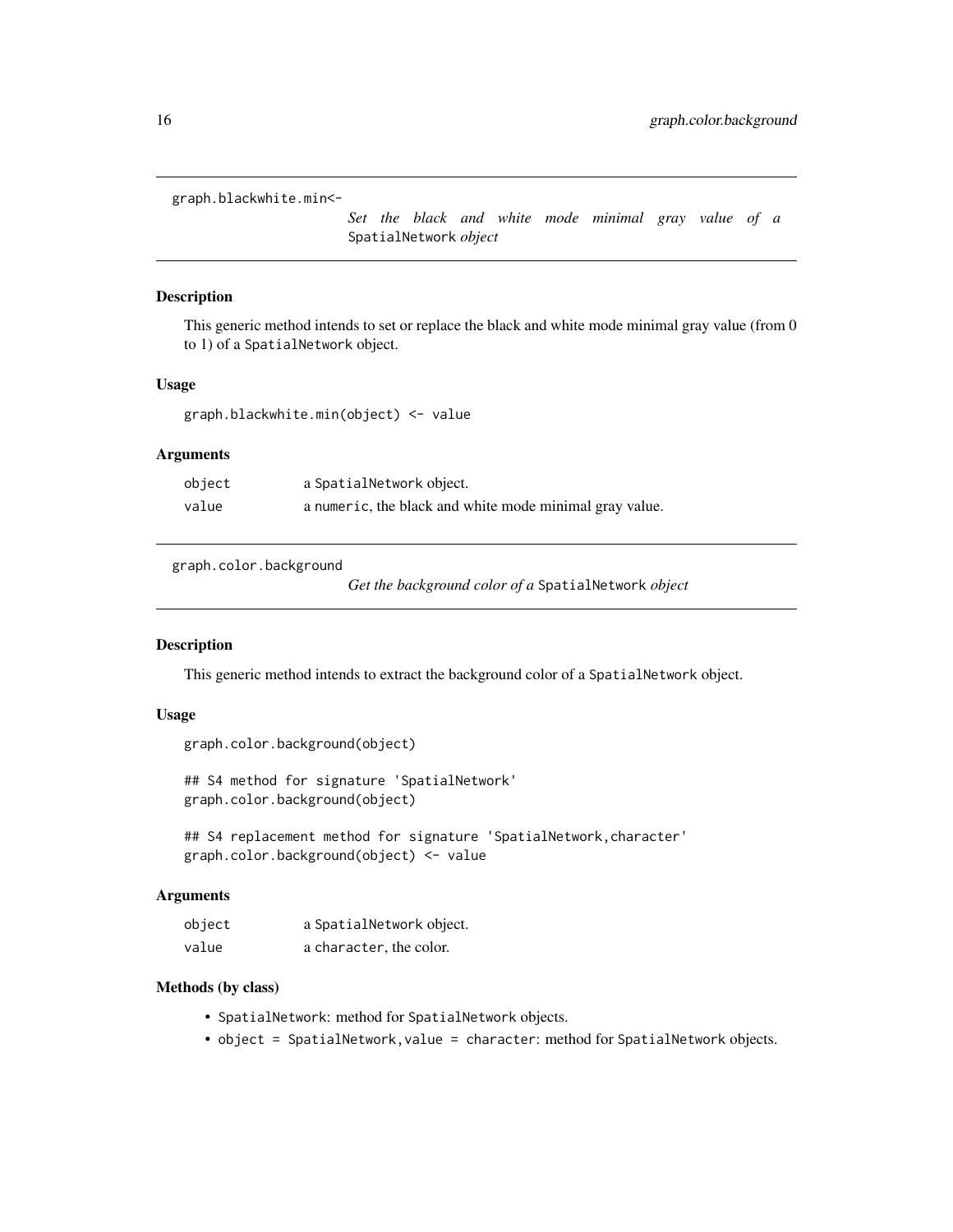<span id="page-16-0"></span>graph.color.background<-

*Set the background color of a* SpatialNetwork *object*

#### Description

This generic method intends to set or replace the background color of a SpatialNetwork object.

# Usage

graph.color.background(object) <- value

#### Arguments

| object | a SpatialNetwork object. |  |  |
|--------|--------------------------|--|--|
| value  | a character, the color.  |  |  |

graph.color.border *Get the border color of a* SpatialNetwork *object*

# Description

This generic method intends to extract the border color of a SpatialNetwork object.

# Usage

```
graph.color.border(object)
```
## S4 method for signature 'SpatialNetwork' graph.color.border(object)

## S4 replacement method for signature 'SpatialNetwork, character' graph.color.border(object) <- value

#### Arguments

| object | a SpatialNetwork object. |  |  |
|--------|--------------------------|--|--|
| value  | a character, the color.  |  |  |

- SpatialNetwork: method for SpatialNetwork objects.
- object = SpatialNetwork, value = character: method for SpatialNetwork objects.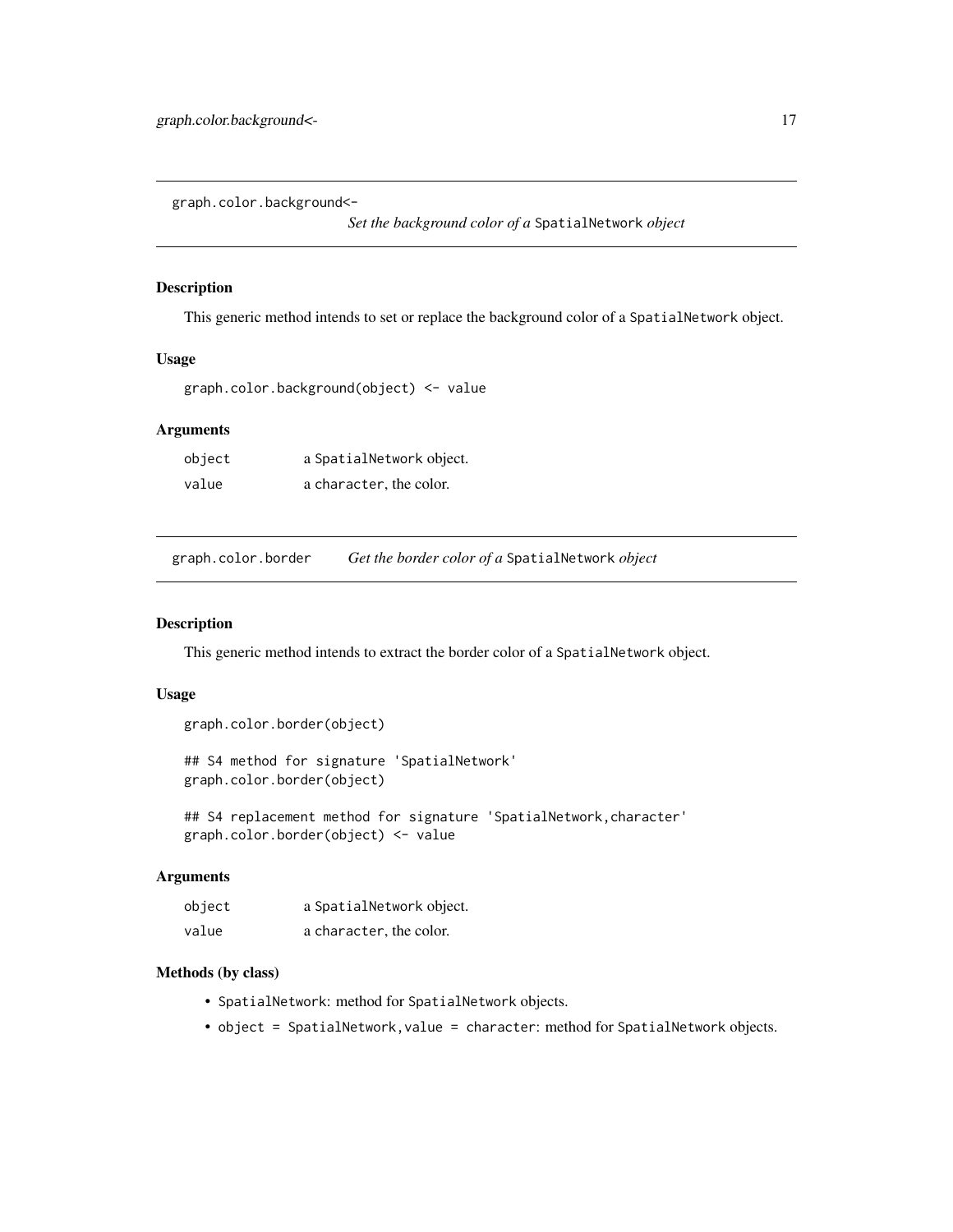<span id="page-17-0"></span>graph.color.border<- *Set the border color of a* SpatialNetwork *object*

#### Description

This generic method intends to set or replace the border color of a SpatialNetwork object.

# Usage

```
graph.color.border(object) <- value
```
#### Arguments

| object | a SpatialNetwork object. |  |  |
|--------|--------------------------|--|--|
| value  | a character, the color.  |  |  |

graph.color.legend *Get the color legend of a* SpatialNetwork *object*

#### Description

This generic method intends to extract the color legend of a SpatialNetwork object.

# Usage

```
graph.color.legend(object)
```

```
## S4 method for signature 'SpatialNetwork'
graph.color.legend(object)
```
## S4 replacement method for signature 'SpatialNetwork,character' graph.color.legend(object) <- value

# Arguments

| object | a SpatialNetwork object. |
|--------|--------------------------|
| value  | the color legend.        |

- SpatialNetwork: method for SpatialNetwork objects.
- object = SpatialNetwork, value = character: method for SpatialNetwork objects.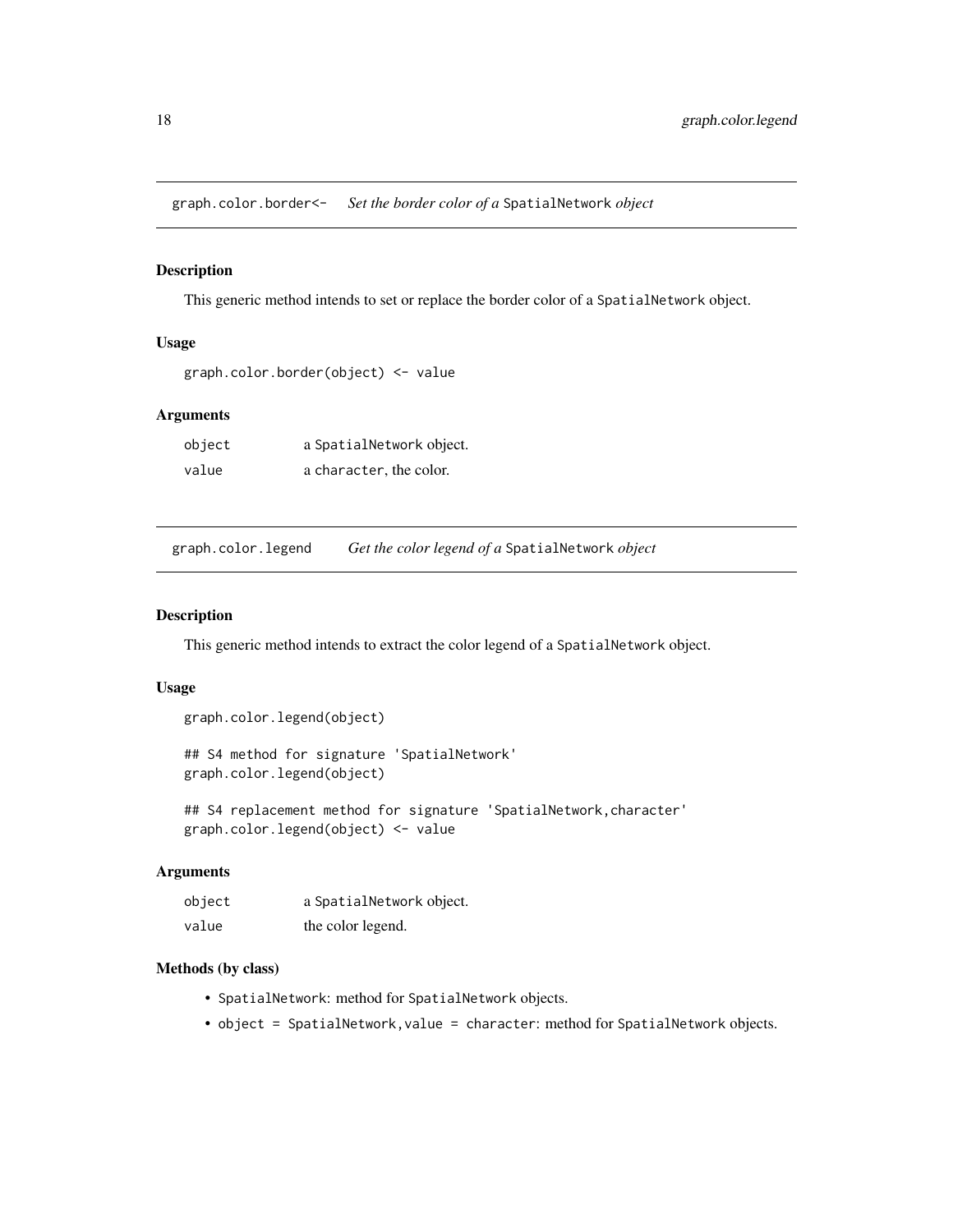<span id="page-18-0"></span>graph.color.legend<- *Set the color legend of a* SpatialNetwork *object*

#### Description

This generic method intends to set or replace the color legend of a SpatialNetwork object.

# Usage

```
graph.color.legend(object) <- value
```
#### Arguments

| object | a SpatialNetwork object. |
|--------|--------------------------|
| value  | the color legend.        |

graph.color.list *Get the list of all color parameters of a* SpatialNetwork *object*

#### Description

This generic method intends to extract color parameters of a SpatialNetwork object.

#### Usage

```
graph.color.list(object)
```
## S4 method for signature 'SpatialNetwork' graph.color.list(object)

## S4 replacement method for signature 'SpatialNetwork,list' graph.color.list(object) <- value

# Arguments

| object | the Spatial Network object for which we want to get parameters. |
|--------|-----------------------------------------------------------------|
| value  | a list of parameters.                                           |

- SpatialNetwork: method for SpatialNetwork objects.
- object = SpatialNetwork, value = list: method for SpatialNetwork objects.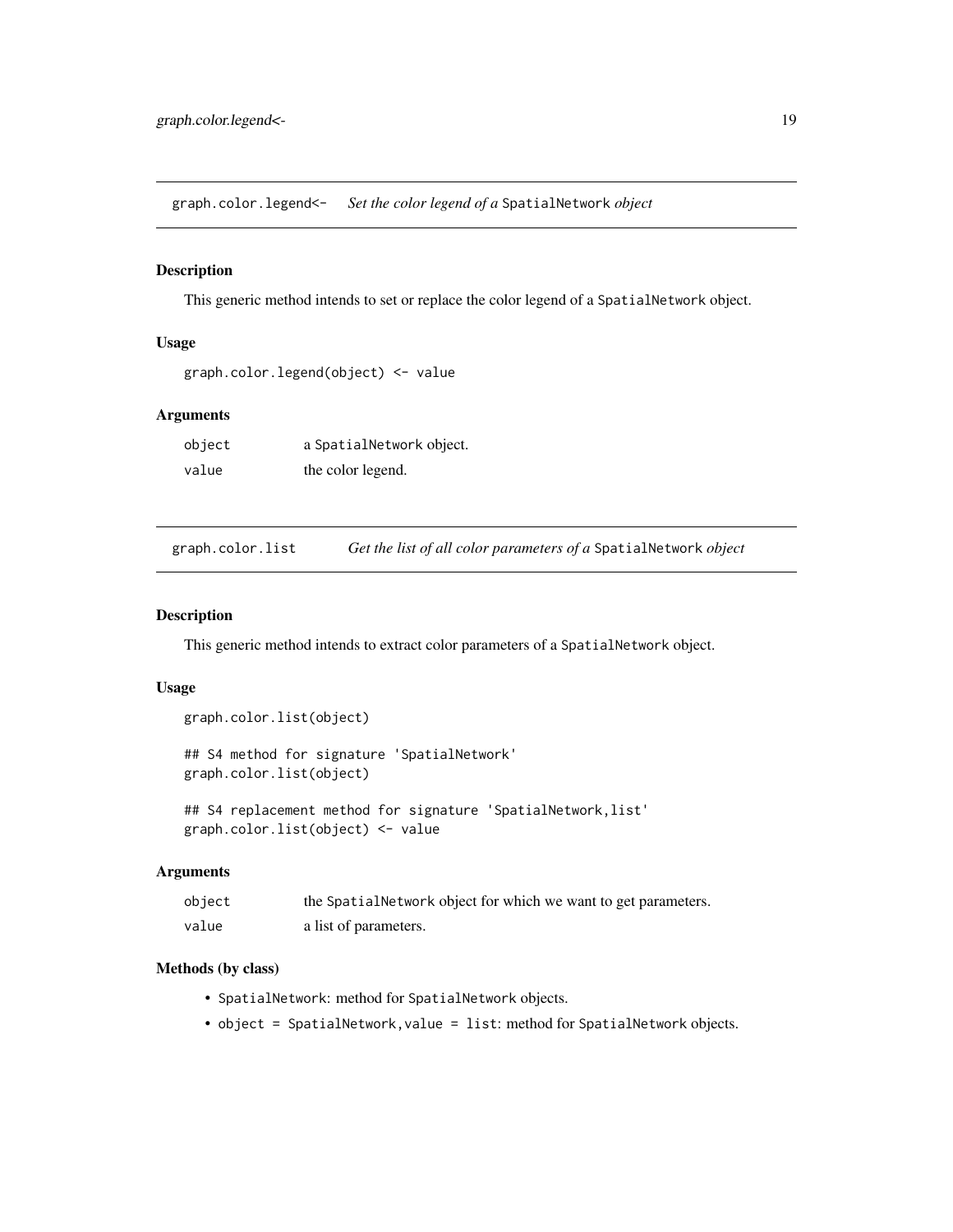<span id="page-19-0"></span>graph.color.list<- *Set the list of all color parameters of a* SpatialNetwork *object*

#### Description

This generic method intends to set or replace color parameters of a SpatialNetwork object.

# Usage

```
graph.color.list(object) <- value
```
# Arguments

| object | the Spatial Network object for which we want to set parameters. |
|--------|-----------------------------------------------------------------|
| value  | a list of parameters.                                           |

| graph.color.node |  | Get the default color of a node of a SpatialNetwork object |  |
|------------------|--|------------------------------------------------------------|--|
|                  |  |                                                            |  |

#### Description

This generic method intends to extract the default color of a node of a SpatialNetwork object.

# Usage

```
graph.color.node(object)
```
## S4 method for signature 'SpatialNetwork' graph.color.node(object)

## S4 replacement method for signature 'SpatialNetwork,character' graph.color.node(object) <- value

# Arguments

| object | a SpatialNetwork object. |
|--------|--------------------------|
| value  | a character, the color.  |

- SpatialNetwork: method for SpatialNetwork objects.
- object = SpatialNetwork, value = character: method for SpatialNetwork objects.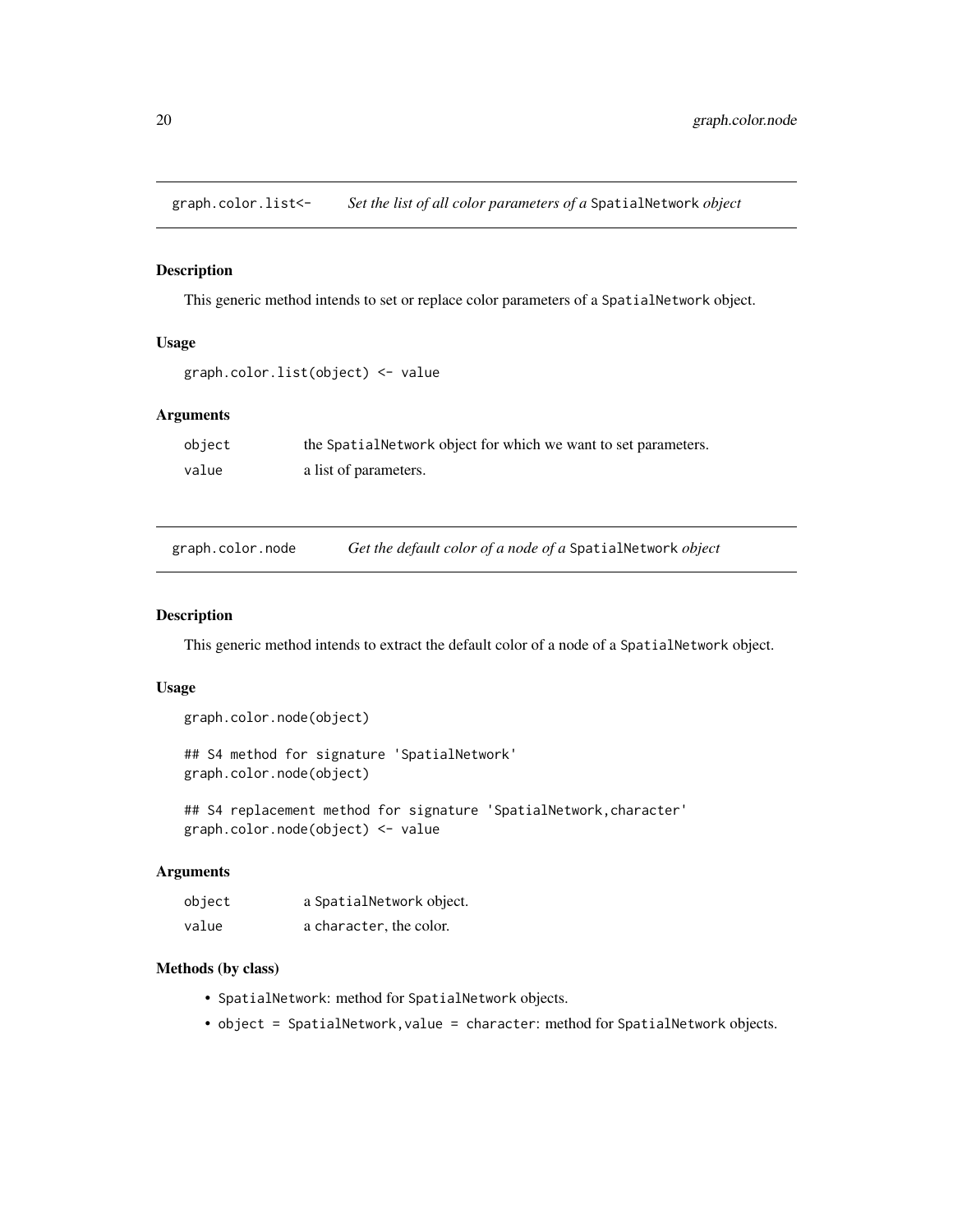<span id="page-20-0"></span>graph.color.node<- *Set the default color of a node of a* SpatialNetwork *object*

# Description

This generic method intends to set or replace the default color of a node of a SpatialNetwork object.

# Usage

graph.color.node(object) <- value

# Arguments

| object | a SpatialNetwork object. |
|--------|--------------------------|
| value  | a character, the color.  |

graph.color.region *Get the default color of a region of a* SpatialNetwork *object*

#### Description

This generic method intends to extract the default color of a region of a SpatialNetwork object.

#### Usage

```
graph.color.region(object)
```
## S4 method for signature 'SpatialNetwork' graph.color.region(object)

## S4 replacement method for signature 'SpatialNetwork, character' graph.color.region(object) <- value

#### Arguments

| object | a SpatialNetwork object. |
|--------|--------------------------|
| value  | a character, the color.  |

- SpatialNetwork: method for SpatialNetwork objects.
- object = SpatialNetwork, value = character: method for SpatialNetwork objects.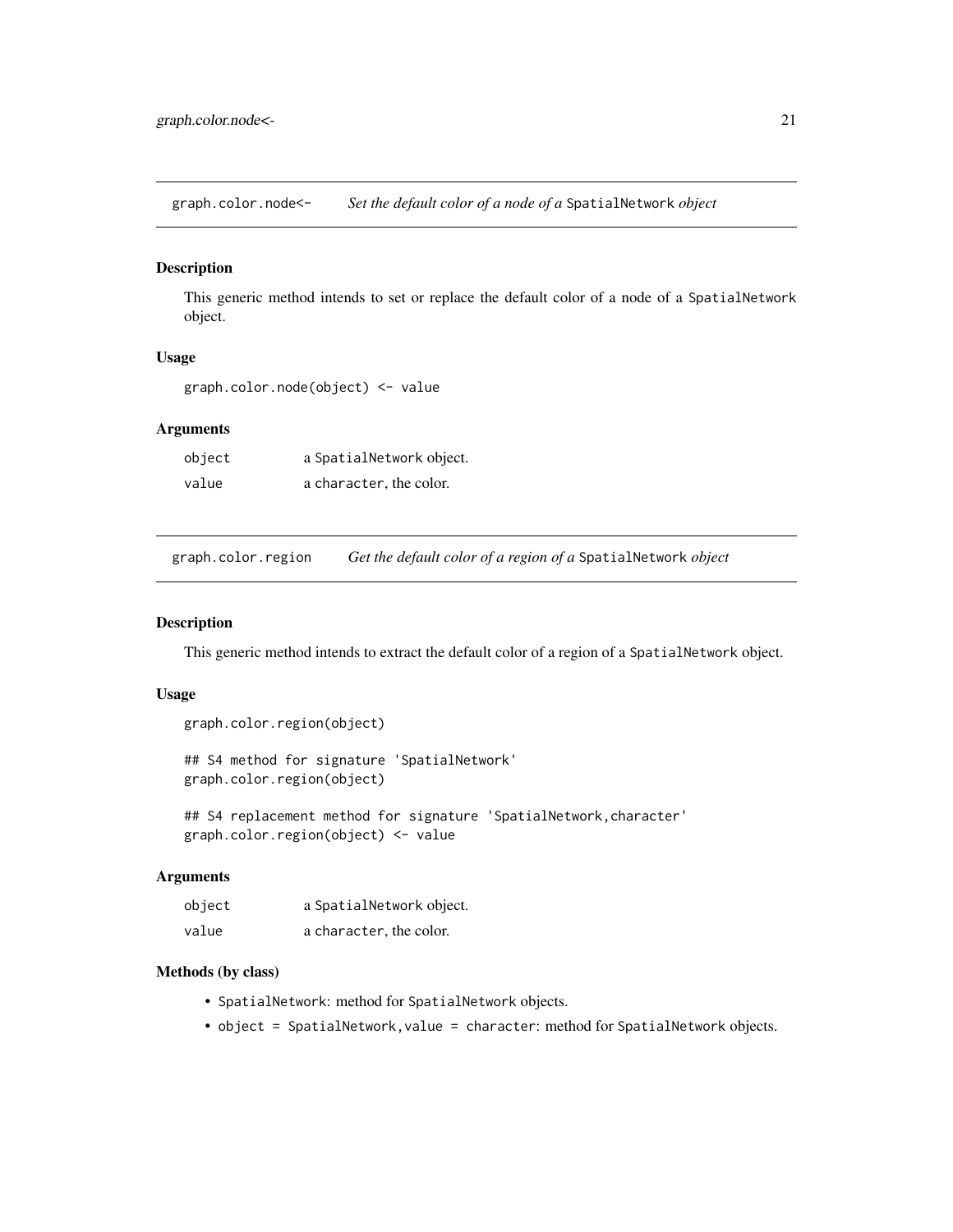<span id="page-21-0"></span>graph.color.region<- *Set the default color of a region of a* SpatialNetwork *object*

# Description

This generic method intends to set or replace the default color of a region of a SpatialNetwork object.

# Usage

graph.color.region(object) <- value

# Arguments

| object | a SpatialNetwork object. |
|--------|--------------------------|
| value  | a character, the color.  |

graph.color.variable *Get the color variable of a* SpatialNetwork *object*

#### Description

This generic method intends to extract the color variable of a SpatialNetwork object.

# Usage

```
graph.color.variable(object)
```
## S4 method for signature 'SpatialNetwork' graph.color.variable(object)

## S4 replacement method for signature 'SpatialNetwork, character' graph.color.variable(object) <- value

#### Arguments

| object | a SpatialNetwork object.              |
|--------|---------------------------------------|
| value  | the new color, for example "#000000". |

- SpatialNetwork: method for SpatialNetwork objects.
- object = SpatialNetwork, value = character: method for SpatialNetwork objects.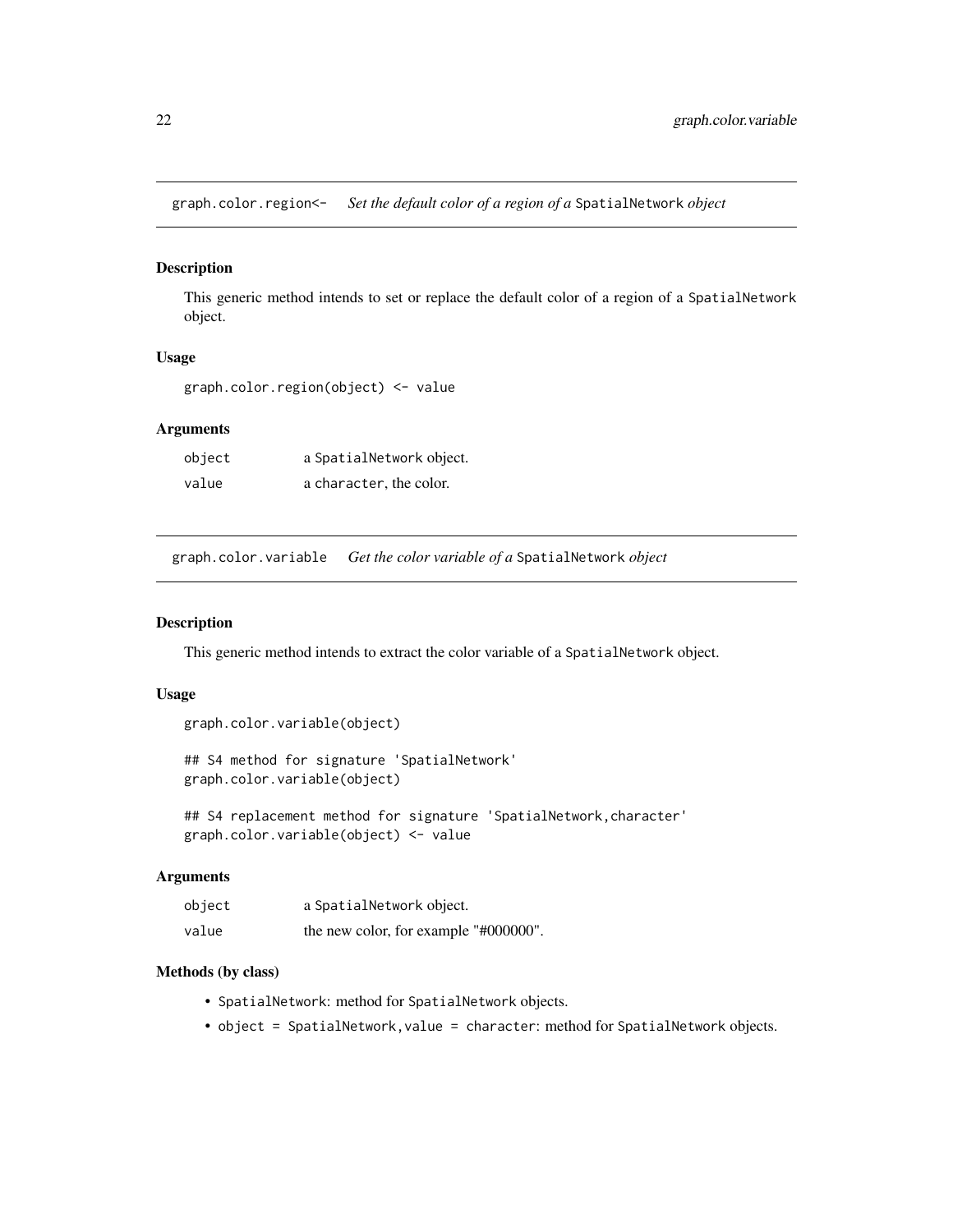<span id="page-22-0"></span>graph.color.variable<-

*Set the color variable of a* SpatialNetwork *object*

#### Description

This generic method intends to set or replace the color variable of a SpatialNetwork object.

# Usage

graph.color.variable(object) <- value

#### Arguments

| object | a SpatialNetwork object.              |
|--------|---------------------------------------|
| value  | the new color, for example "#000000". |

graph.label.cex *Get the label cex of a* SpatialNetwork *object*

# Description

This generic method intends to extract the label cex of a SpatialNetwork object.

#### Usage

```
graph.label.cex(object)
```
## S4 method for signature 'SpatialNetwork' graph.label.cex(object)

## S4 replacement method for signature 'SpatialNetwork, numeric' graph.label.cex(object) <- value

#### Arguments

| object | a SpatialNetwork object.    |
|--------|-----------------------------|
| value  | numeric; the cex parameter. |

- SpatialNetwork: method for SpatialNetwork objects.
- object = SpatialNetwork, value = numeric: method for SpatialNetwork objects.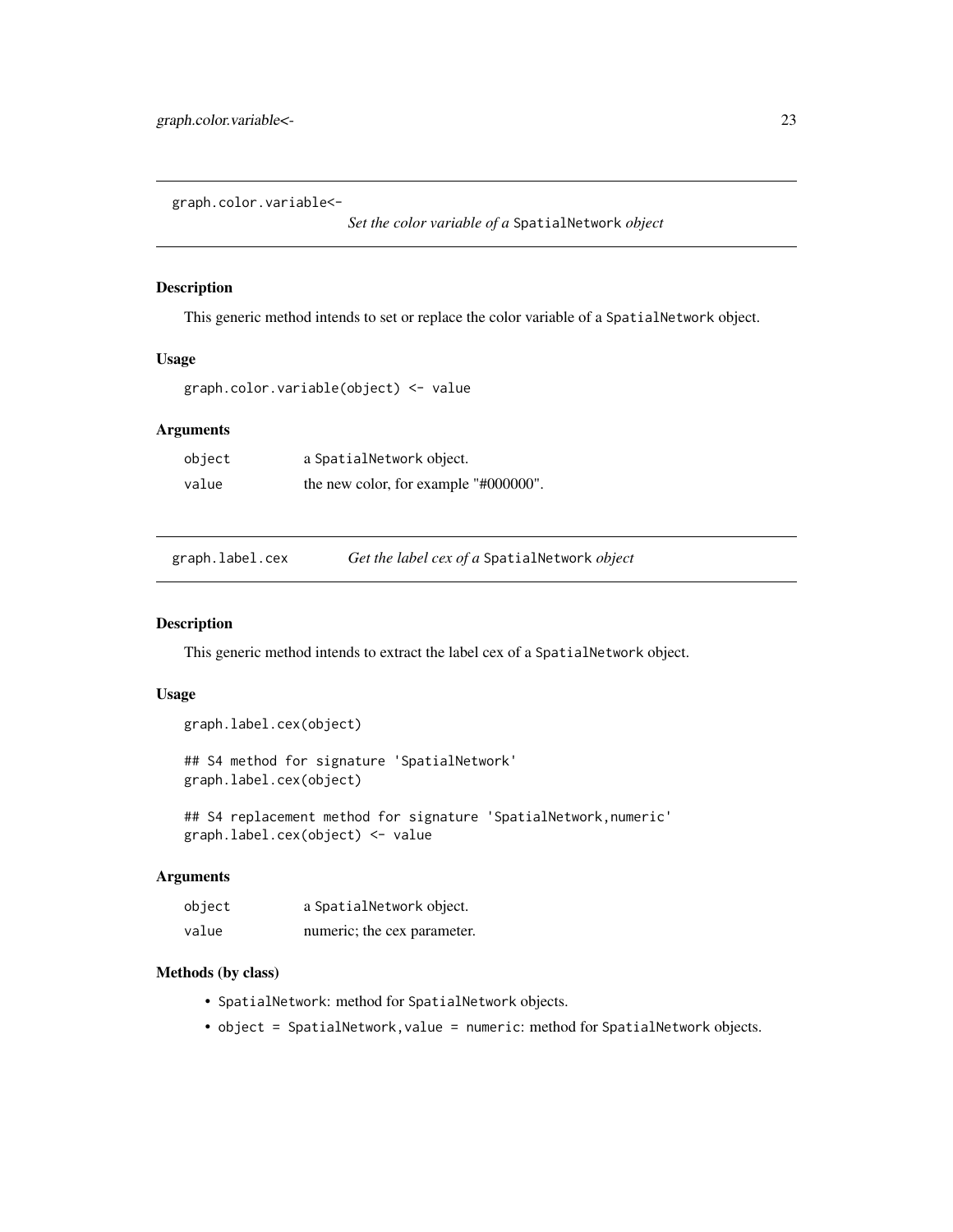<span id="page-23-0"></span>graph.label.cex<- *Set the label cex of a* SpatialNetwork *object*

#### Description

This generic method intends to set or replace the label cex of a SpatialNetwork object.

# Usage

```
graph.label.cex(object) <- value
```
#### Arguments

| object | a SpatialNetwork object.    |
|--------|-----------------------------|
| value  | numeric; the cex parameter. |

graph.label.color *Get the label color of a* SpatialNetwork *object*

#### Description

This generic method intends to extract the label color of a SpatialNetwork object.

#### Usage

```
graph.label.color(object)
```
## S4 method for signature 'SpatialNetwork' graph.label.color(object)

## S4 replacement method for signature 'SpatialNetwork,character' graph.label.color(object) <- value

# Arguments

| object | a SpatialNetwork object.              |
|--------|---------------------------------------|
| value  | the new label, for example "#000000". |

- SpatialNetwork: method for SpatialNetwork objects.
- object = SpatialNetwork, value = character: method for SpatialNetwork objects.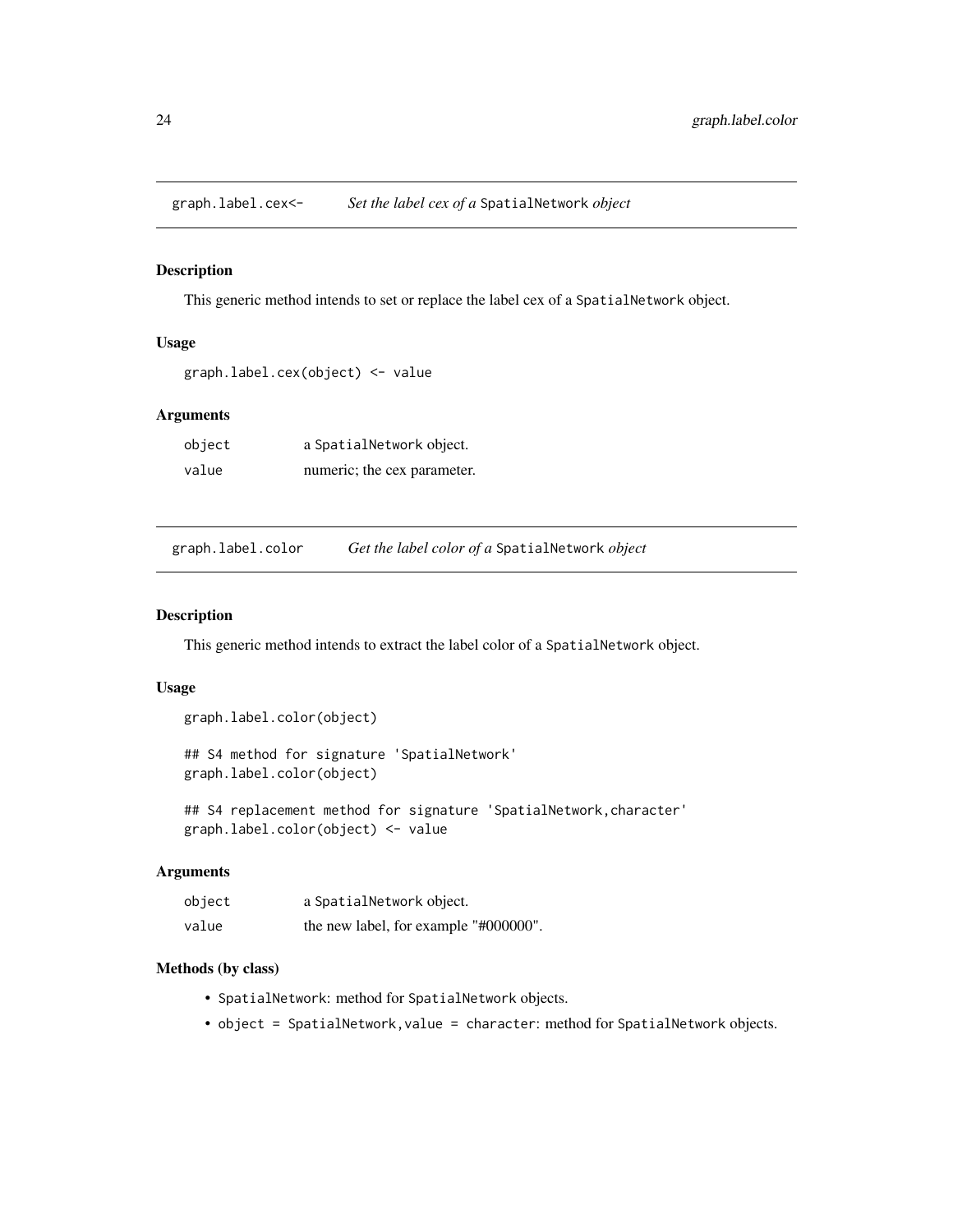<span id="page-24-0"></span>graph.label.color<- *Set the label color of a* SpatialNetwork *object*

#### Description

This generic method intends to set or replace the label color of a SpatialNetwork object.

# Usage

```
graph.label.color(object) <- value
```
#### Arguments

| object | a SpatialNetwork object.              |
|--------|---------------------------------------|
| value  | the new label, for example "#000000". |

graph.label.list *Get the list of all label parameters of a* SpatialNetwork *object*

# Description

This generic method intends to extract label parameters of a SpatialNetwork object.

#### Usage

```
graph.label.list(object)
```
## S4 method for signature 'SpatialNetwork' graph.label.list(object)

## S4 replacement method for signature 'SpatialNetwork,list' graph.label.list(object) <- value

# Arguments

| object | the Spatial Network object for which we want to get parameters. |
|--------|-----------------------------------------------------------------|
| value  | a list of parameters.                                           |

- SpatialNetwork: method for SpatialNetwork objects.
- object = SpatialNetwork, value = list: method for SpatialNetwork objects.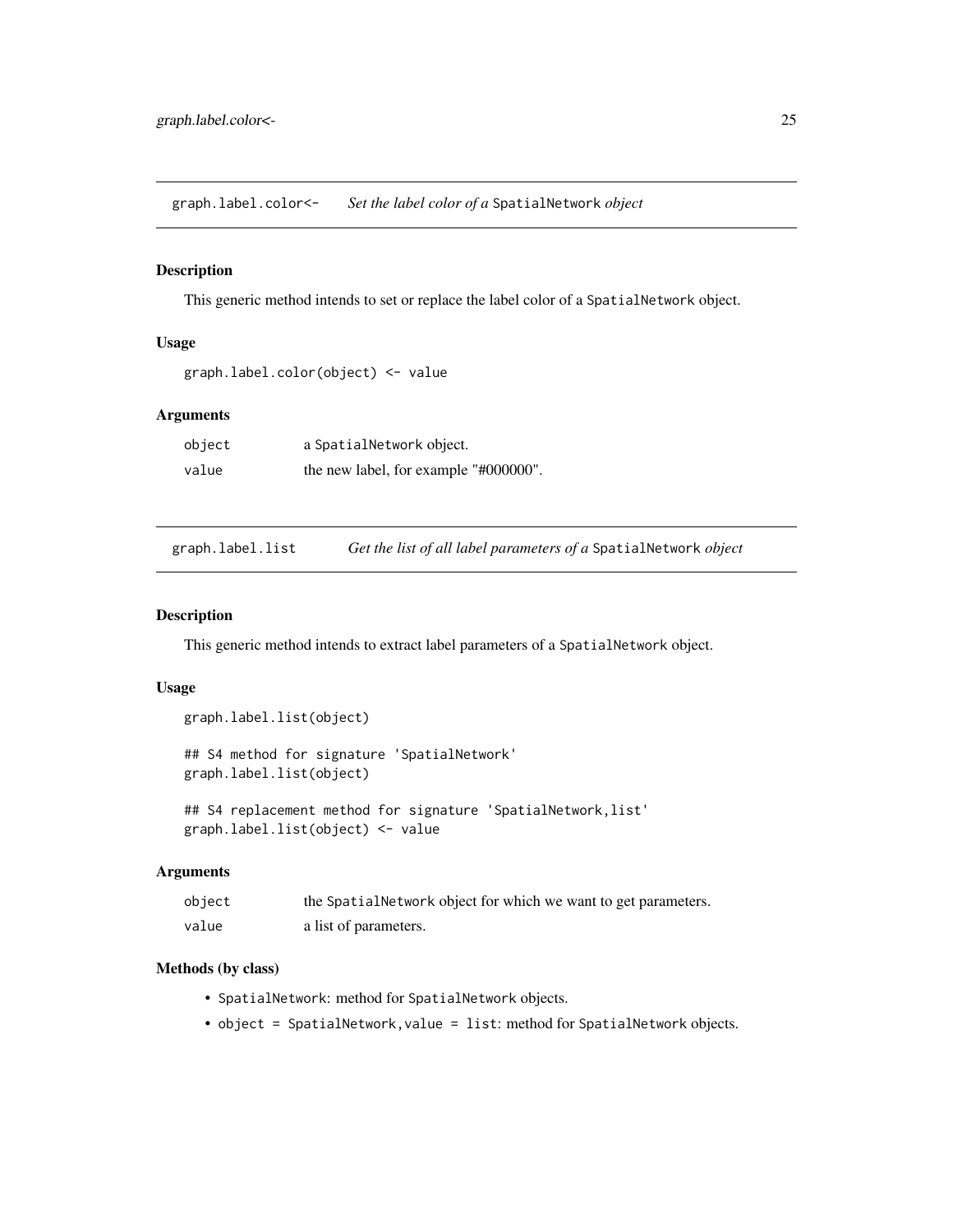<span id="page-25-0"></span>graph.label.list<- *Set the list of all label parameters of a* SpatialNetwork *object*

#### Description

This generic method intends to set or replace label parameters of a SpatialNetwork object.

# Usage

```
graph.label.list(object) <- value
```
#### Arguments

| object | the Spatial Network object for which we want to set parameters. |
|--------|-----------------------------------------------------------------|
| value  | a list of parameters.                                           |

graph.label.variable *Get the label variable of a* SpatialNetwork *object*

# Description

This generic method intends to extract the label variable of a SpatialNetwork object.

# Usage

```
graph.label.variable(object)
```
## S4 method for signature 'SpatialNetwork' graph.label.variable(object)

## S4 replacement method for signature 'SpatialNetwork,character' graph.label.variable(object) <- value

# Arguments

| object | a SpatialNetwork object.              |
|--------|---------------------------------------|
| value  | the new label, for example "#000000". |

- SpatialNetwork: method for SpatialNetwork objects.
- object = SpatialNetwork, value = character: method for SpatialNetwork objects.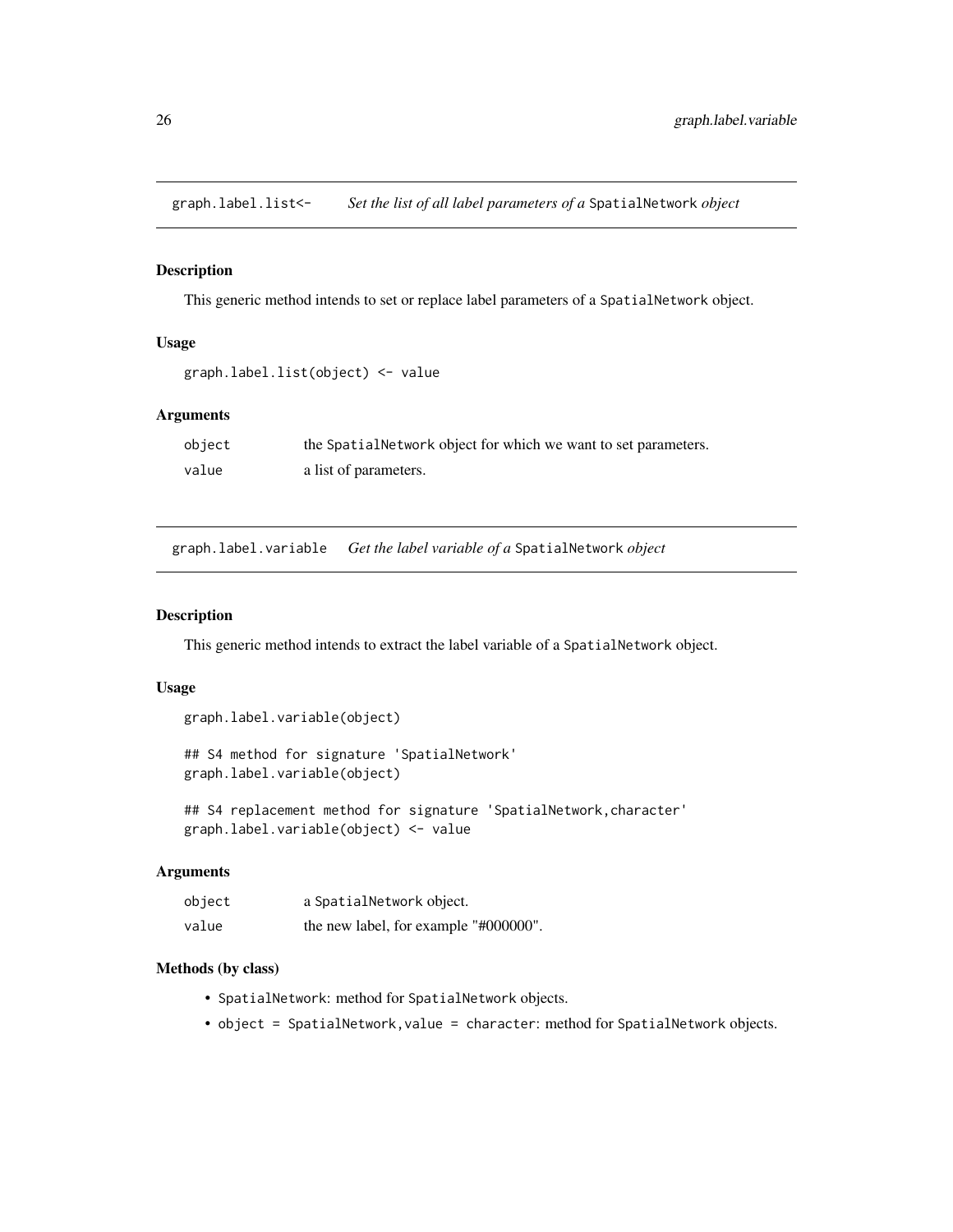<span id="page-26-0"></span>graph.label.variable<-

*Set the label variable of a* SpatialNetwork *object*

#### Description

This generic method intends to set or replace the label variable of a SpatialNetwork object.

# Usage

graph.label.variable(object) <- value

#### Arguments

| object | a SpatialNetwork object.              |
|--------|---------------------------------------|
| value  | the new label, for example "#000000". |

graph.layout.list *Get the list of all layout parameters of a* SpatialNetwork *object*

# Description

This generic method intends to extract layout parameters of a SpatialNetwork object.

#### Usage

```
graph.layout.list(object)
```
## S4 method for signature 'SpatialNetwork' graph.layout.list(object)

## S4 replacement method for signature 'SpatialNetwork, list' graph.layout.list(object) <- value

#### Arguments

| object | the Spatial Network object for which we want to get parameters. |
|--------|-----------------------------------------------------------------|
| value  | a list of parameters.                                           |

- SpatialNetwork: method for SpatialNetwork objects.
- object = SpatialNetwork,value = list: method for SpatialNetwork objects.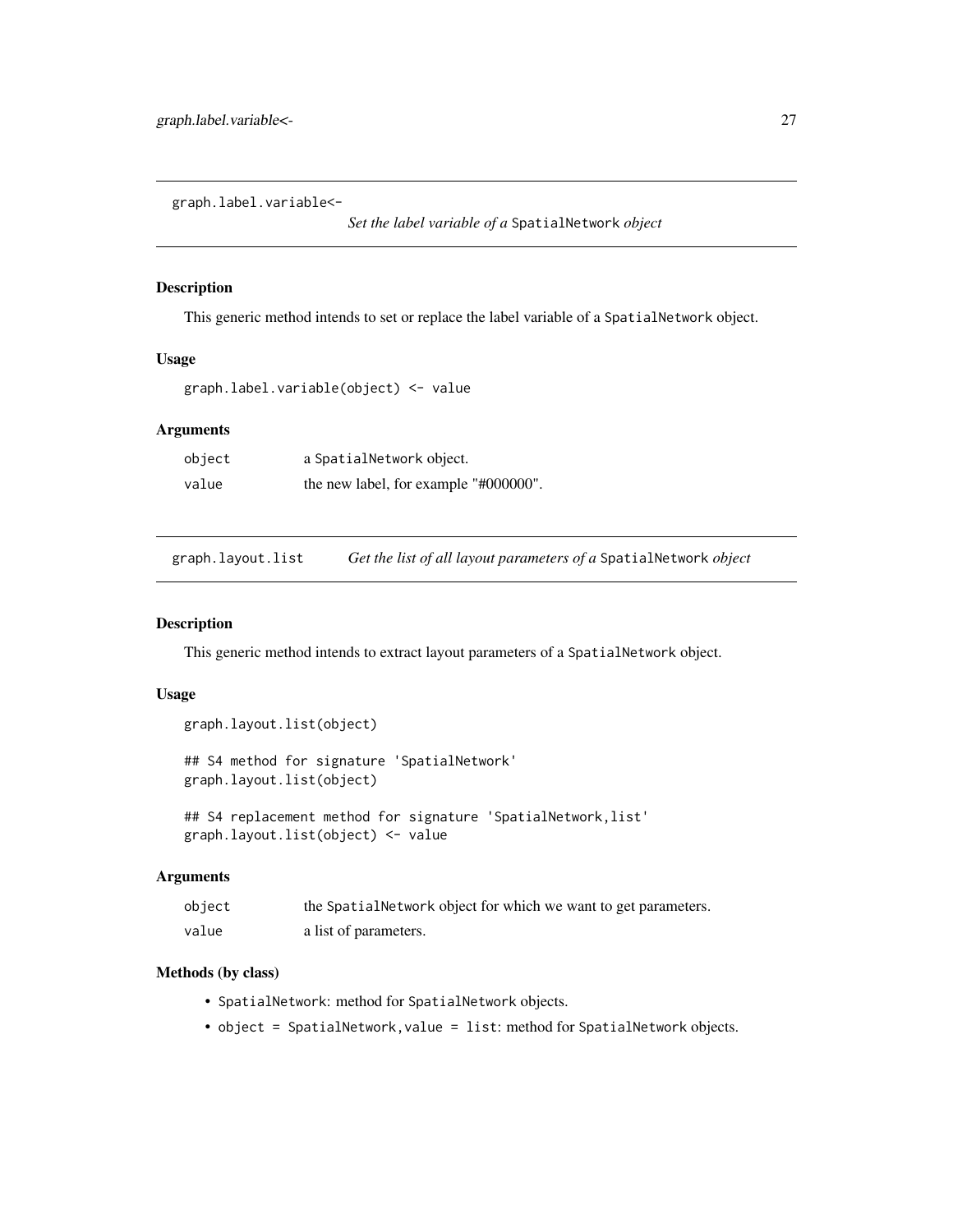<span id="page-27-0"></span>graph.layout.list<- *Set the list of all layout parameters of a* SpatialNetwork *object*

#### Description

This generic method intends to set or replace layout parameters of a SpatialNetwork object.

# Usage

```
graph.layout.list(object) <- value
```
#### Arguments

| object | the Spatial Network object for which we want to set parameters. |
|--------|-----------------------------------------------------------------|
| value  | a list of parameters.                                           |

| graph.legend.cex | Get the legend cex parameter of a SpatialNetwork object |  |
|------------------|---------------------------------------------------------|--|
|                  |                                                         |  |

#### Description

This generic method intends to extract the legend cex parameter of a SpatialNetwork object.

# Usage

```
graph.legend.cex(object)
```
## S4 method for signature 'SpatialNetwork' graph.legend.cex(object)

## S4 replacement method for signature 'SpatialNetwork,numeric' graph.legend.cex(object) <- value

# Arguments

| object | a SpatialNetwork object. |
|--------|--------------------------|
| value  | a numeric.               |

- SpatialNetwork: method for SpatialNetwork objects.
- object = SpatialNetwork, value = numeric: method for SpatialNetwork objects.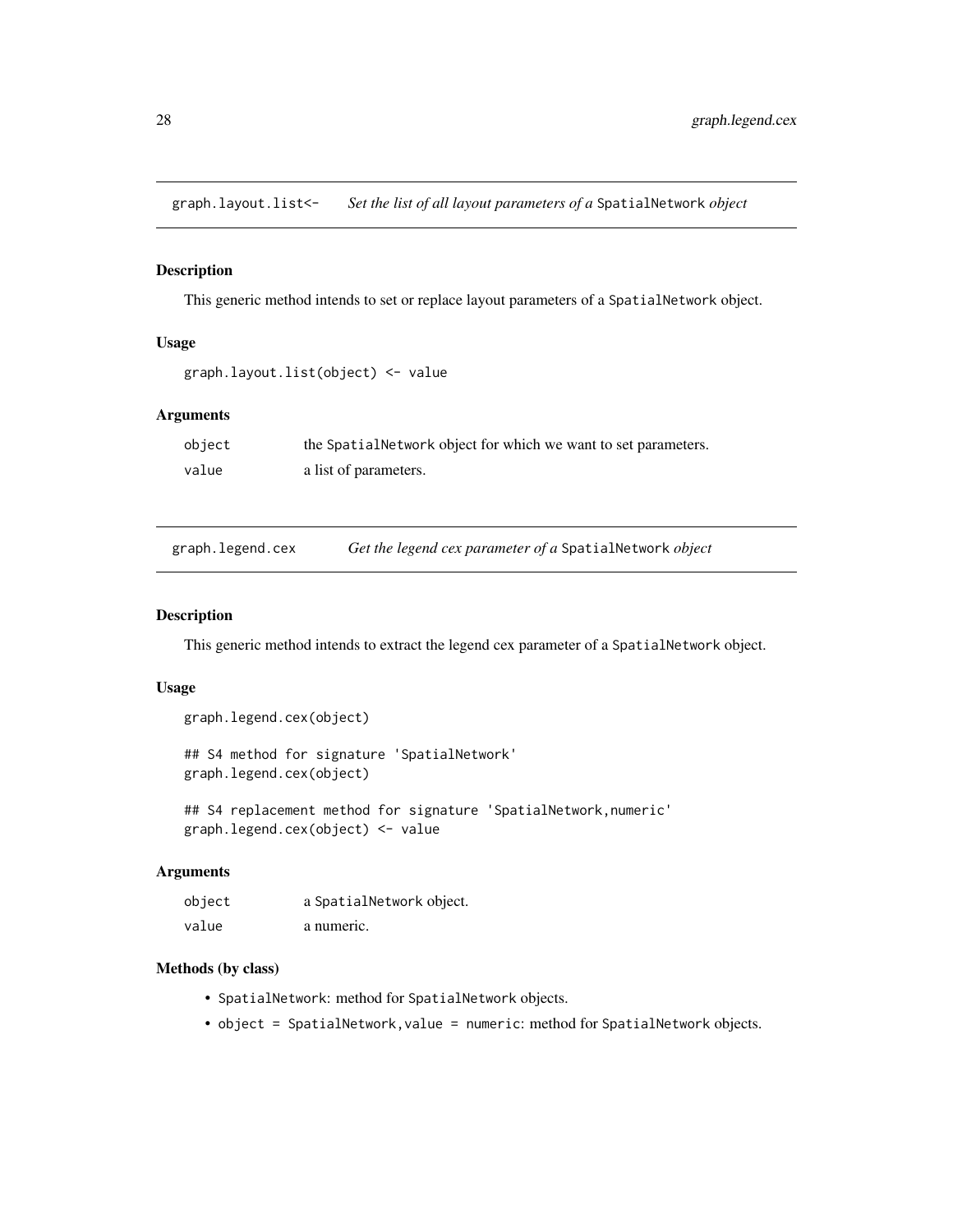<span id="page-28-0"></span>graph.legend.cex<- *Set the legend cex parameter of a* SpatialNetwork *object*

#### Description

This generic method intends to set or replace the legend cex parameter of a SpatialNetwork object.

#### Usage

```
graph.legend.cex(object) <- value
```
#### Arguments

| object | a SpatialNetwork object. |
|--------|--------------------------|
| value  | a numeric.               |

graph.legend.horiz *Get the legend horizontal or vertical setting of a* SpatialNetwork *object*

#### Description

This generic method intends to extract the legend horizontal or vertical setting of a SpatialNetwork object.

#### Usage

```
graph.legend.horiz(object)
```
## S4 method for signature 'SpatialNetwork' graph.legend.horiz(object)

## S4 replacement method for signature 'SpatialNetwork, logical' graph.legend.horiz(object) <- value

# Arguments

| object | a SpatialNetwork object. |
|--------|--------------------------|
| value  | a logical.               |

- SpatialNetwork: method for SpatialNetwork objects.
- object = SpatialNetwork,value = logical: method for SpatialNetwork objects.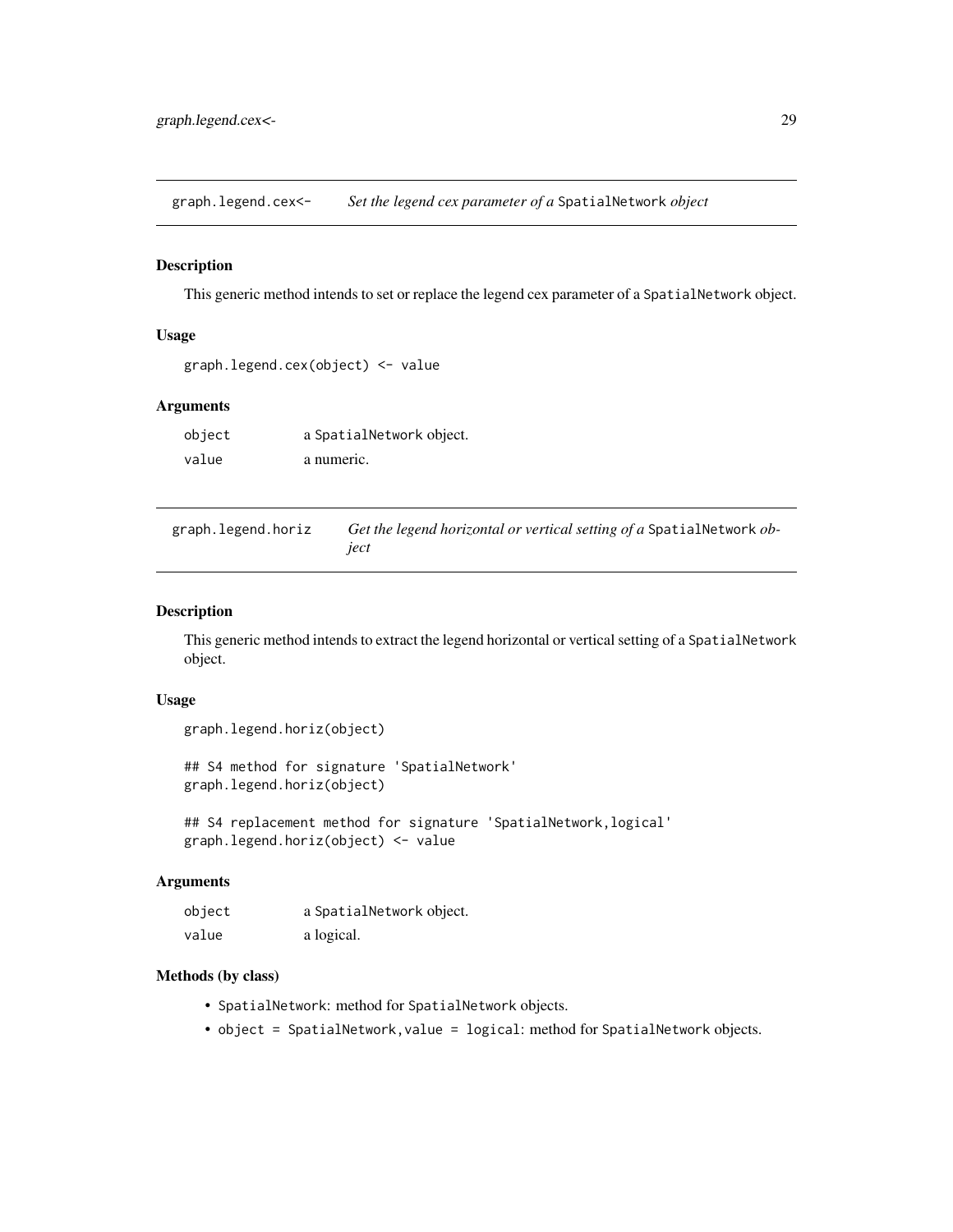<span id="page-29-0"></span>graph.legend.horiz<- *Set the legend horizontal or vertical setting of a* SpatialNetwork *object*

# Description

This generic method intends to set or replace the legend horizontal or vertical setting of a SpatialNetwork object.

#### Usage

graph.legend.horiz(object) <- value

#### Arguments

| object | a SpatialNetwork object. |
|--------|--------------------------|
| value  | a logical.               |

graph.legend.line.width

*Get the legend line width parameter of a* SpatialNetwork *object*

# Description

This generic method intends to extract the legend line width parameter of a SpatialNetwork object.

#### Usage

```
graph.legend.line.width(object)
```
## S4 method for signature 'SpatialNetwork' graph.legend.line.width(object)

```
## S4 replacement method for signature 'SpatialNetwork,numeric'
graph.legend.line.width(object) <- value
```
#### Arguments

| object | a SpatialNetwork object. |
|--------|--------------------------|
| value  | a logical.               |

- SpatialNetwork: method for SpatialNetwork objects.
- object = SpatialNetwork, value = numeric: method for SpatialNetwork objects.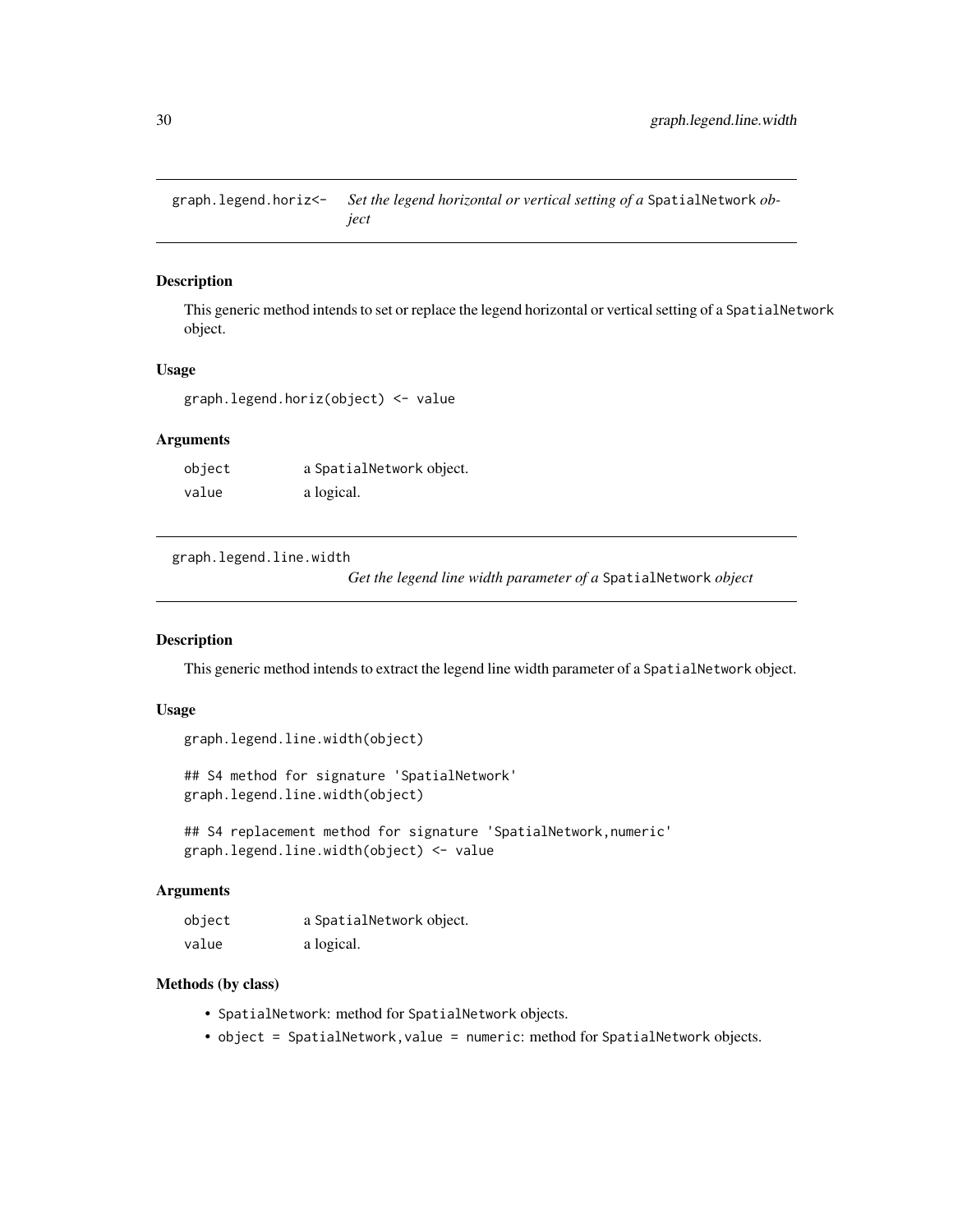<span id="page-30-0"></span>graph.legend.line.width<-

*Set the legend line width parameter of a* SpatialNetwork *object*

# Description

This generic method intends to set or replace the legend line width parameter of a SpatialNetwork object.

#### Usage

```
graph.legend.line.width(object) <- value
```
# Arguments

| object | a SpatialNetwork object. |
|--------|--------------------------|
| value  | a logical.               |

graph.legend.list *Get the list of all legend parameters of a* SpatialNetwork *object*

#### Description

This generic method intends to extract legend parameters of a SpatialNetwork object.

# Usage

```
graph.legend.list(object)
## S4 method for signature 'SpatialNetwork'
```
graph.legend.list(object)

```
## S4 replacement method for signature 'SpatialNetwork, list'
graph.legend.list(object) <- value
```
# Arguments

| object | the Spatial Network object for which we want to get parameters. |
|--------|-----------------------------------------------------------------|
| value  | a list of parameters.                                           |

- SpatialNetwork: method for SpatialNetwork objects.
- object = SpatialNetwork,value = list: method for SpatialNetwork objects.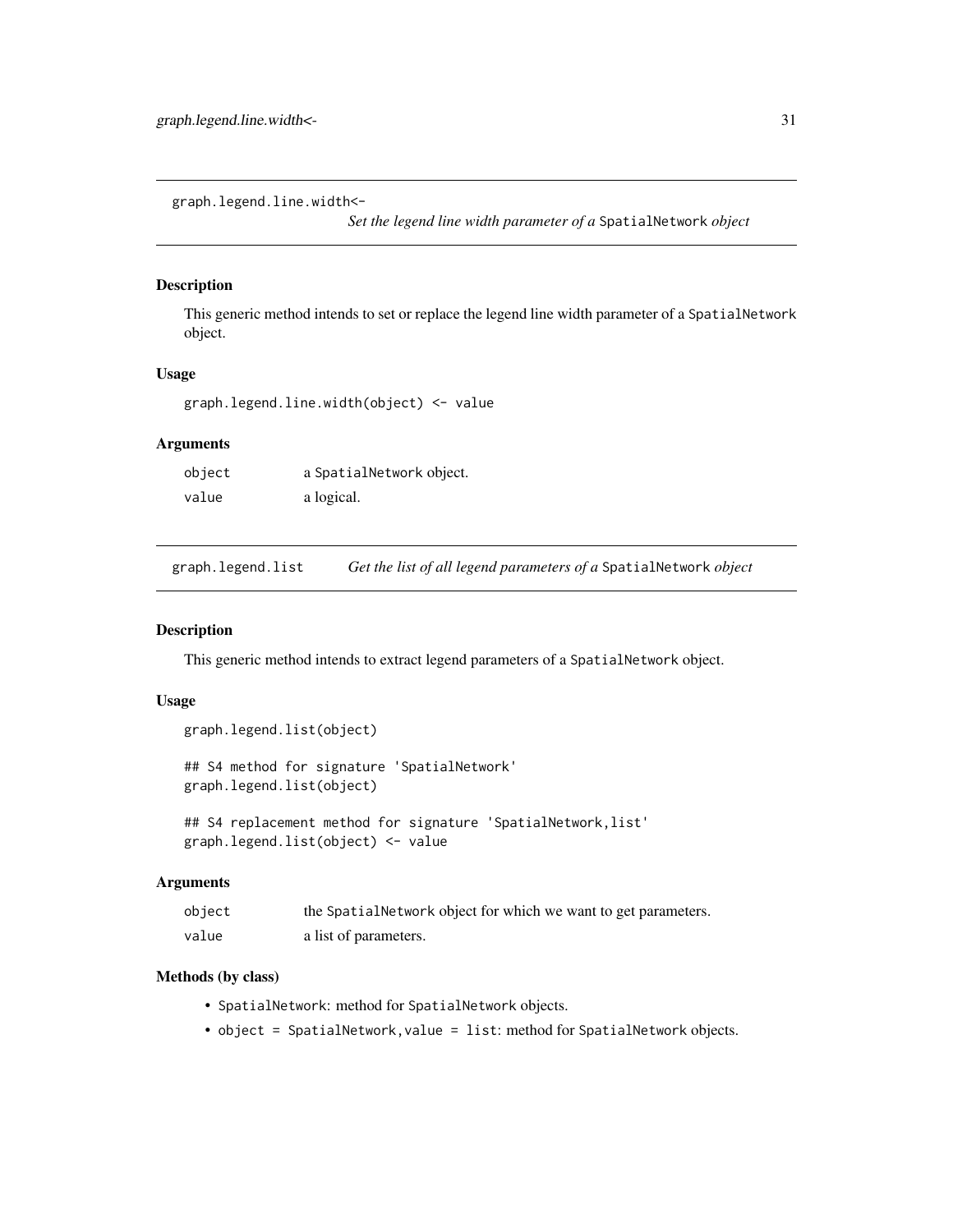<span id="page-31-0"></span>graph.legend.list<- *Set the list of all legend parameters of a* SpatialNetwork *object*

#### Description

This generic method intends to set or replace legend parameters of a SpatialNetwork object.

# Usage

```
graph.legend.list(object) <- value
```
#### Arguments

| object | the Spatial Network object for which we want to set parameters. |
|--------|-----------------------------------------------------------------|
| value  | a list of parameters.                                           |

graph.legend.ncol *Get the legend number of columns of a* SpatialNetwork *object*

#### Description

This generic method intends to extract the legend number of columns of a SpatialNetwork object.

#### Usage

```
graph.legend.ncol(object)
```
## S4 method for signature 'SpatialNetwork' graph.legend.ncol(object)

## S4 replacement method for signature 'SpatialNetwork,numeric' graph.legend.ncol(object) <- value

# Arguments

| object | a SpatialNetwork object. |
|--------|--------------------------|
| value  | a numeric.               |

- SpatialNetwork: method for SpatialNetwork objects.
- object = SpatialNetwork, value = numeric: method for SpatialNetwork objects.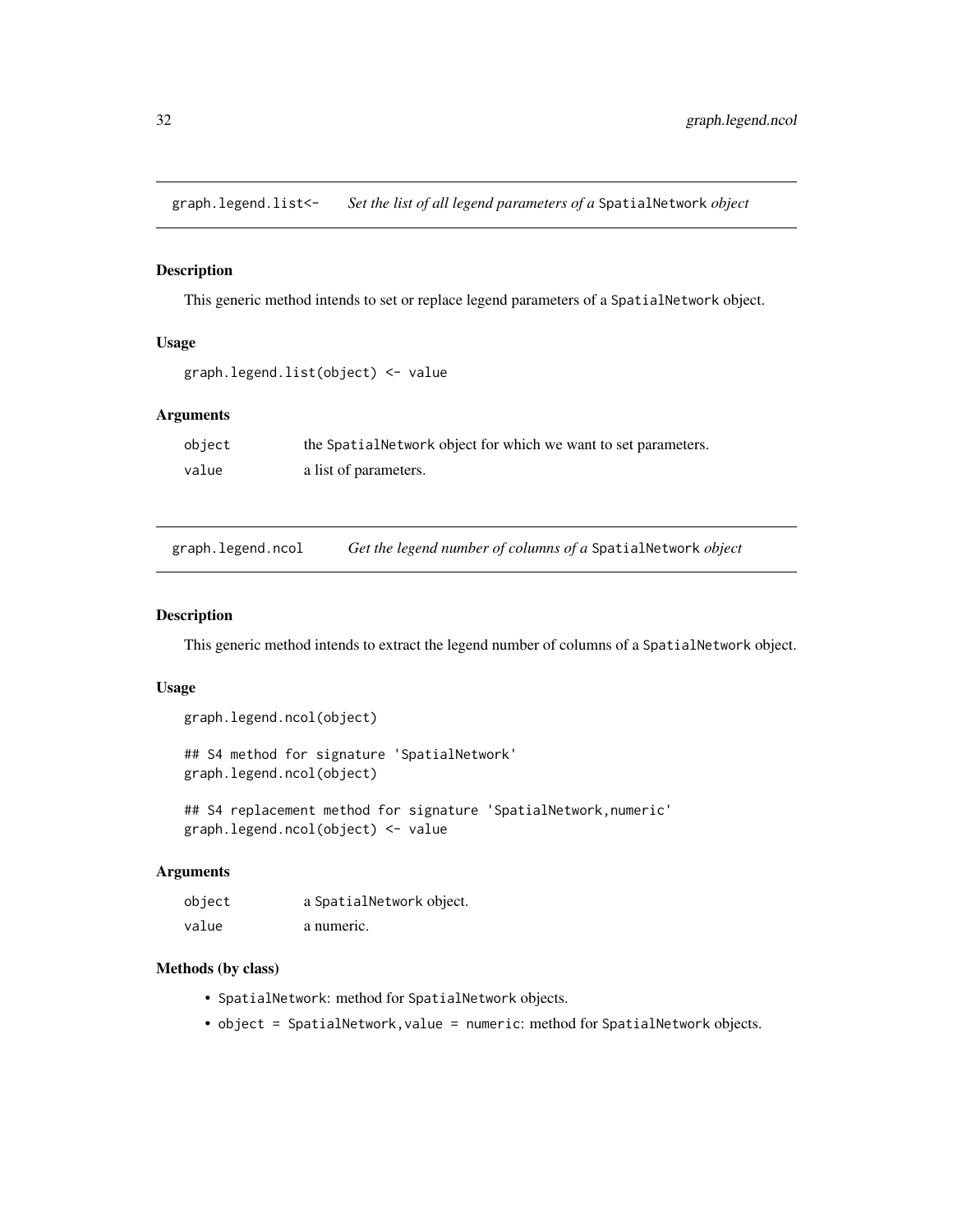<span id="page-32-0"></span>graph.legend.ncol<- *Set the legend number of columns of a* SpatialNetwork *object*

# Description

This generic method intends to set or replace the legend number of columns of a SpatialNetwork object.

# Usage

graph.legend.ncol(object) <- value

# Arguments

object a SpatialNetwork object. value a numeric.

graph.legend.print *Get the legend print (yes/no) status of a* SpatialNetwork *object*

#### Description

This generic method intends to extract the legend print (yes/no) status of a SpatialNetwork object.

#### Usage

```
graph.legend.print(object)
```
## S4 method for signature 'SpatialNetwork' graph.legend.print(object)

## S4 replacement method for signature 'SpatialNetwork, logical' graph.legend.print(object) <- value

#### Arguments

| object | a SpatialNetwork object. |
|--------|--------------------------|
| value  | a logical.               |

- SpatialNetwork: method for SpatialNetwork objects.
- object = SpatialNetwork, value = logical: method for SpatialNetwork objects.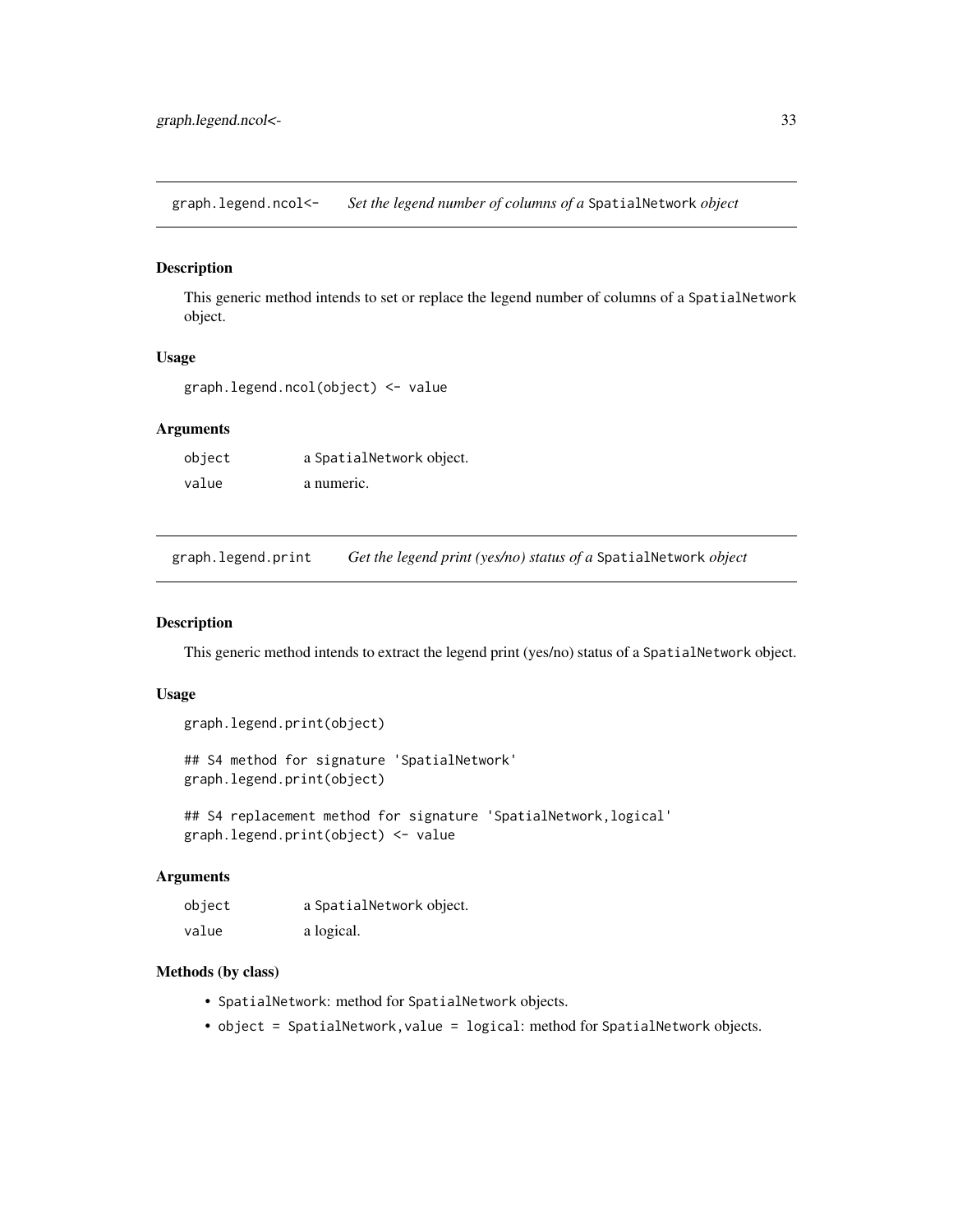<span id="page-33-0"></span>graph.legend.print<- *Set the legend print (yes/no) status of a* SpatialNetwork *object*

#### Description

This generic method intends to set or replace the legend print (yes/no) status of a SpatialNetwork object.

# Usage

```
graph.legend.print(object) <- value
```
# Arguments

| object | a SpatialNetwork object. |
|--------|--------------------------|
| value  | a logical.               |

graph.map *Get the map to a* SpatialNetwork *object*

#### Description

This generic method intends to extract the map object. Currently only SpatialPolygons from the sp package are supported.

#### Usage

```
graph.map(object)
```
## S4 method for signature 'SpatialNetwork' graph.map(object)

## S4 replacement method for signature 'SpatialNetwork, SpatialPolygons' graph.map(object) <- value

# Arguments

| object | the SpatialNetwork object for which we want to get the map. |
|--------|-------------------------------------------------------------|
| value  | the map.                                                    |

- SpatialNetwork: method for SpatialPolygons objects.
- object = SpatialNetwork,value = SpatialPolygons: method for SpatialPolygons objects.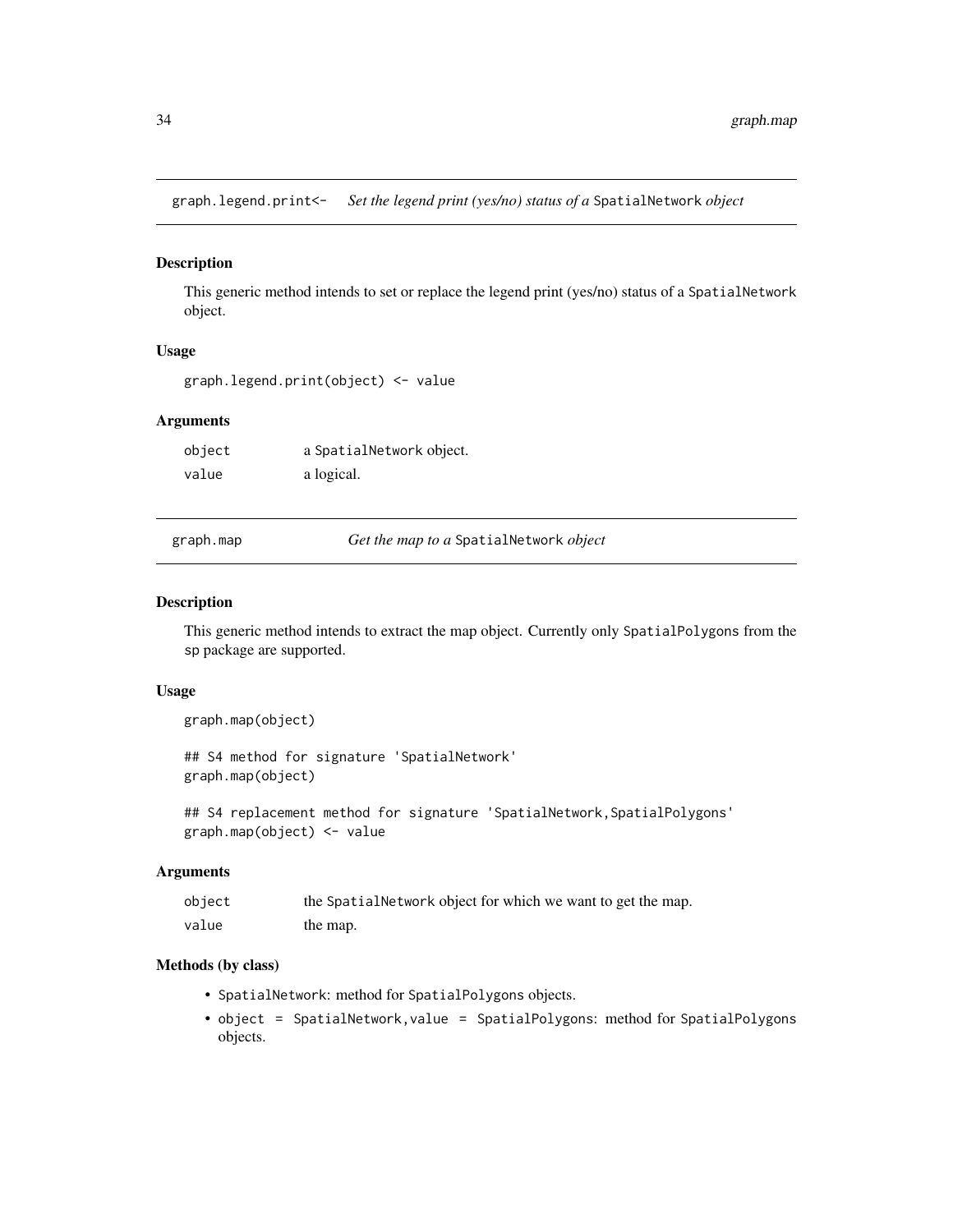<span id="page-34-0"></span>graph.map.plot.position

*Plot a map labelled with the ID numbering*

#### Description

The graph.map.plot.position function allows to plot maps defined as for example SpatialNetwork or SpatialPolygons objects, and render the ID numbering.

#### Usage

```
graph.map.plot.position(x, label = ", ...)
```

```
## S4 method for signature 'SpatialPolygons'
graph.map.plot.position(x, label = ", ...)
```

```
## S4 method for signature 'SpatialNetwork'
graph.map.plot.position(x, label = ", ...)
```
#### Arguments

| X                       | an object for which a graph, map, plot, position method is defined.                       |
|-------------------------|-------------------------------------------------------------------------------------------|
| label                   | a character of length 1 for prefixing seat numbering.                                     |
| $\cdot$ $\cdot$ $\cdot$ | other arguments to pass to the plot function. The main usage is setting the cex<br>value. |

#### Methods (by class)

- SpatialPolygons: method for SpatialPolygons objects.
- SpatialNetwork: method for SpatialNetwork objects.

#### See Also

Other res: [SpatialNetwork-class](#page-63-1)

#### Examples

```
## The world map
data(world.map.simplified, package = "spnet")
graph.map.plot.position(world.map.simplified)
graph.map.plot.position(world.map.simplified, cex = 0.4)
graph.map.plot.position(world.map.simplified, label = 'ID ', cex = 0.3)
```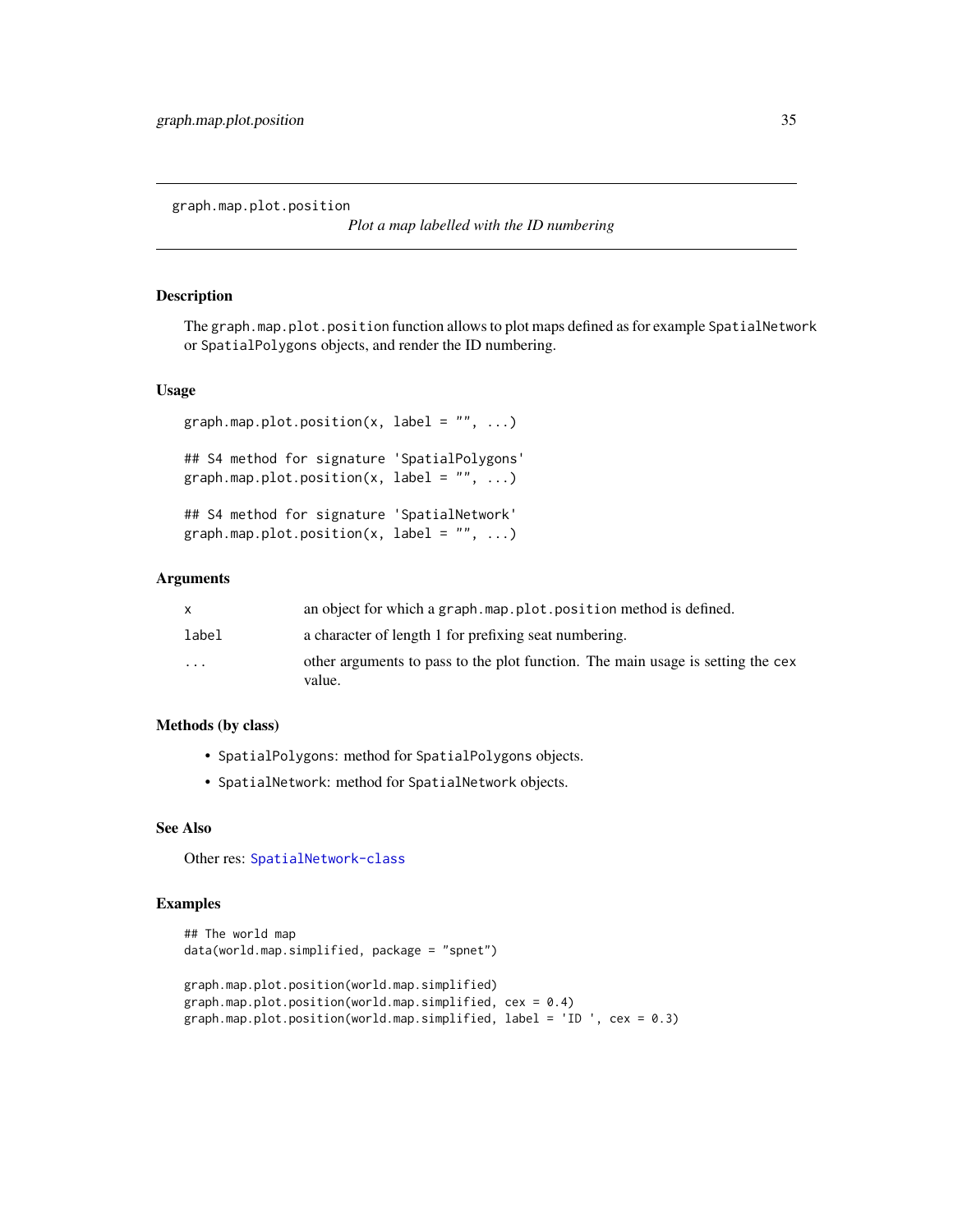<span id="page-35-0"></span>

#### Description

This generic method intends to set or replace the map object. Currently only SpatialPolygons from the sp package are supported.

# Usage

graph.map(object) <- value

#### Arguments

| object | the SpatialNetwork object for which we want to set the map. |
|--------|-------------------------------------------------------------|
| value  | the map.                                                    |

graph.network.arrow.color

*Get the arrow color of a given network of a* SpatialNetwork *object*

#### Description

This generic method intends to extract the arrow color of a given network of a SpatialNetwork object.

# Usage

```
graph.network.arrow.color(object, network.name)
```

```
## S4 method for signature 'SpatialNetwork, character'
graph.network.arrow.color(object,
  network.name)
```

```
## S4 replacement method for signature 'SpatialNetwork, character, character'
graph.network.arrow.color(object,
  network.name) <- value
```

| object       | a SpatialNetwork object.            |
|--------------|-------------------------------------|
| network.name | character; the name of the network. |
| value        | the arrow color.                    |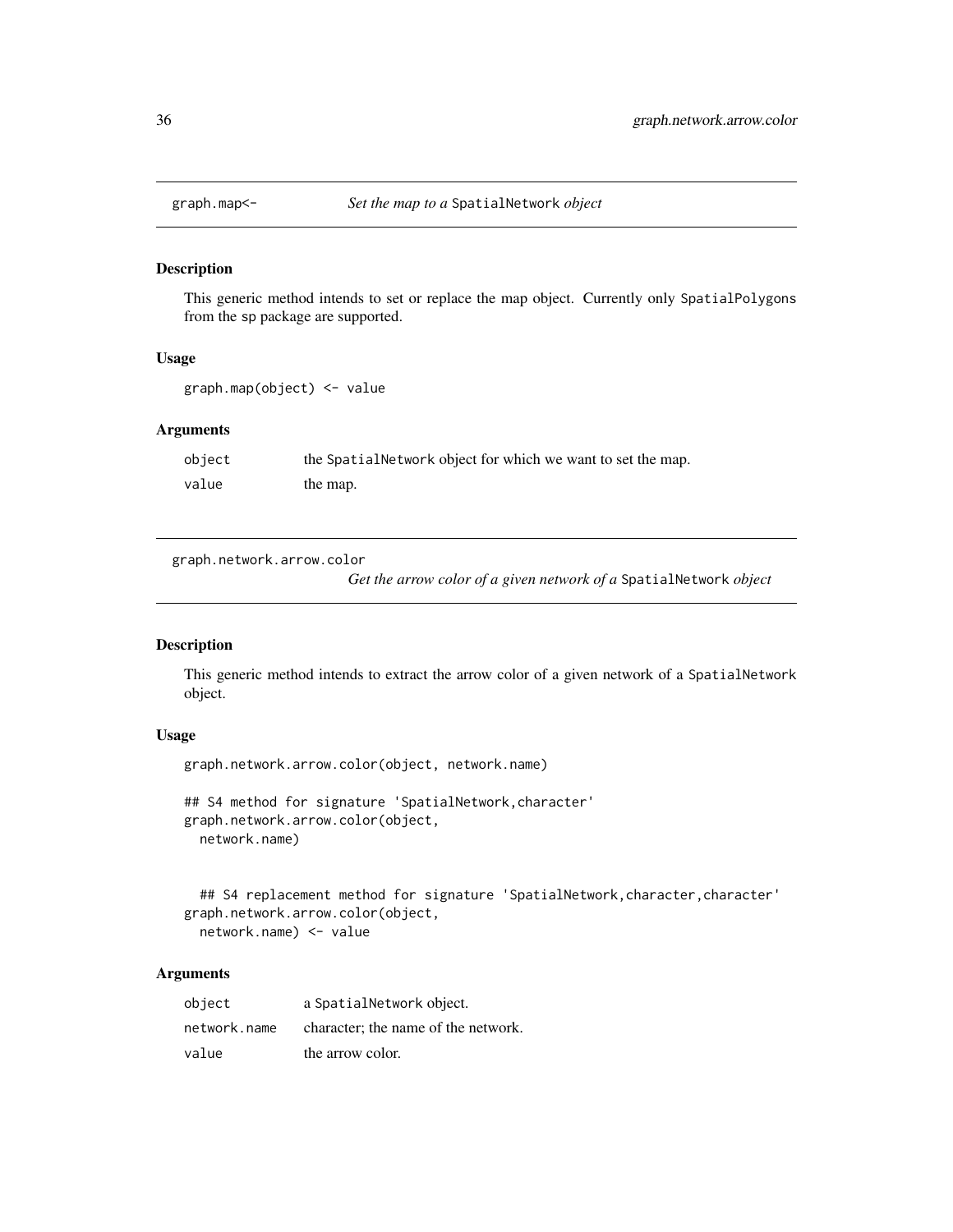#### <span id="page-36-0"></span>Methods (by class)

- object = SpatialNetwork,network.name = character: method for SpatialNetwork objects.
- object = SpatialNetwork, network.name = character, value = character: method for SpatialNetwork objects.

graph.network.arrow.color<-

*Set the arrow color of a given network of a* SpatialNetwork *object*

## **Description**

This generic method intends to set or replace the arrow color of a given network of a SpatialNetwork object.

#### Usage

```
graph.network.arrow.color(object, network.name) <- value
```
## Arguments

| object       | a SpatialNetwork object.            |
|--------------|-------------------------------------|
| network.name | character: the name of the network. |
| value        | the arrow color.                    |

```
graph.network.arrow.head.lth
```
*Get the arrow head length of a given network of a* SpatialNetwork *object*

## Description

This generic method intends to extract the arrow head length of a given network of a SpatialNetwork object.

## Usage

```
graph.network.arrow.head.lth(object, network.name)
```

```
## S4 method for signature 'SpatialNetwork, character'
graph.network.arrow.head.lth(object,
  network.name)
```

```
## S4 replacement method for signature 'SpatialNetwork, character, numeric'
graph.network.arrow.head.lth(object,
  network.name) <- value
```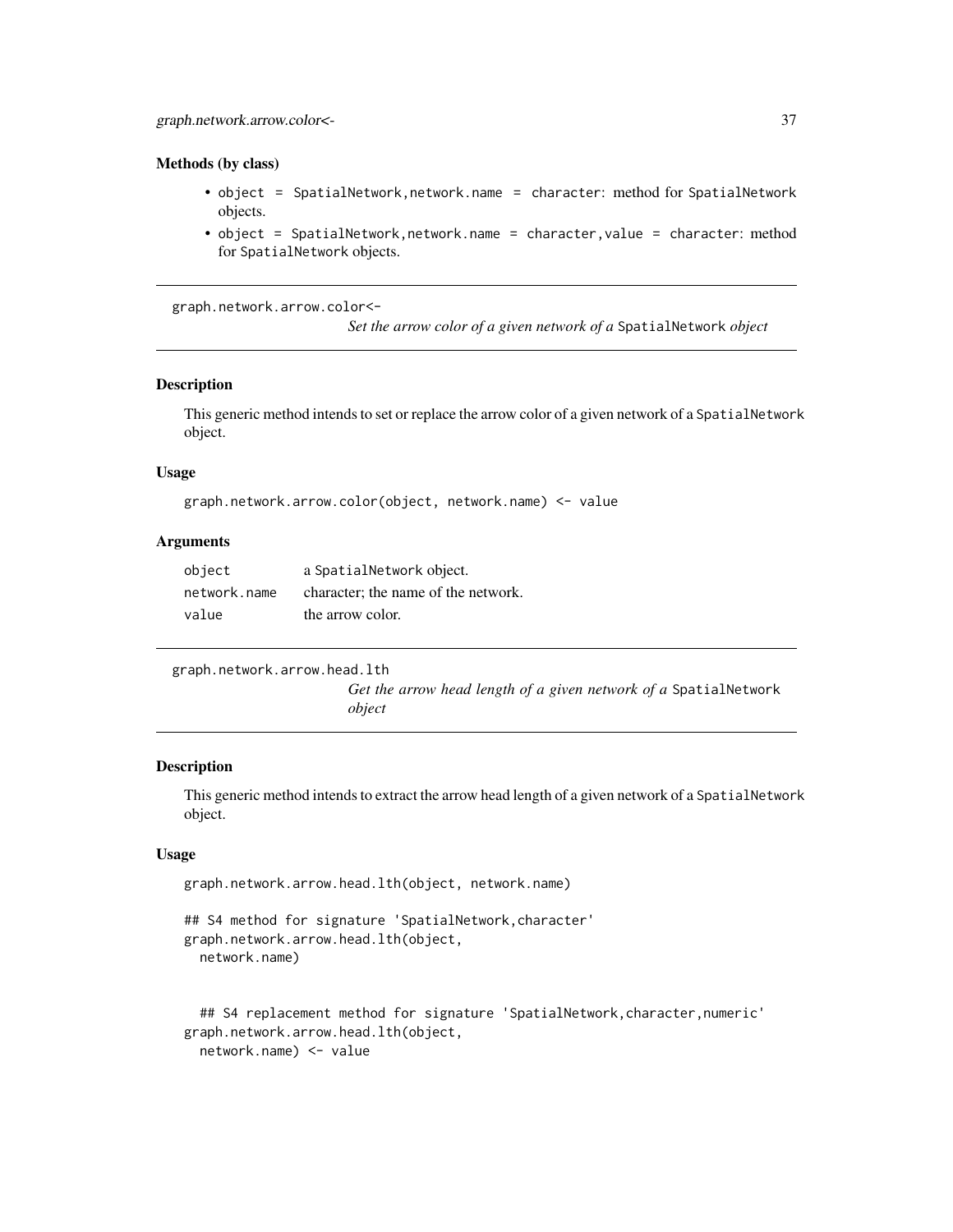#### <span id="page-37-0"></span>Arguments

| object       | a SpatialNetwork object.            |
|--------------|-------------------------------------|
| network.name | character; the name of the network. |
| value        | the arrow head length.              |

#### Methods (by class)

- object = SpatialNetwork,network.name = character: method for SpatialNetwork objects.
- object = SpatialNetwork,network.name = character,value = numeric: method for SpatialNetwork objects.

graph.network.arrow.head.lth<-

*Set the arrow head length of a given network of a* SpatialNetwork *object*

## Description

This generic method intends to set or replace the arrow head length of a given network of a SpatialNetwork object.

### Usage

```
graph.network.arrow.head.lth(object, network.name) <- value
```
#### Arguments

| object       | a SpatialNetwork object.            |
|--------------|-------------------------------------|
| network.name | character; the name of the network. |
| value        | the arrow head length.              |

graph.network.arrow.head.type

*Get the arrow head type of a given network of a* SpatialNetwork *object*

# Description

This generic method intends to extract the arrow head type of a given network of a SpatialNetwork object.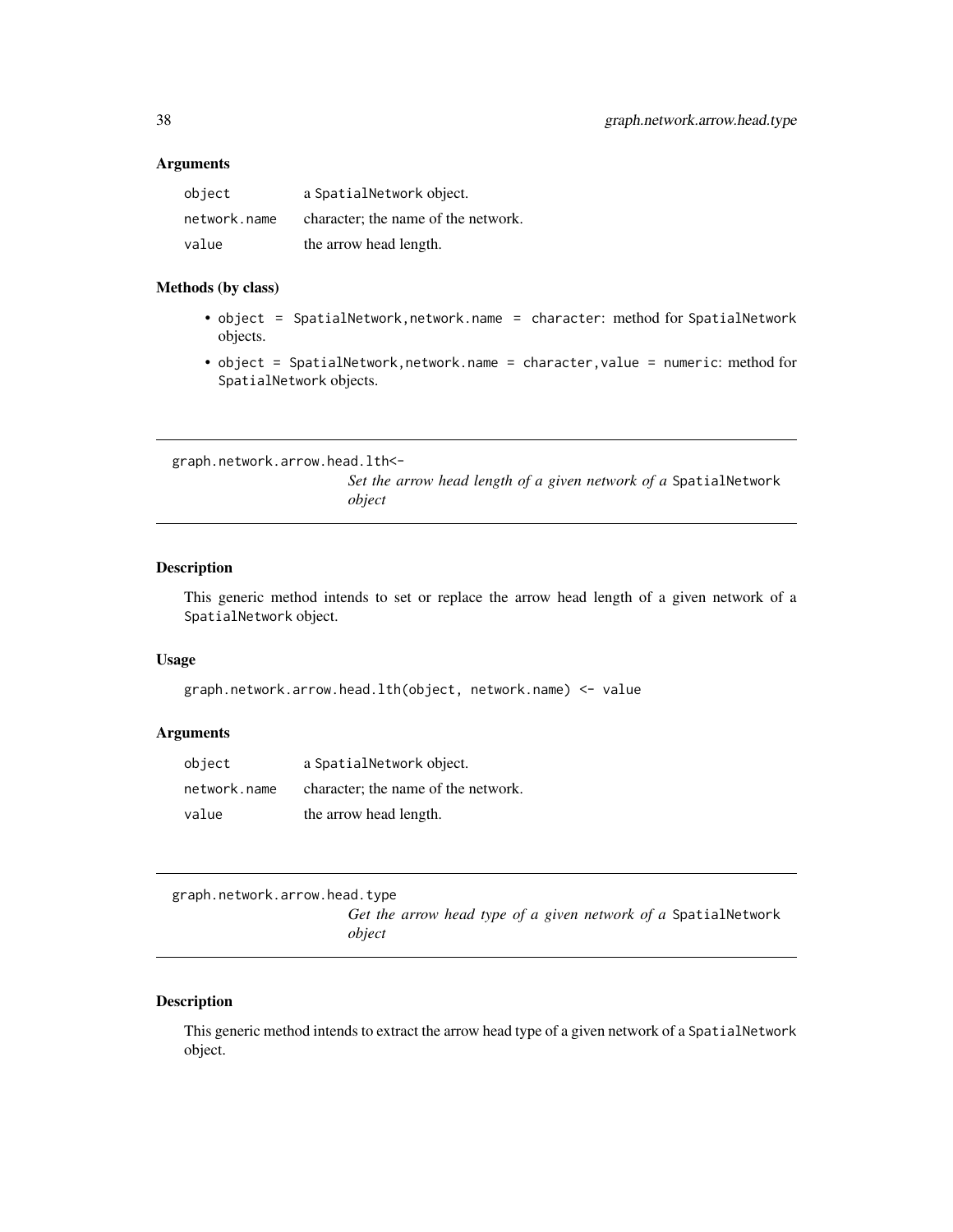<span id="page-38-0"></span>graph.network.arrow.head.type<- 39

# Usage

graph.network.arrow.head.type(object, network.name)

```
## S4 method for signature 'SpatialNetwork,character'
graph.network.arrow.head.type(object,
 network.name)
```

```
## S4 replacement method for signature 'SpatialNetwork, character, character'
graph.network.arrow.head.type(object,
  network.name) <- value
```
#### Arguments

| object       | a SpatialNetwork object.                                                                                                   |
|--------------|----------------------------------------------------------------------------------------------------------------------------|
| network.name | character; the name of the network.                                                                                        |
| value        | type of arrowhead to draw, one of "simple", "curved", "triangle", "circle", "el-<br>lipse" or "T". See Arrows for details. |

# Methods (by class)

- object = SpatialNetwork,network.name = character: method for SpatialNetwork objects.
- object = SpatialNetwork, network.name = character, value = character: method for SpatialNetwork objects.

graph.network.arrow.head.type<-

*Set the arrow head type of a given network of a* SpatialNetwork *object*

## Description

This generic method intends to set or replace the arrow head type of a given network of a SpatialNetwork object.

## Usage

```
graph.network.arrow.head.type(object, network.name) <- value
```
#### Arguments

| object       | a SpatialNetwork object.                                                                                                   |
|--------------|----------------------------------------------------------------------------------------------------------------------------|
| network.name | character; the name of the network.                                                                                        |
| value        | type of arrowhead to draw, one of "simple", "curved", "triangle", "circle", "el-<br>lipse" or "T". See Arrows for details. |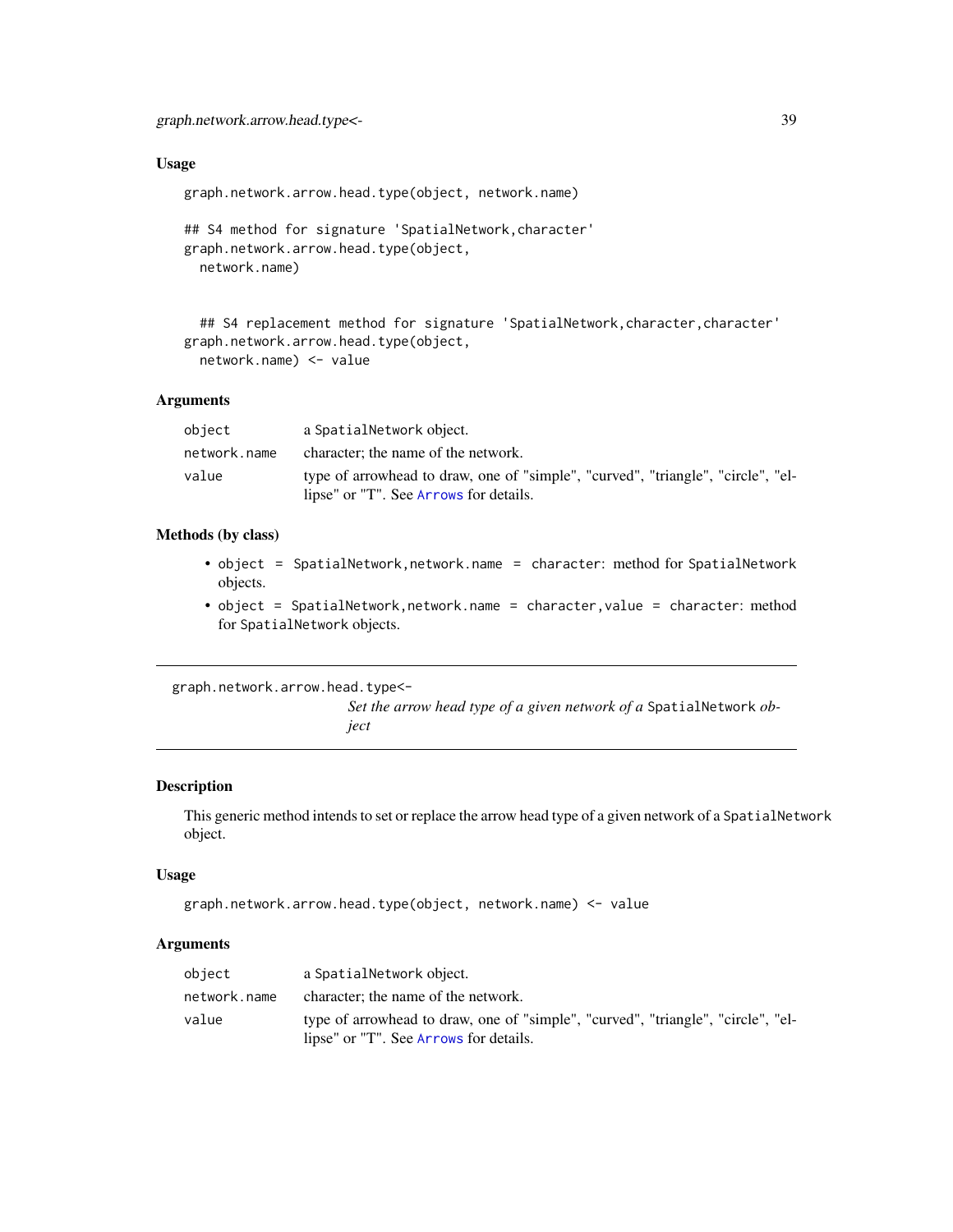```
graph.network.arrow.line.type
```
*Get the arrow line type of a given network of a* SpatialNetwork *object*

## Description

This generic method intends to extract the arrow line type of a given network of a SpatialNetwork object.

## Usage

```
graph.network.arrow.line.type(object, network.name)
```

```
## S4 method for signature 'SpatialNetwork,character'
graph.network.arrow.line.type(object,
  network.name)
```

```
## S4 replacement method for signature 'SpatialNetwork, character, numeric'
graph.network.arrow.line.type(object,
  network.name) <- value
```
## Arguments

| object       | a SpatialNetwork object.            |
|--------------|-------------------------------------|
| network.name | character; the name of the network. |
| value        | a numeric; the arrow line type.     |

## Methods (by class)

- object = SpatialNetwork, network.name = character: method for SpatialNetwork objects.
- object = SpatialNetwork,network.name = character,value = numeric: method for SpatialNetwork objects.

graph.network.arrow.line.type<-

*Set the arrow line type of a given network of a* SpatialNetwork *object*

# Description

This generic method intends to set or replace the arrow line type of a given network of a SpatialNetwork object.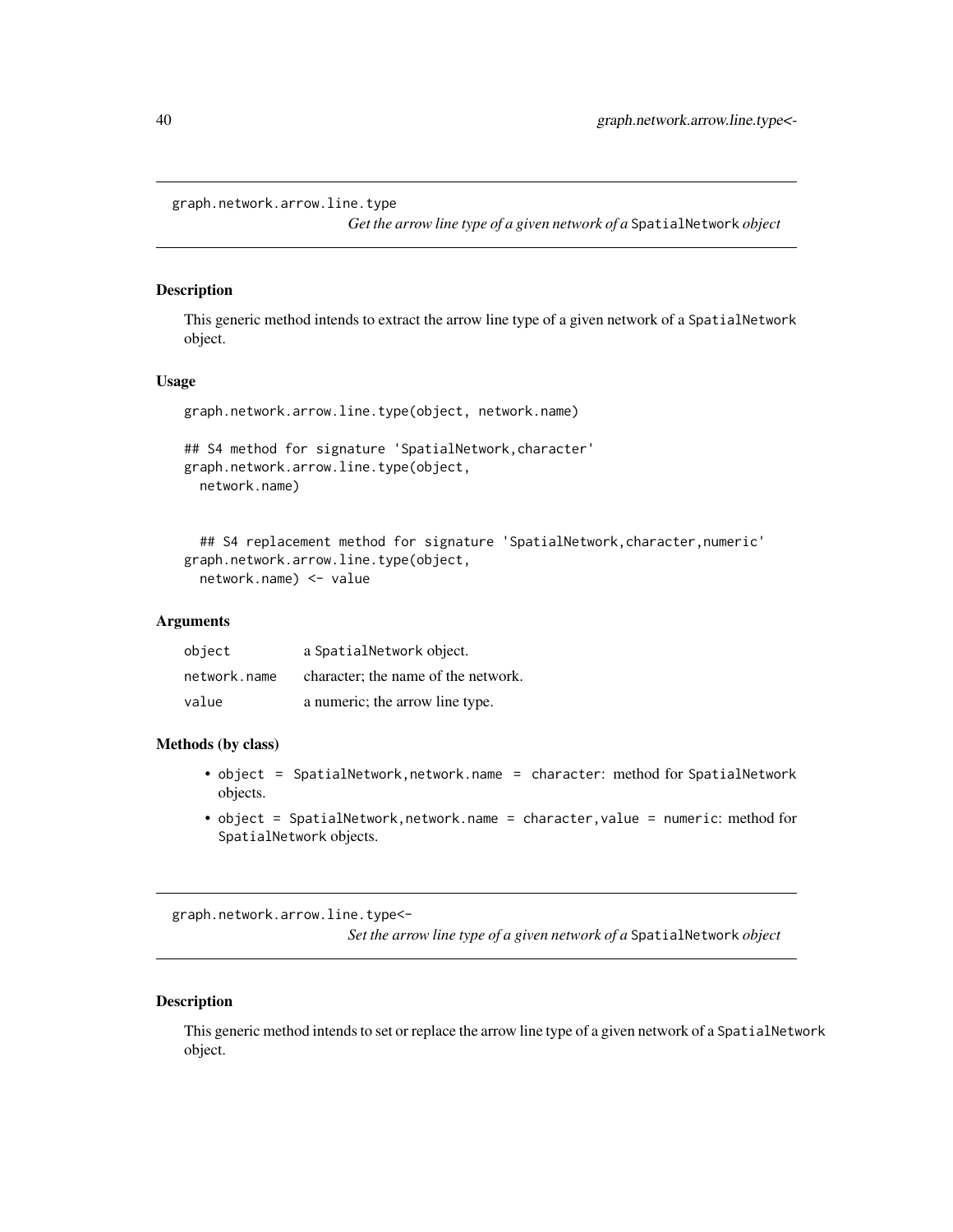# <span id="page-40-0"></span>graph.network.arrow.opacity 41

## Usage

graph.network.arrow.line.type(object, network.name) <- value

# Arguments

| object       | a SpatialNetwork object.            |
|--------------|-------------------------------------|
| network.name | character; the name of the network. |
| value        | a numeric; the arrow line type.     |

graph.network.arrow.opacity

*Get the arrow opacity of a given network of a* SpatialNetwork *object*

# Description

This generic method intends to extract the arrow opacity of a given network of a SpatialNetwork object.

#### Usage

graph.network.arrow.opacity(object, network.name)

```
## S4 method for signature 'SpatialNetwork, character'
graph.network.arrow.opacity(object,
  network.name)
```

```
## S4 replacement method for signature 'SpatialNetwork, character, numeric'
graph.network.arrow.opacity(object,
  network.name) <- value
```
## **Arguments**

| object       | a SpatialNetwork object.            |
|--------------|-------------------------------------|
| network.name | character; the name of the network. |
| value        | the arrow opacity.                  |

- object = SpatialNetwork,network.name = character: method for SpatialNetwork objects.
- object = SpatialNetwork,network.name = character,value = numeric: method for SpatialNetwork objects.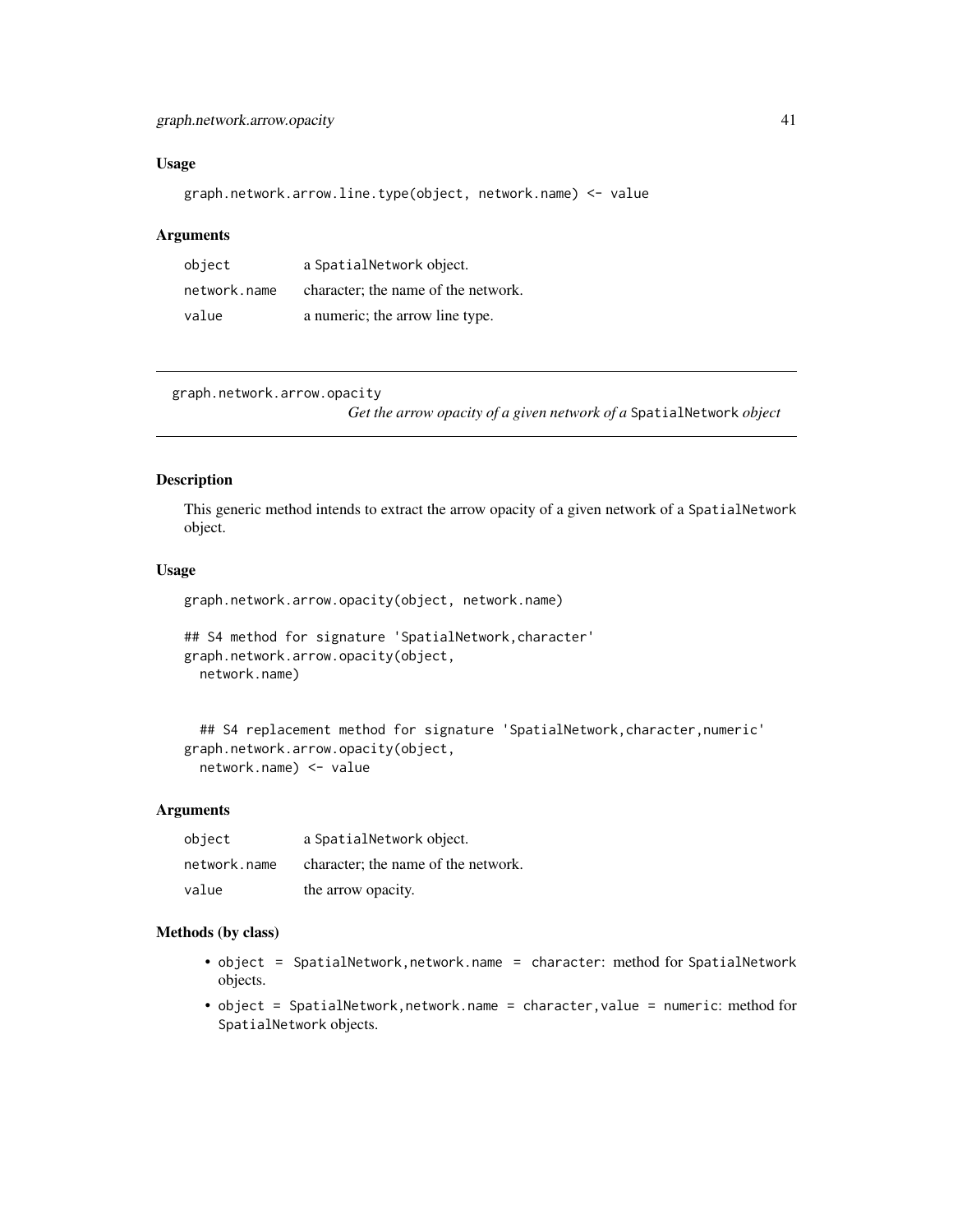```
graph.network.arrow.opacity<-
```
*Set the arrow opacity of a given network of a* SpatialNetwork *object*

## Description

This generic method intends to set or replace the arrow opacity of a given network of a SpatialNetwork object.

#### Usage

```
graph.network.arrow.opacity(object, network.name) <- value
```
## Arguments

| object       | a SpatialNetwork object.            |
|--------------|-------------------------------------|
| network.name | character; the name of the network. |
| value        | the arrow opacity.                  |

```
graph.network.arrow.shift.x
```
*Get the arrow shift on the x axis of a given network of a* SpatialNetwork *object*

# Description

This generic method intends to extract the arrow shift on the x axis of a given network of a SpatialNetwork object.

## Usage

```
graph.network.arrow.shift.x(object, network.name)
## S4 method for signature 'SpatialNetwork, character'
graph.network.arrow.shift.x(object,
  network.name)
```

```
## S4 replacement method for signature 'SpatialNetwork, character, numeric'
graph.network.arrow.shift.x(object,
  network.name) <- value
```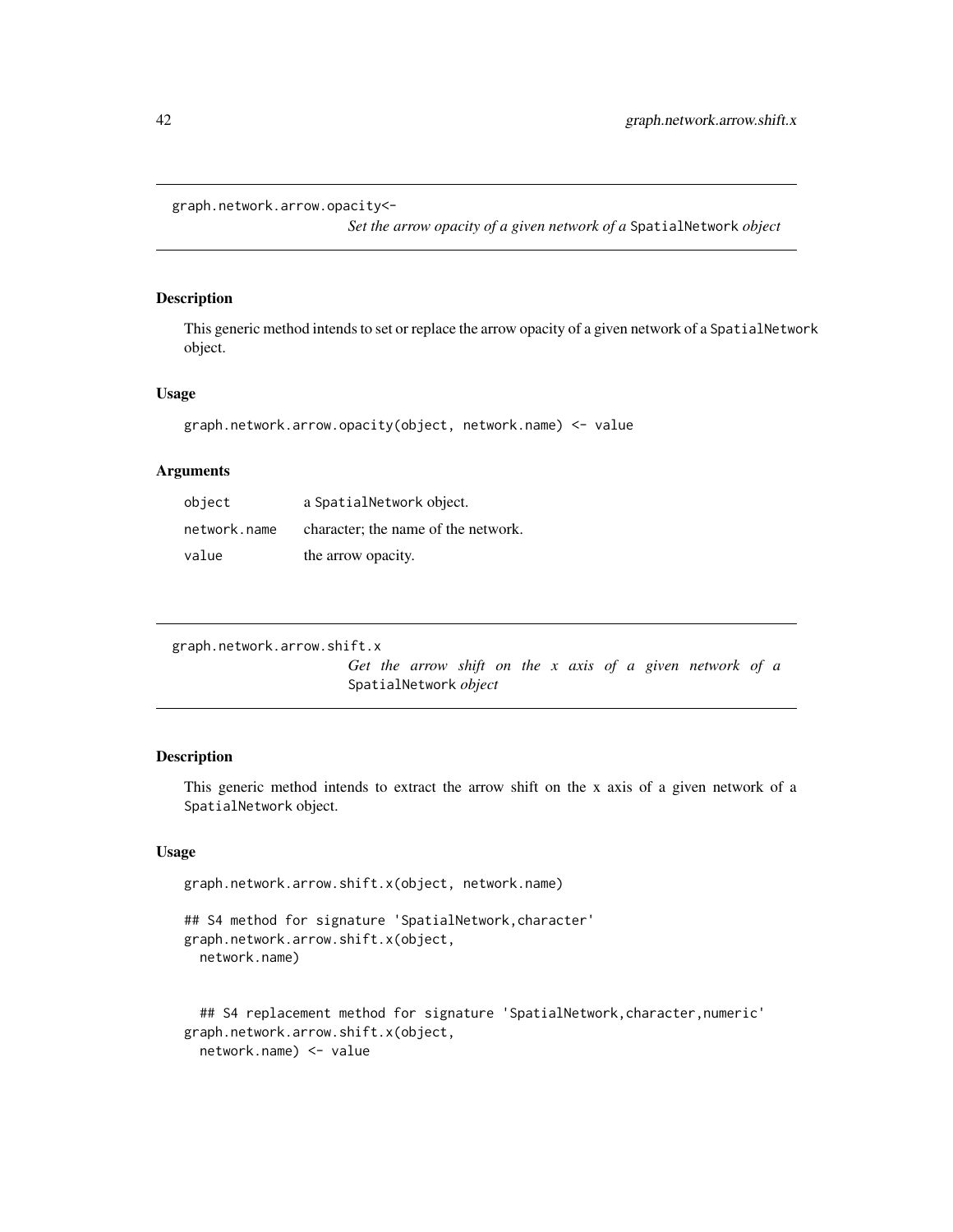## <span id="page-42-0"></span>Arguments

| object       | a SpatialNetwork object.            |
|--------------|-------------------------------------|
| network.name | character; the name of the network. |
| value        | the arrow shift on the x axis.      |

#### Methods (by class)

- object = SpatialNetwork,network.name = character: method for SpatialNetwork objects.
- object = SpatialNetwork,network.name = character,value = numeric: method for SpatialNetwork objects.

graph.network.arrow.shift.x<-

*Set the arrow shift on the x axis of a given network of a* SpatialNetwork *object*

## Description

This generic method intends to set or replace the arrow shift on the x axis of a given network of a SpatialNetwork object.

### Usage

graph.network.arrow.shift.x(object, network.name) <- value

#### Arguments

| object       | a SpatialNetwork object.            |
|--------------|-------------------------------------|
| network.name | character; the name of the network. |
| value        | the arrow shift on the x axis.      |

graph.network.arrow.shift.y

*Get the arrow shift on the y axis of a given network of a* SpatialNetwork *object*

# Description

This generic method intends to extract the arrow shift on the y axis of a given network of a SpatialNetwork object.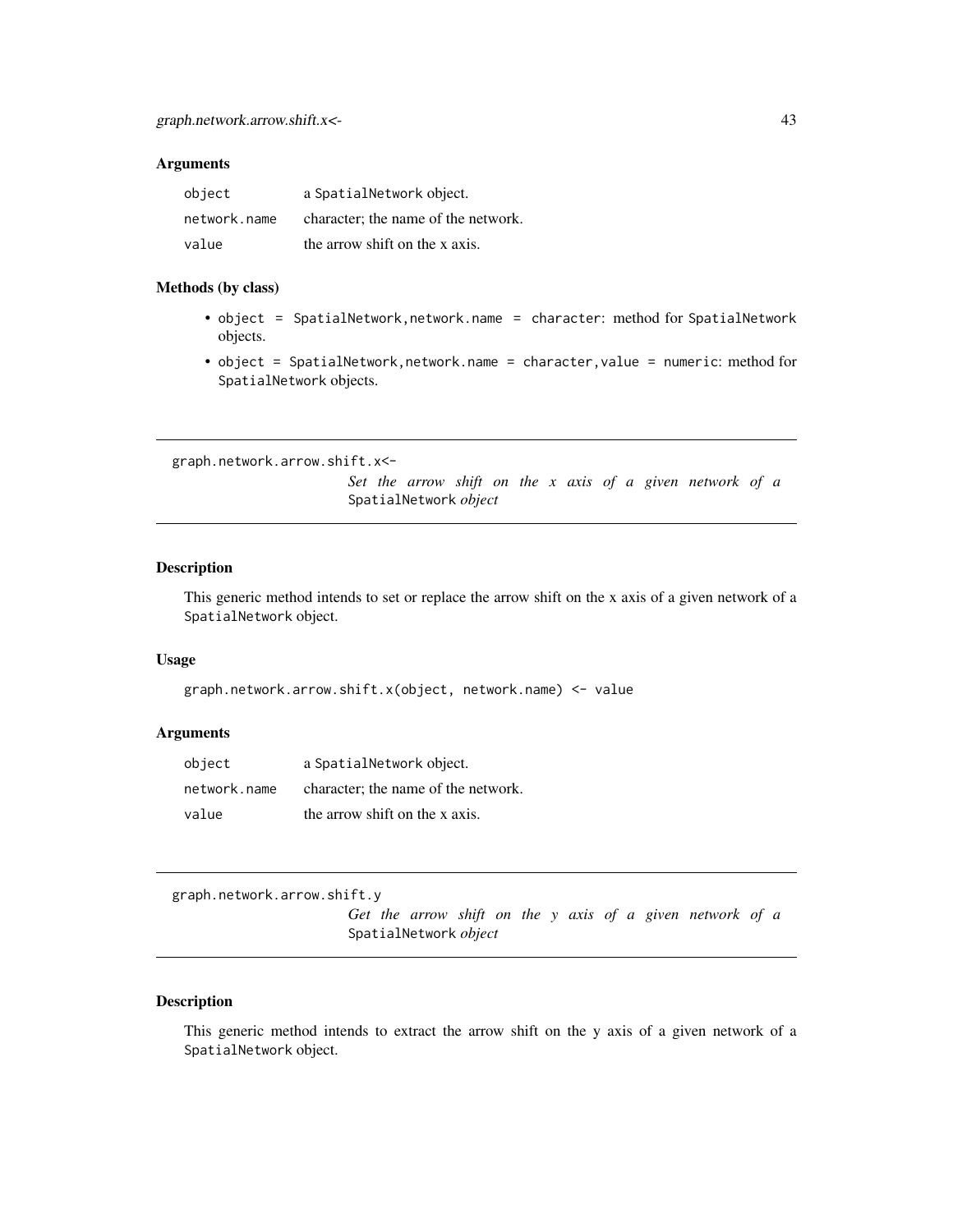#### Usage

```
graph.network.arrow.shift.y(object, network.name)
```

```
## S4 method for signature 'SpatialNetwork,character'
graph.network.arrow.shift.y(object,
 network.name)
```

```
## S4 replacement method for signature 'SpatialNetwork, character, numeric'
graph.network.arrow.shift.y(object,
  network.name) <- value
```
#### Arguments

| object       | a SpatialNetwork object.            |
|--------------|-------------------------------------|
| network.name | character; the name of the network. |
| value        | the arrow shift on the y axis.      |

# Methods (by class)

- object = SpatialNetwork, network.name = character: method for SpatialNetwork objects.
- object = SpatialNetwork,network.name = character,value = numeric: method for SpatialNetwork objects.

graph.network.arrow.shift.y<-

*Set the arrow shift on the y axis of a given network of a* SpatialNetwork *object*

## Description

This generic method intends to set or replace the arrow shift on the y axis of a given network of a SpatialNetwork object.

#### Usage

```
graph.network.arrow.shift.y(object, network.name) <- value
```
## Arguments

| object       | a SpatialNetwork object.            |
|--------------|-------------------------------------|
| network.name | character; the name of the network. |
| value        | the arrow shift on the y axis.      |

<span id="page-43-0"></span>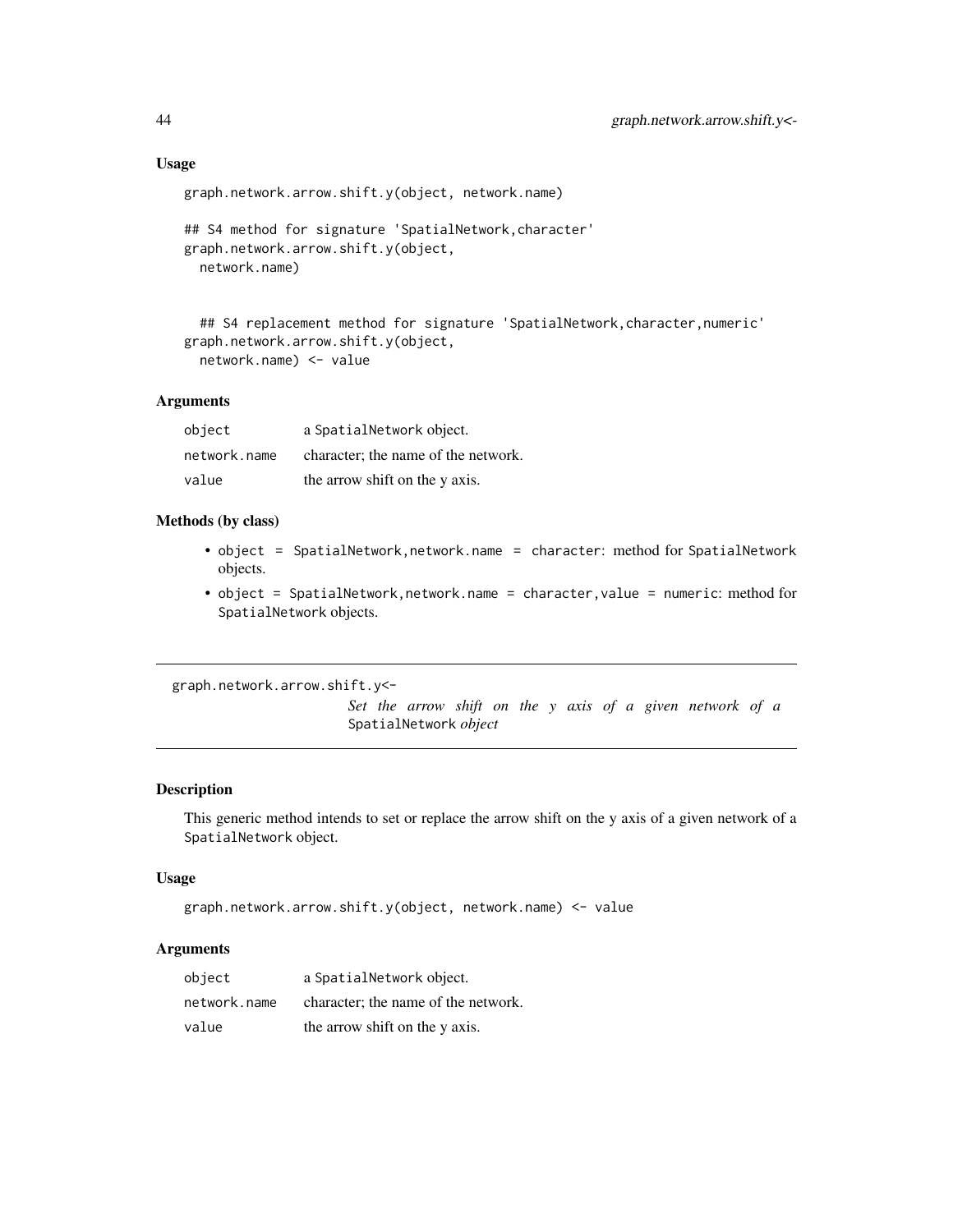<span id="page-44-0"></span>graph.network.arrow.shorten

*Get the arrow shortening of a given network of a* SpatialNetwork *object*

#### Description

This generic method intends to extract the arrow shortening of a given network of a SpatialNetwork object.

### Usage

```
graph.network.arrow.shorten(object, network.name)
```

```
## S4 method for signature 'SpatialNetwork,character'
graph.network.arrow.shorten(object,
 network.name)
```

```
## S4 replacement method for signature 'SpatialNetwork, character, numeric'
graph.network.arrow.shorten(object,
  network.name) <- value
```
## Arguments

| object       | a SpatialNetwork object.            |
|--------------|-------------------------------------|
| network.name | character: the name of the network. |
| value        | the arrow shortening.               |

#### Methods (by class)

- object = SpatialNetwork, network.name = character: method for SpatialNetwork objects.
- object = SpatialNetwork,network.name = character,value = numeric: method for SpatialNetwork objects.

graph.network.arrow.shorten<-

*Set the arrow shortening of a given network of a* SpatialNetwork *object*

#### Description

This generic method intends to set or replace the arrow shortening of a given network of a SpatialNetwork object.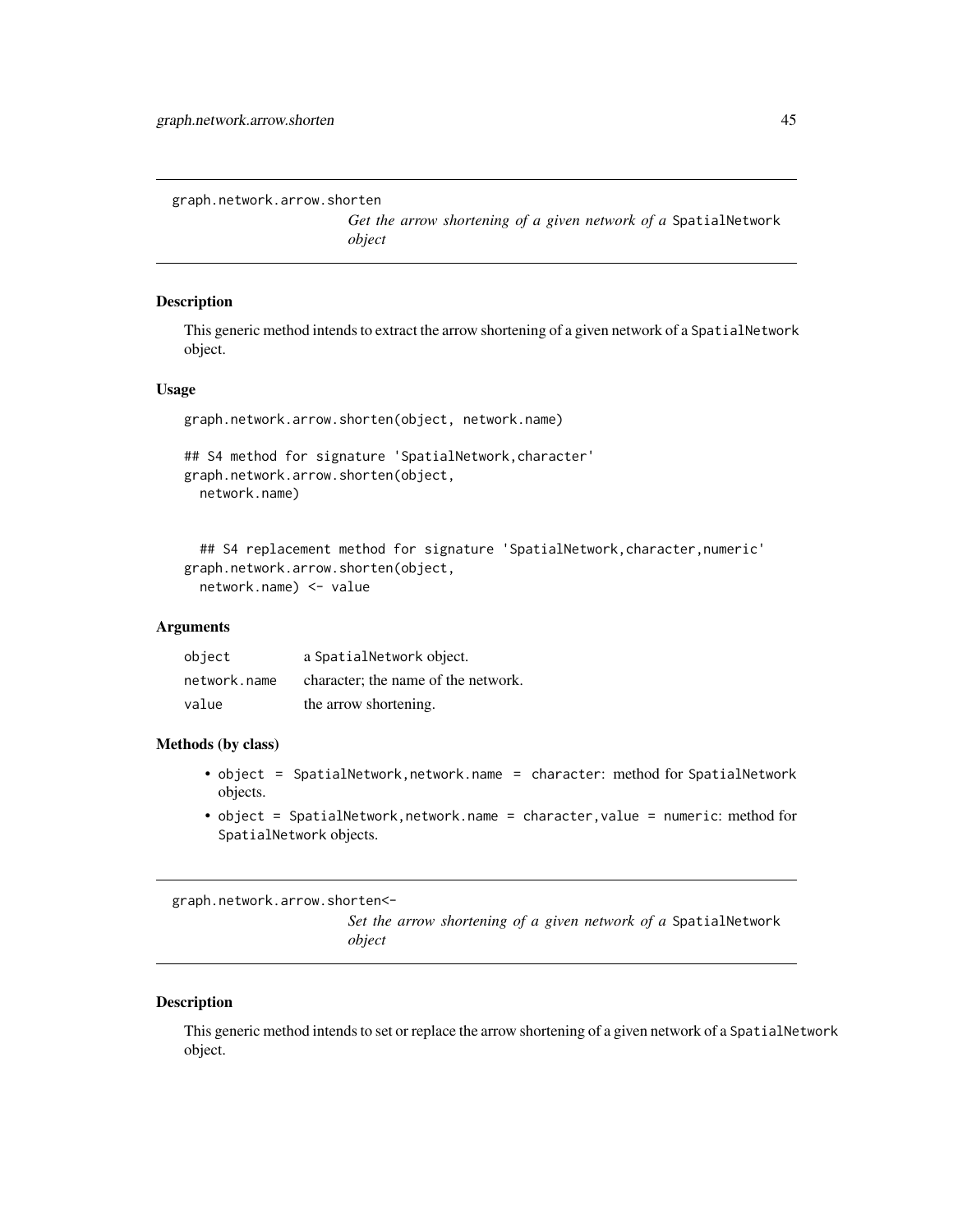#### Usage

```
graph.network.arrow.shorten(object, network.name) <- value
```
## Arguments

| object       | a SpatialNetwork object.            |
|--------------|-------------------------------------|
| network.name | character; the name of the network. |
| value        | the arrow shortening.               |

```
graph.network.arrow.thickness
```
*Get the arrow thickness of a given network of a* SpatialNetwork *object*

# Description

This generic method intends to extract the arrow thickness of a given network of a SpatialNetwork object.

#### Usage

```
graph.network.arrow.thickness(object, network.name)
```

```
## S4 method for signature 'SpatialNetwork, character'
graph.network.arrow.thickness(object,
  network.name)
```

```
## S4 replacement method for signature 'SpatialNetwork,character,numeric'
graph.network.arrow.thickness(object,
 network.name) <- value
```
## Arguments

| object       | a SpatialNetwork object.            |
|--------------|-------------------------------------|
| network.name | character; the name of the network. |
| value        | the arrow thickness.                |

- object = SpatialNetwork, network.name = character: method for SpatialNetwork objects.
- object = SpatialNetwork,network.name = character,value = numeric: method for SpatialNetwork objects.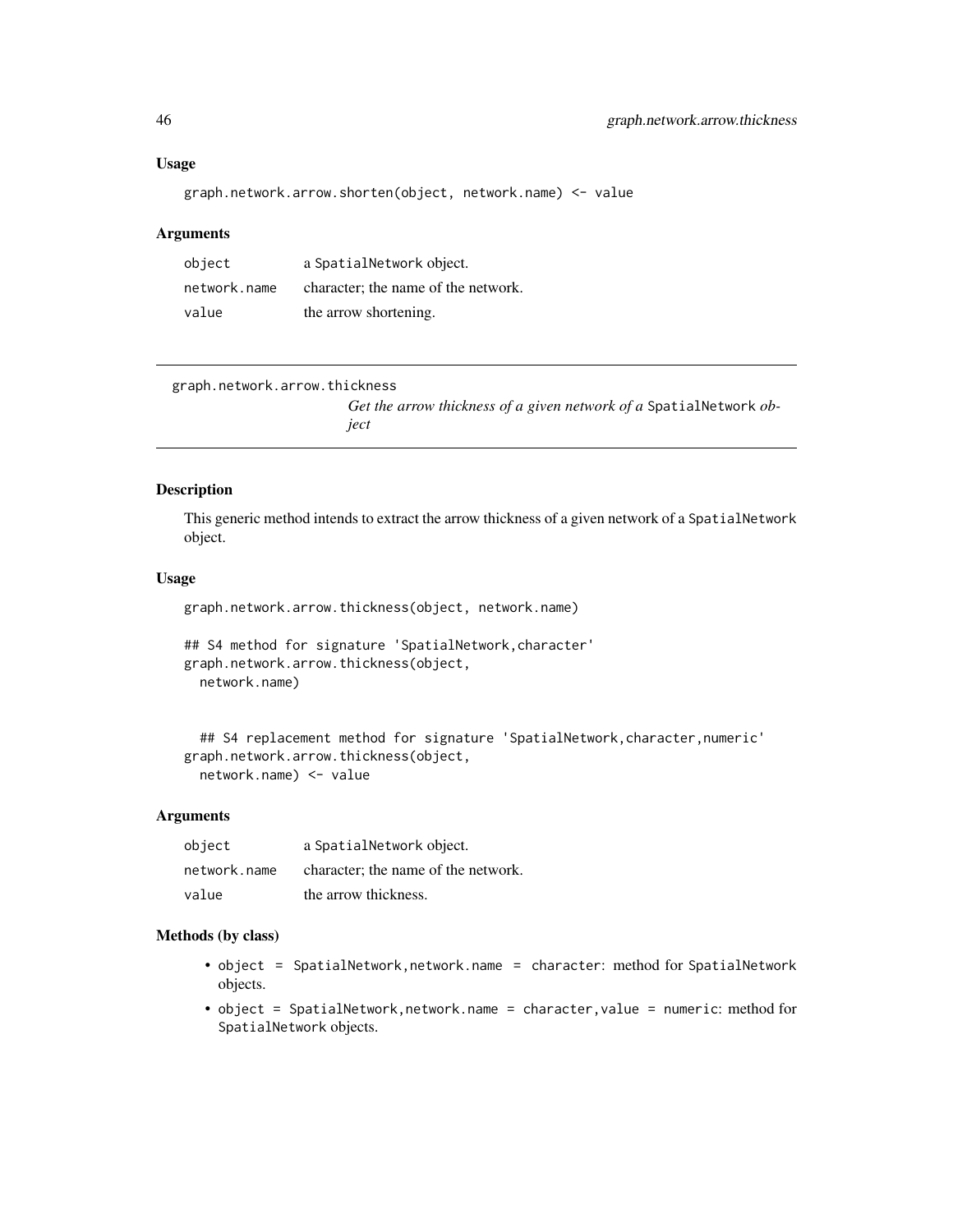graph.network.arrow.thickness<-

*Set the arrow thickness of a given network of a* SpatialNetwork *object*

# Description

This generic method intends to set or replace the arrow thickness of a given network of a SpatialNetwork object.

## Usage

```
graph.network.arrow.thickness(object, network.name) <- value
```
# Arguments

| object       | a SpatialNetwork object.            |
|--------------|-------------------------------------|
| network.name | character; the name of the network. |
| value        | the arrow thickness.                |

graph.network.data *Get the data of a given network of a* SpatialNetwork *object*

## Description

This generic method intends to extract the data of a given network of a SpatialNetwork object.

#### Usage

```
graph.network.data(object, network.name)
## S4 method for signature 'SpatialNetwork, character'
graph.network.data(object, network.name)
## S4 replacement method for signature 'SpatialNetwork, character, matrix'
```

```
graph.network.data(object,
  network.name) <- value
```
## Arguments

| object       | a SpatialNetwork object.                                  |
|--------------|-----------------------------------------------------------|
| network.name | character; the name of the network.                       |
| value        | the network data. Currently only support a matrix object. |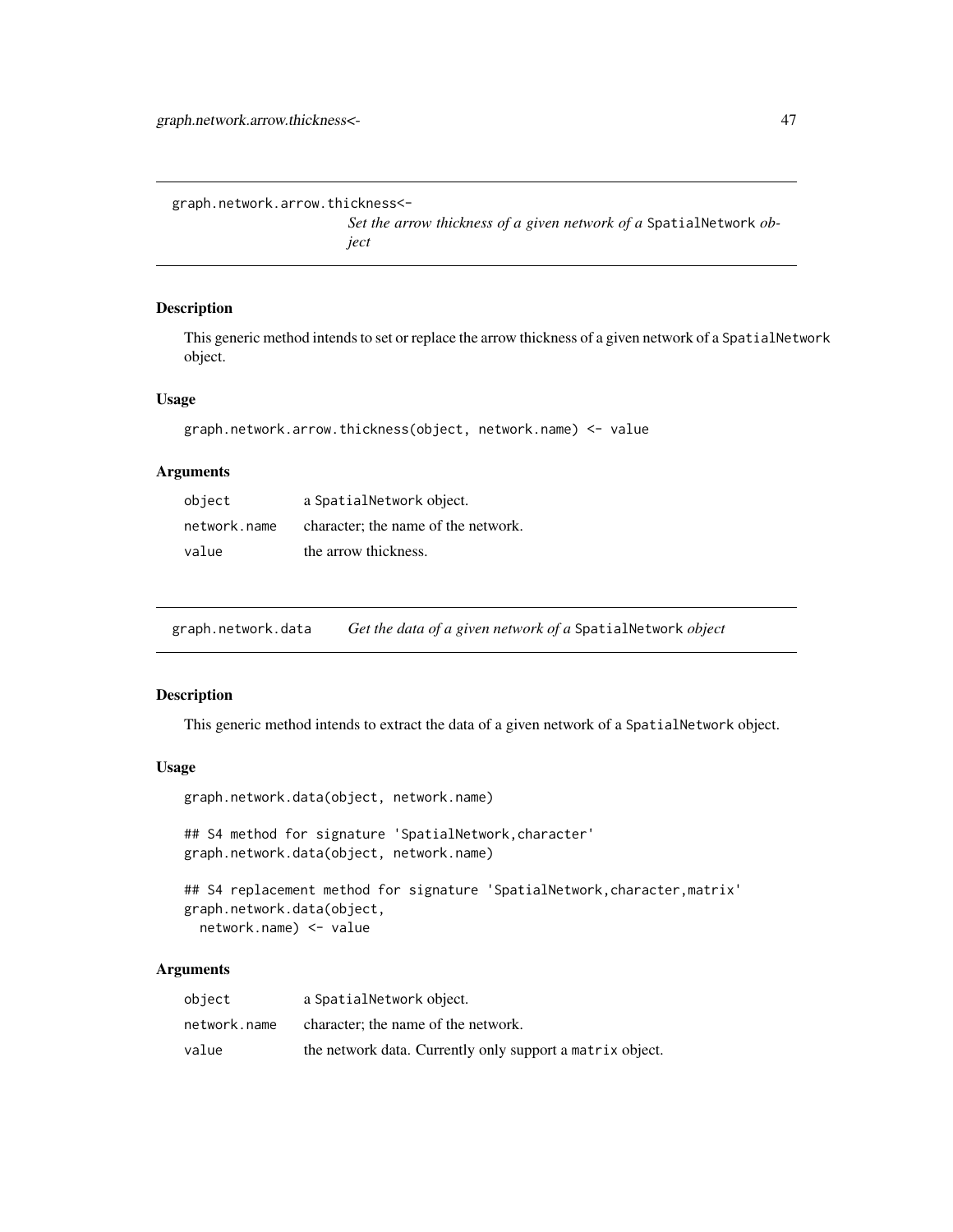## Methods (by class)

- object = SpatialNetwork,network.name = character: method for SpatialNetwork objects.
- object = SpatialNetwork,network.name = character,value = matrix: method for SpatialNetwork objects.

graph.network.data<- *Set the data of a given network of a* SpatialNetwork *object*

## Description

This generic method intends to set or replace the data of a given network of a SpatialNetwork object.

## Usage

graph.network.data(object, network.name) <- value

#### Arguments

| object       | a SpatialNetwork object.                                  |
|--------------|-----------------------------------------------------------|
| network.name | character; the name of the network.                       |
| value        | the network data. Currently only support a matrix object. |

graph.network.exists *Test if a network exist*

#### Description

This function tests if the network name given in parameter match the name of a network defined within a SpatialNetwork object.

#### Usage

```
graph.network.exists(object, network.name)
```
# Arguments

| object       | a SpatialNetwork object.              |
|--------------|---------------------------------------|
| network.name | a character; the name of the network. |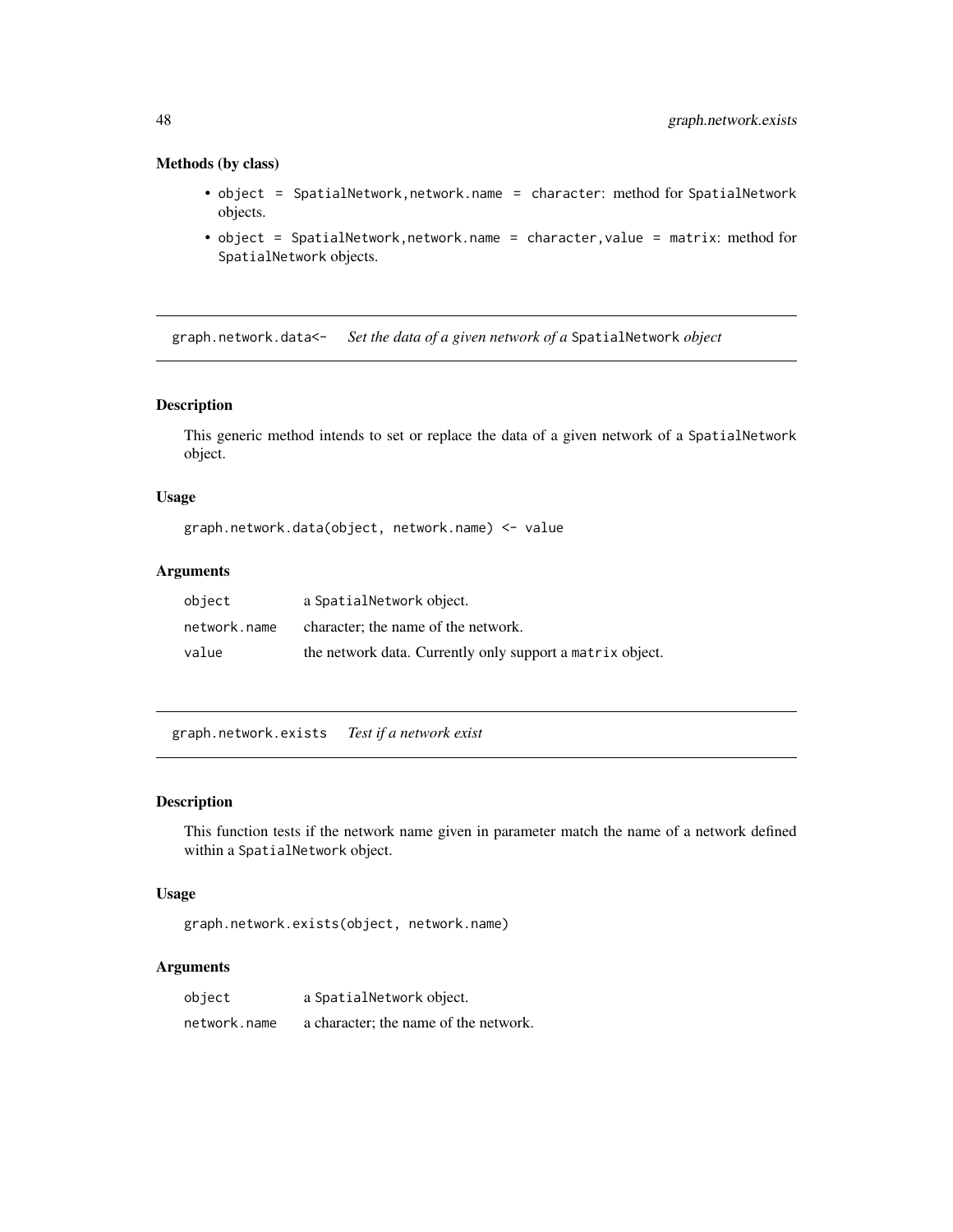graph.network.label *Get the label of a given network of a* SpatialNetwork *object*

# **Description**

This generic method intends to extract the label of a given network of a SpatialNetwork object.

#### Usage

```
graph.network.label(object, network.name)
```

```
## S4 method for signature 'SpatialNetwork,character'
graph.network.label(object, network.name)
```

```
## S4 replacement method for signature 'SpatialNetwork, character, character'
graph.network.label(object,
  network.name) <- value
```
### Arguments

| object       | a SpatialNetwork object.            |
|--------------|-------------------------------------|
| network.name | character; the name of the network. |
| value        | the network label.                  |

## Methods (by class)

- object = SpatialNetwork,network.name = character: method for SpatialNetwork objects.
- object = SpatialNetwork,network.name = character,value = character: method for SpatialNetwork objects.

graph.network.label<- *Set the label of a given network of a* SpatialNetwork *object*

#### Description

This generic method intends to set or replace the label of a given network of a SpatialNetwork object.

#### Usage

```
graph.network.label(object, network.name) <- value
```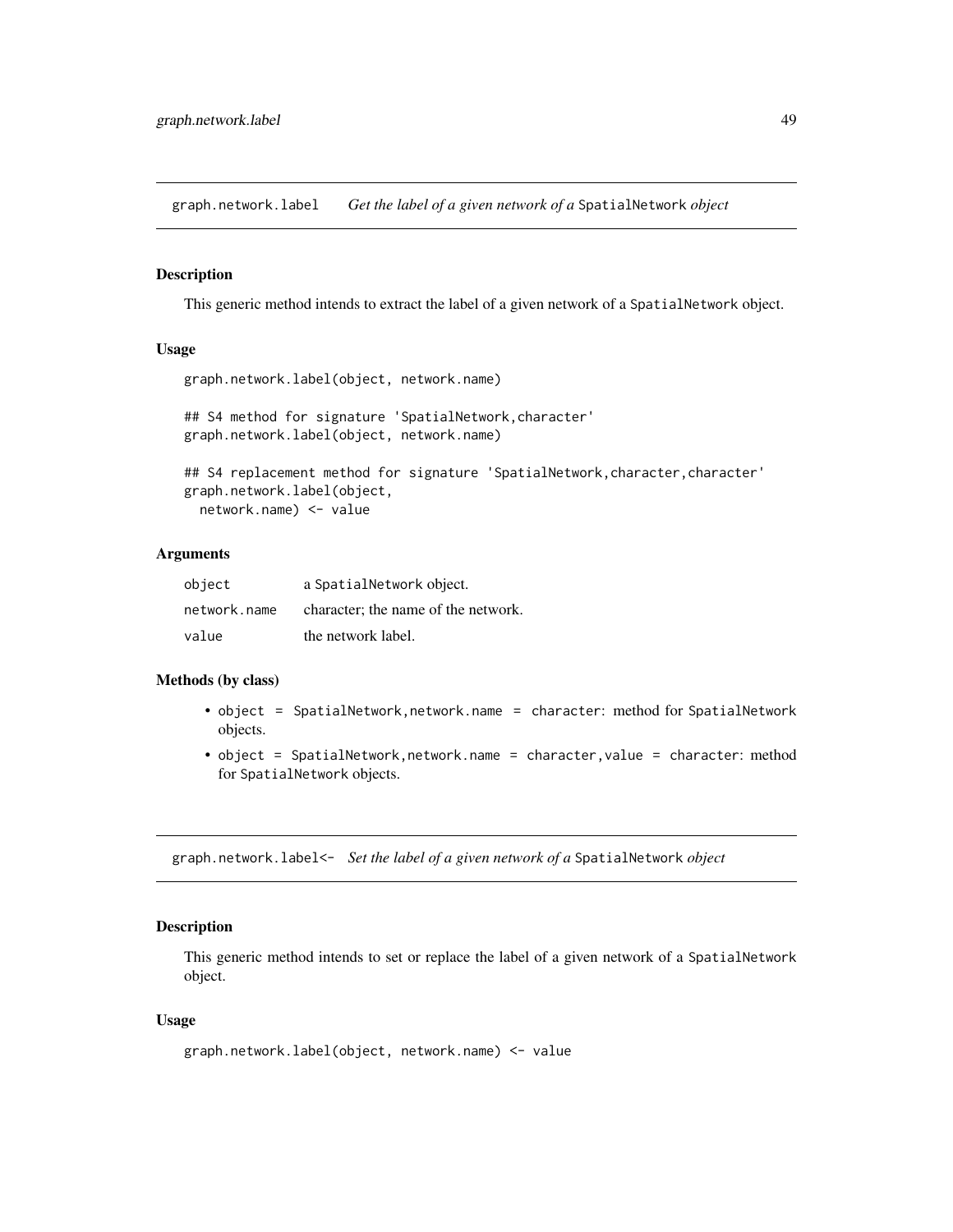## Arguments

| object       | a SpatialNetwork object.            |
|--------------|-------------------------------------|
| network.name | character; the name of the network. |
| value        | the network label.                  |

graph.network.list *Get the list of all parameters of a given network of a* SpatialNetwork *object*

# Description

This generic method intends to extract all parameters of a given network of a SpatialNetwork object.

# Usage

```
graph.network.list(object, network.name)
```

```
## S4 method for signature 'SpatialNetwork,character'
graph.network.list(object, network.name)
```

```
## S4 replacement method for signature 'SpatialNetwork, character, list'
graph.network.list(object,
 network.name) <- value
```
#### Arguments

| object       | the Spatial Network object for which we want to get parameters. |
|--------------|-----------------------------------------------------------------|
| network.name | character; the name of the network.                             |
| value        | a list of parameters.                                           |

- object = SpatialNetwork,network.name = character: method for SpatialNetwork objects.
- object = SpatialNetwork,network.name = character,value = list: method for SpatialNetwork objects.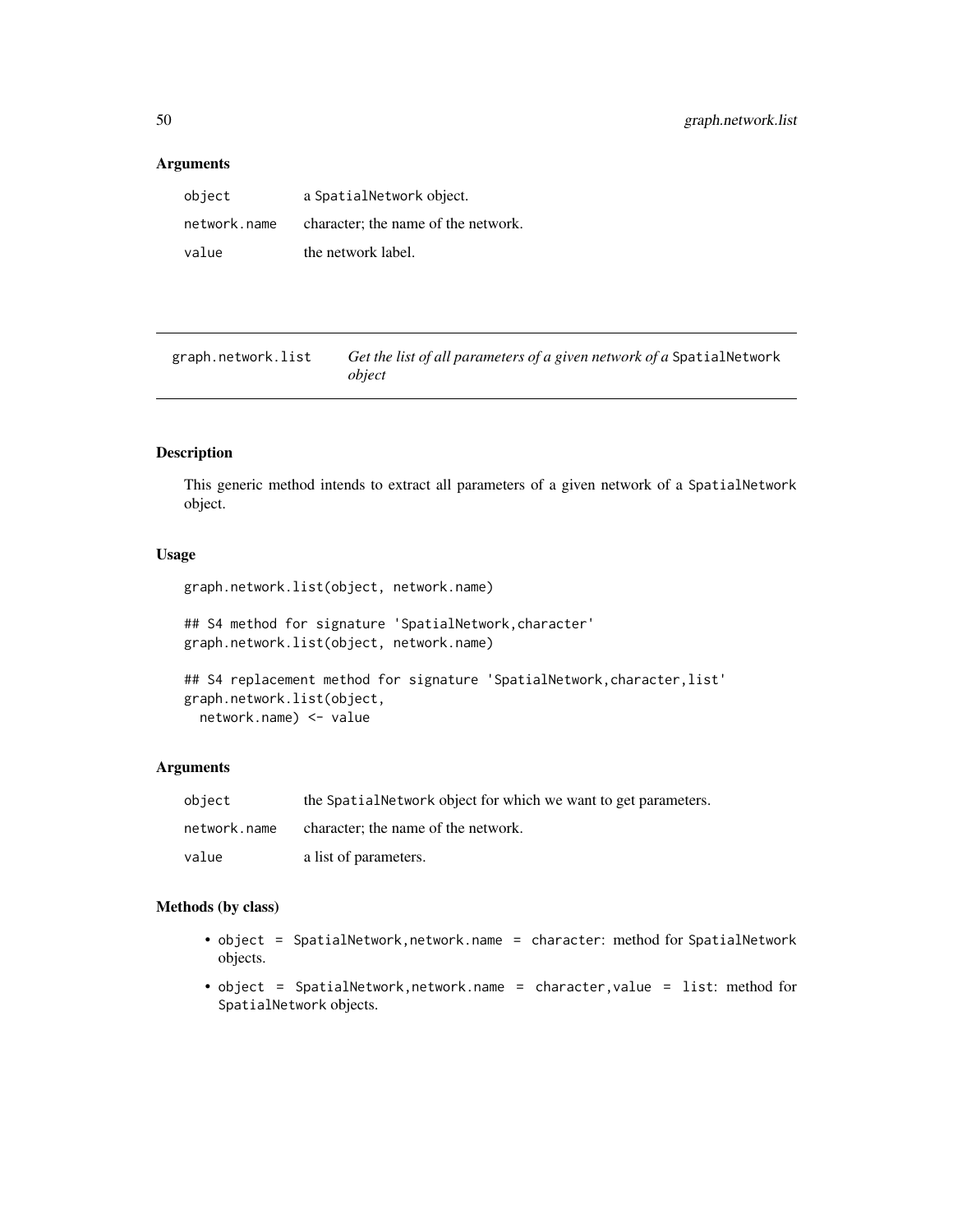graph.network.list<- *Set the list of all parameters of a given network of a* SpatialNetwork *object*

# Description

This generic method intends to set or replace all parameters of a given network of a SpatialNetwork object.

## Usage

graph.network.list(object, network.name) <- value

# Arguments

| object       | the Spatial Network object for which we want to set parameters. |
|--------------|-----------------------------------------------------------------|
| network.name | character; the name of the network.                             |
| value        | a list of parameters.                                           |

graph.networks.add<- *Add a network*

# Description

This function defines a new network item in a SpatialNetwork object.

#### Usage

```
graph.networks.add(object) <- value
```

```
## S4 replacement method for signature 'SpatialNetwork, character'
graph.networks.add(object) <- value
```
# Arguments

| object | a SpatialNetwork object.              |
|--------|---------------------------------------|
| value  | a character; the name of the network. |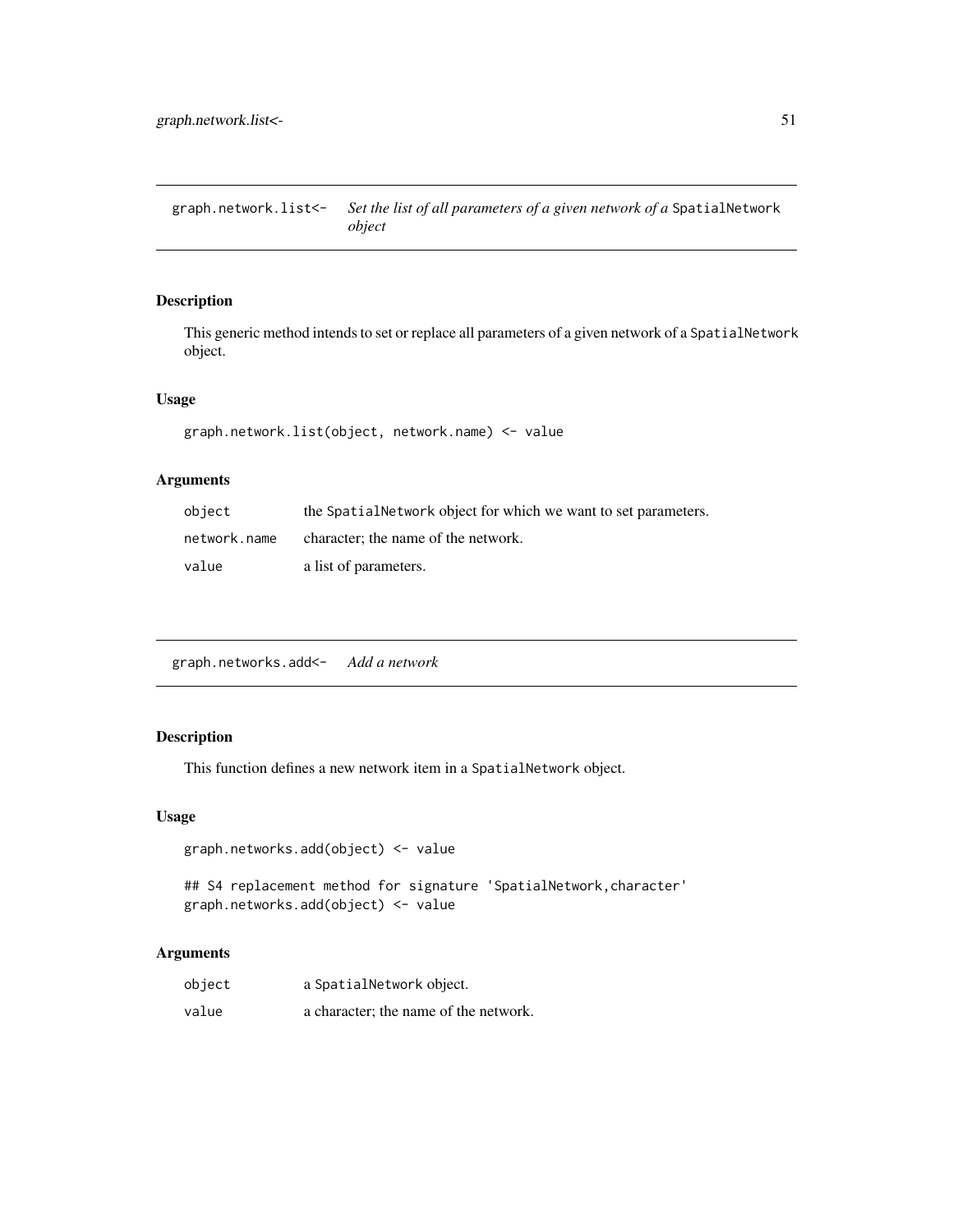graph.networks.list *Get the list of all networks parameters of a* SpatialNetwork *object*

#### Description

This generic method intends to extract networks parameters of a SpatialNetwork object.

#### Usage

```
graph.networks.list(object)
## S4 method for signature 'SpatialNetwork'
graph.networks.list(object)
## S4 replacement method for signature 'SpatialNetwork,list'
graph.networks.list(object) <- value
## S4 replacement method for signature 'SpatialNetwork, list'
```

```
graph.title.list(object) <- value
```
# Arguments

| object | the SpatialNetwork object for which we want to get parameters. |
|--------|----------------------------------------------------------------|
| value  | a list of parameters.                                          |

#### Methods (by class)

- SpatialNetwork: method for SpatialNetwork objects.
- object = SpatialNetwork,value = list: method for SpatialNetwork objects.
- object = SpatialNetwork, value = list: method for SpatialNetwork objects.

graph.networks.list<- *Set the list of all networks parameters of a* SpatialNetwork *object*

#### Description

This generic method intends to set or replace networks parameters of a SpatialNetwork object.

#### Usage

```
graph.networks.list(object) <- value
```
#### Arguments

| object | the SpatialNetwork object for which we want to set parameters. |
|--------|----------------------------------------------------------------|
| value  | a list of parameters.                                          |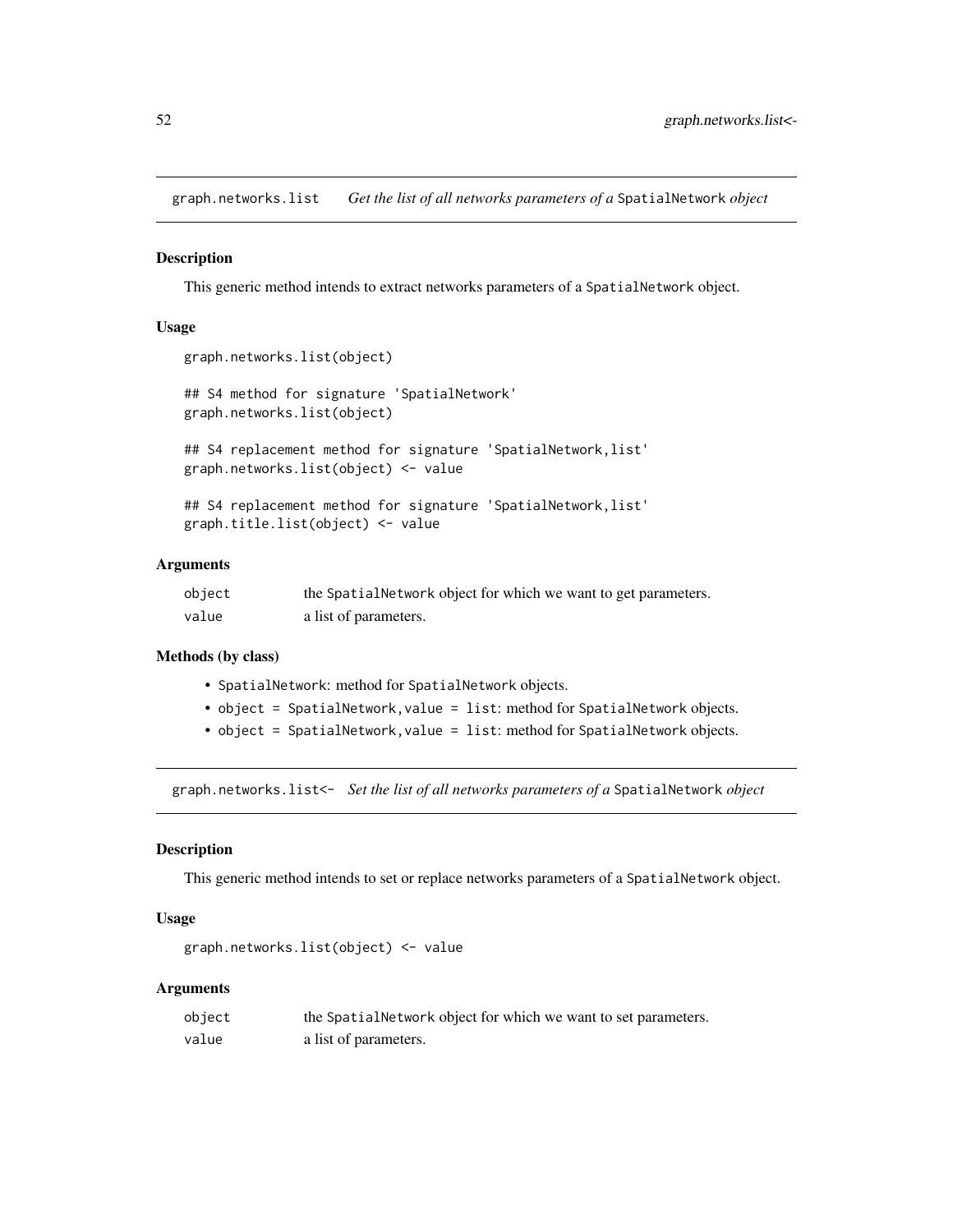graph.networks.remove<-

*Remove a network*

## Description

This function remove a network item in a SpatialNetwork object.

#### Usage

```
graph.networks.remove(object) <- value
```
## S4 replacement method for signature 'SpatialNetwork, character' graph.networks.remove(object) <- value

## Arguments

| object | a SpatialNetwork object.              |
|--------|---------------------------------------|
| value  | a character; the name of the network. |

graph.par.list *Get the list of all par parameters of a* SpatialNetwork *object*

#### Description

This generic method intends to extract par parameters of a SpatialNetwork object.

## Usage

```
graph.par.list(object)
```
## S4 method for signature 'SpatialNetwork' graph.par.list(object)

```
## S4 replacement method for signature 'SpatialNetwork,list'
graph.par.list(object) <- value
```
#### Arguments

| object | the SpatialNetwork object for which we want to get parameters. |
|--------|----------------------------------------------------------------|
| value  | a list of parameters.                                          |

- SpatialNetwork: method for SpatialNetwork objects.
- object = SpatialNetwork, value = list: method for SpatialNetwork objects.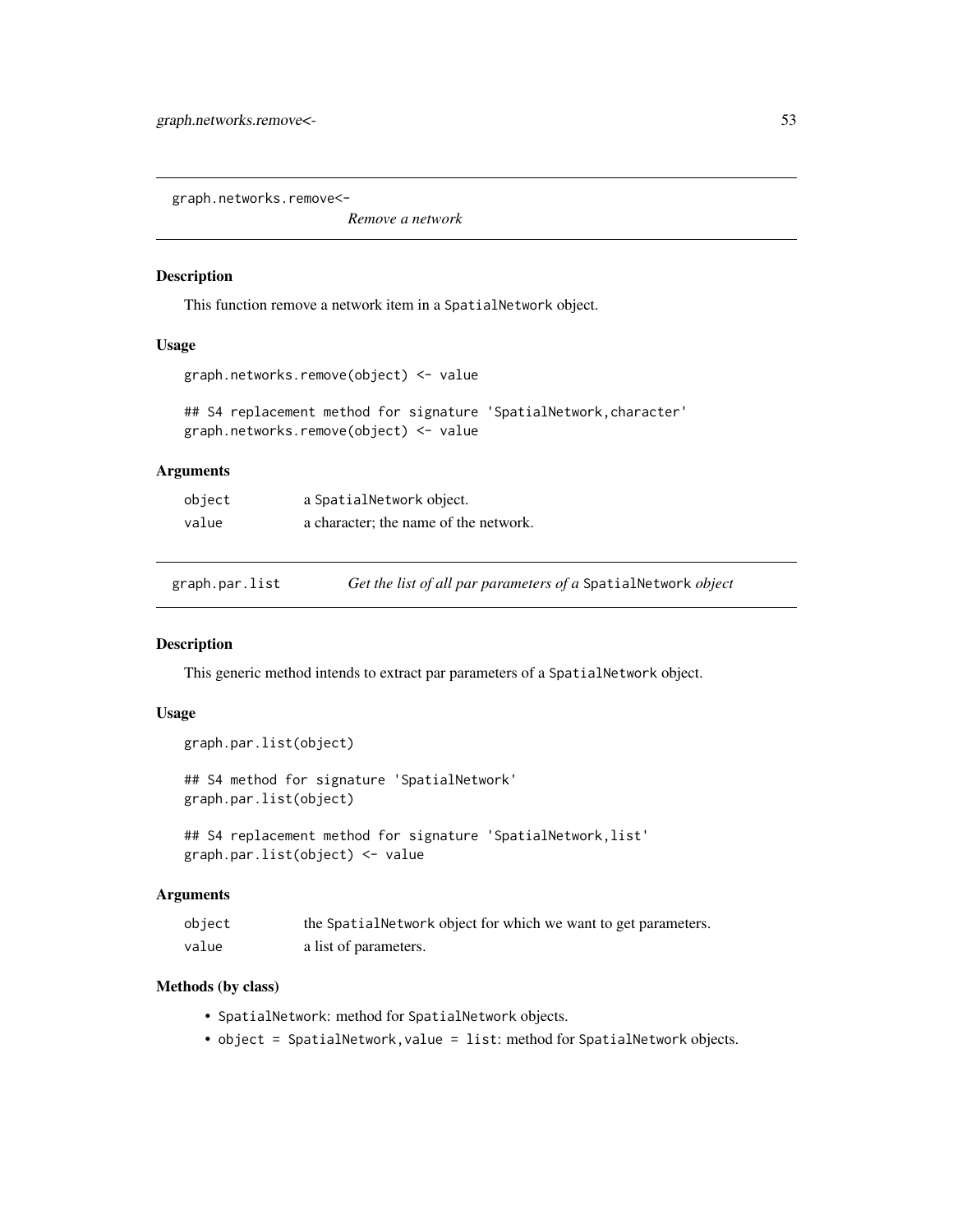# Description

This generic method intends to set or replace par parameters of a SpatialNetwork object.

# Usage

```
graph.par.list(object) <- value
```
# Arguments

| object | the Spatial Network object for which we want to set parameters. |
|--------|-----------------------------------------------------------------|
| value  | a list of parameters.                                           |

| graph.symbol.cex | Get the symbol cex parameter of a SpatialNetwork object |
|------------------|---------------------------------------------------------|
|                  |                                                         |

## Description

This generic method intends to extract the symbol cex parameter of a SpatialNetwork object.

## Usage

```
graph.symbol.cex(object)
```
## S4 method for signature 'SpatialNetwork' graph.symbol.cex(object)

## S4 replacement method for signature 'SpatialNetwork,numeric' graph.symbol.cex(object) <- value

# Arguments

| object | a SpatialNetwork object. |
|--------|--------------------------|
| value  | the new cex parameter.   |

- SpatialNetwork: method for SpatialNetwork objects.
- object = SpatialNetwork, value = numeric: method for SpatialNetwork objects.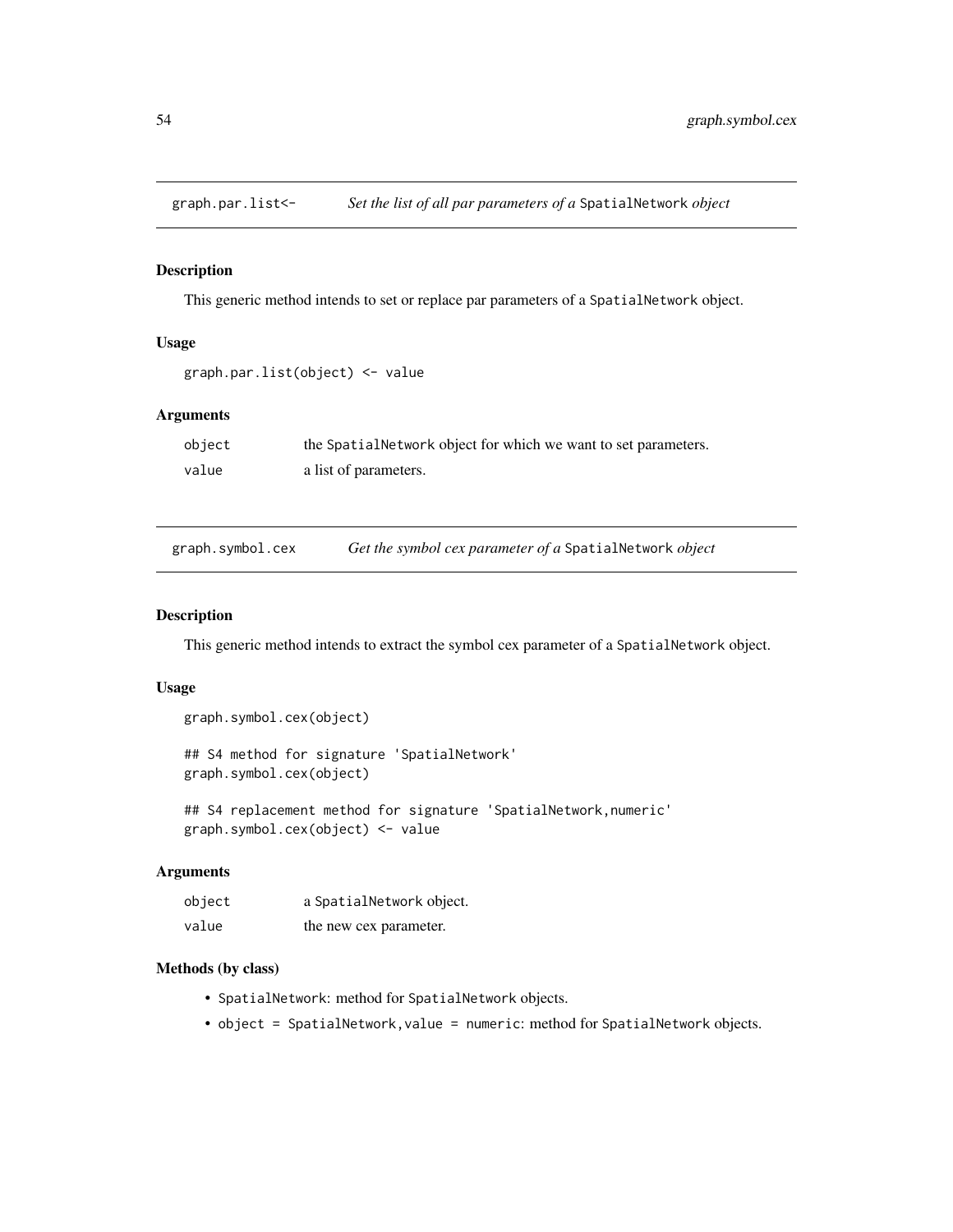graph.symbol.cex<- *Set the symbol cex parameter of a* SpatialNetwork *object*

## Description

This generic method intends to set or replace the symbol cex parameter of a SpatialNetwork object.

# Usage

graph.symbol.cex(object) <- value

## Arguments

object a SpatialNetwork object. value the new cex parameter.

graph.symbol.color *Get the symbol color of a* SpatialNetwork *object*

#### Description

This generic method intends to extract the symbol color of a SpatialNetwork object.

# Usage

```
graph.symbol.color(object)
```
## S4 method for signature 'SpatialNetwork' graph.symbol.color(object)

## S4 replacement method for signature 'SpatialNetwork, character' graph.symbol.color(object) <- value

#### Arguments

| object | a SpatialNetwork object. |
|--------|--------------------------|
| value  | the color.               |

- SpatialNetwork: method for SpatialNetwork objects.
- object = SpatialNetwork, value = character: method for SpatialNetwork objects.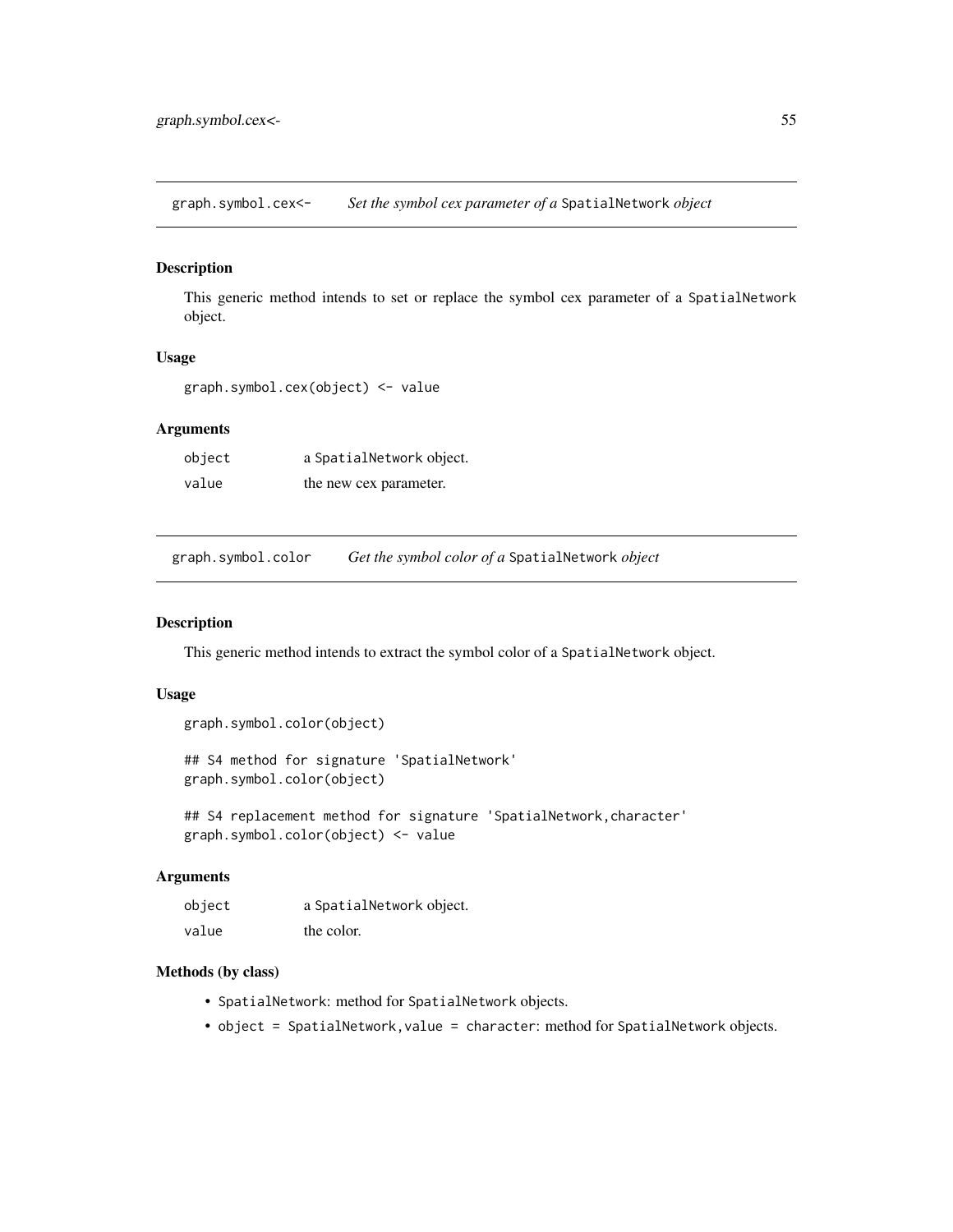graph.symbol.color<- *Set the symbol color of a* SpatialNetwork *object*

#### Description

This generic method intends to set or replace the symbol color of a SpatialNetwork object.

# Usage

```
graph.symbol.color(object) <- value
```
## Arguments

| object | a SpatialNetwork object. |
|--------|--------------------------|
| value  | the color.               |

graph.symbol.legend *Get the symbol legend of a* SpatialNetwork *object*

## Description

This generic method intends to extract the symbol legend of a SpatialNetwork object.

## Usage

```
graph.symbol.legend(object)
```
## S4 method for signature 'SpatialNetwork' graph.symbol.legend(object)

## S4 replacement method for signature 'SpatialNetwork,character' graph.symbol.legend(object) <- value

# Arguments

| object | a SpatialNetwork object. |
|--------|--------------------------|
| value  | the new legend.          |

- SpatialNetwork: method for SpatialNetwork objects.
- object = SpatialNetwork, value = character: method for SpatialNetwork objects.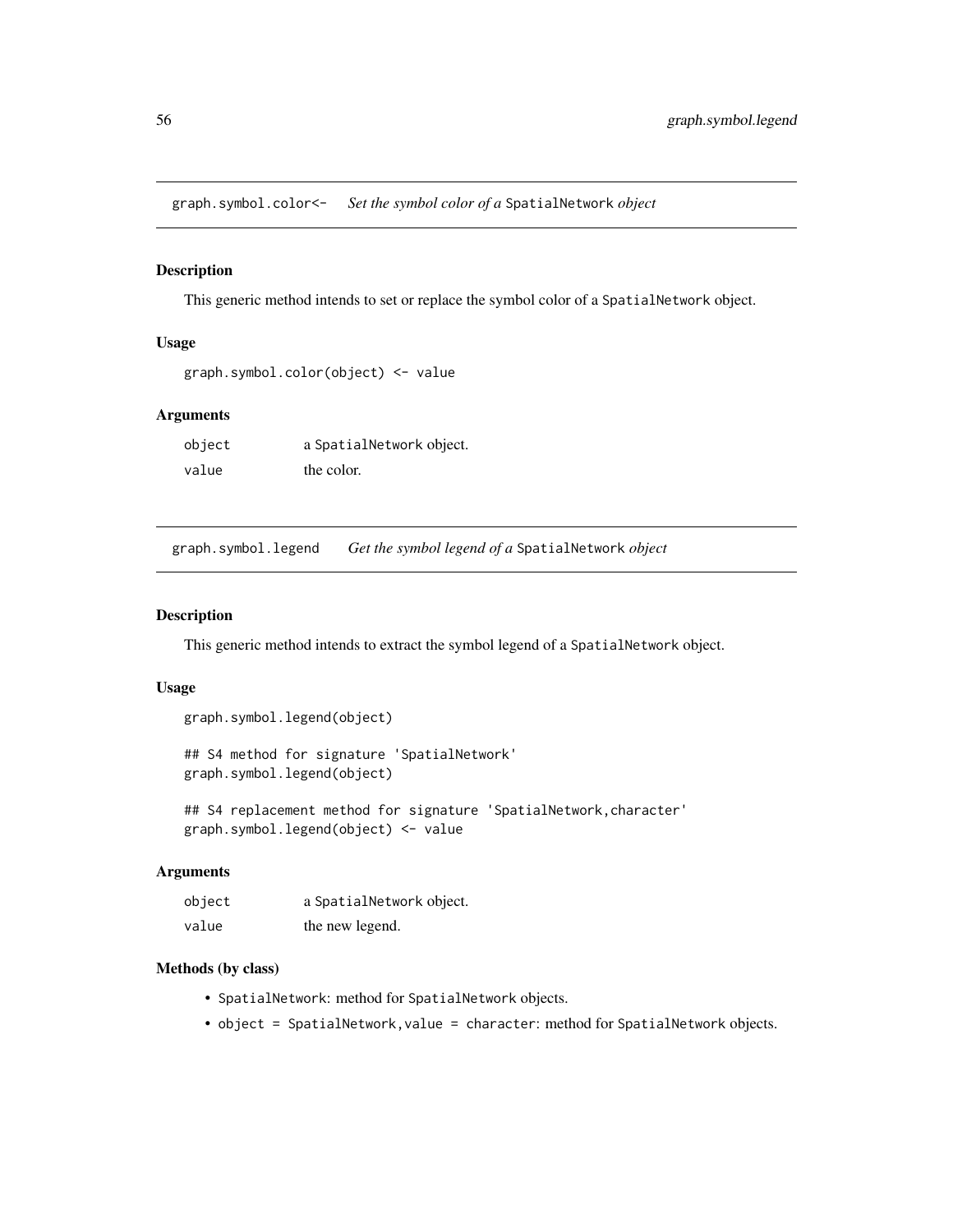graph.symbol.legend<- *Set the symbol legend of a* SpatialNetwork *object*

#### Description

This generic method intends to set or replace the symbol legend of a SpatialNetwork object.

## Usage

```
graph.symbol.legend(object) <- value
```
#### Arguments

| object | a SpatialNetwork object. |
|--------|--------------------------|
| value  | the new legend.          |

graph.symbol.list *Get the list of all symbol parameters of a* SpatialNetwork *object*

## Description

This generic method intends to extract symbol parameters of a SpatialNetwork object.

## Usage

```
graph.symbol.list(object)
```
## S4 method for signature 'SpatialNetwork' graph.symbol.list(object)

## S4 replacement method for signature 'SpatialNetwork,list' graph.symbol.list(object) <- value

# Arguments

| object | the Spatial Network object for which we want to get parameters. |
|--------|-----------------------------------------------------------------|
| value  | a list of parameters.                                           |

- SpatialNetwork: method for SpatialNetwork objects.
- object = SpatialNetwork, value = list: method for SpatialNetwork objects.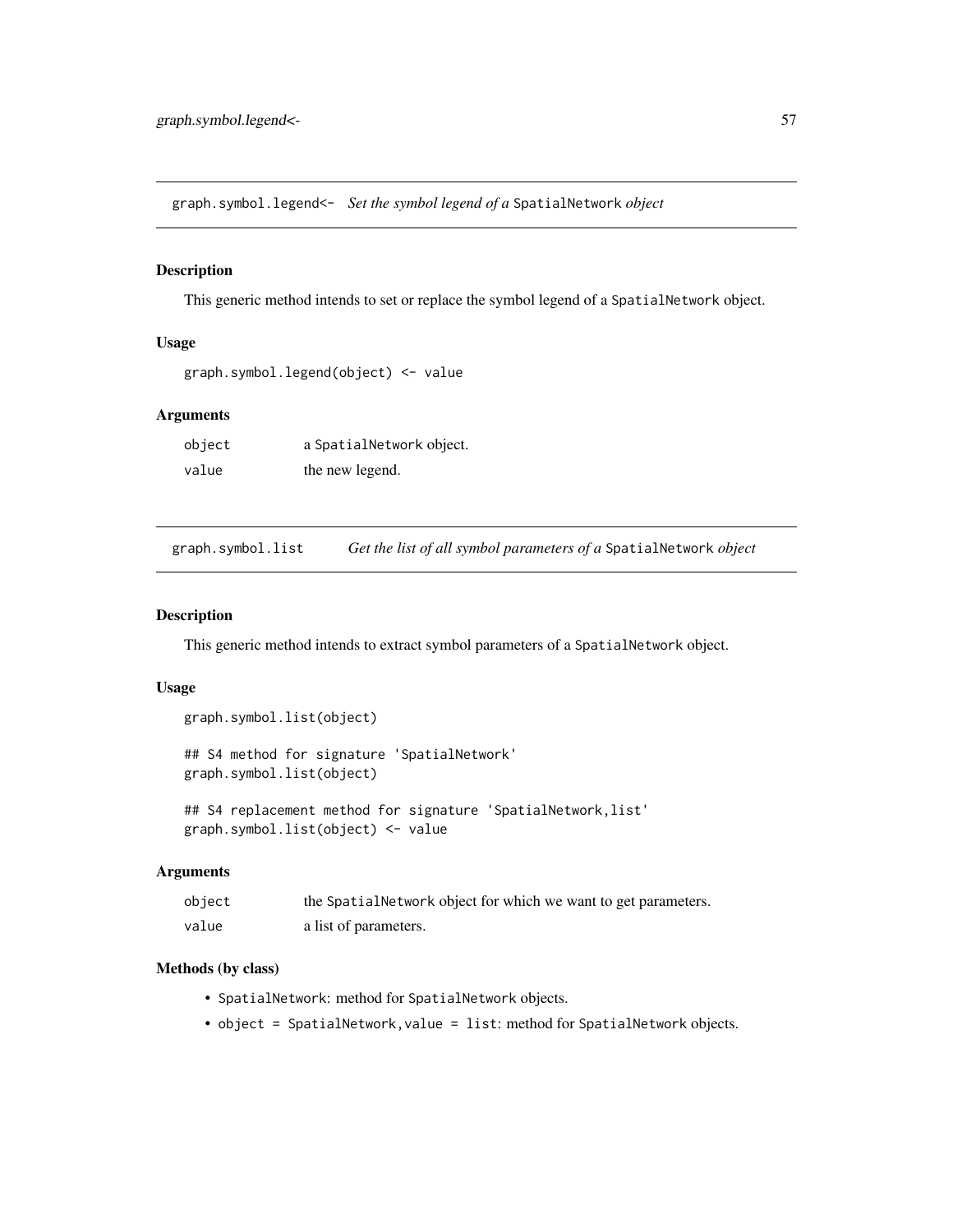graph.symbol.list<- *Set the list of all symbol parameters of a* SpatialNetwork *object*

## Description

This generic method intends to set or replace symbol parameters of a SpatialNetwork object.

## Usage

```
graph.symbol.list(object) <- value
```
# Arguments

| object | the Spatial Network object for which we want to set parameters. |
|--------|-----------------------------------------------------------------|
| value  | a list of parameters.                                           |

graph.symbol.shift.x *Get the symbol shift on the x axis of a* SpatialNetwork *object*

#### Description

This generic method intends to extract the value of symbol shift on the x axis of a SpatialNetwork object.

## Usage

```
graph.symbol.shift.x(object)
```
## S4 method for signature 'SpatialNetwork' graph.symbol.shift.x(object)

## S4 replacement method for signature 'SpatialNetwork, numeric' graph.symbol.shift.x(object) <- value

#### Arguments

| object | a SpatialNetwork object.            |
|--------|-------------------------------------|
| value  | a numeric; the value of the shift.s |

- SpatialNetwork: method for SpatialNetwork objects.
- object = SpatialNetwork, value = numeric: method for SpatialNetwork objects.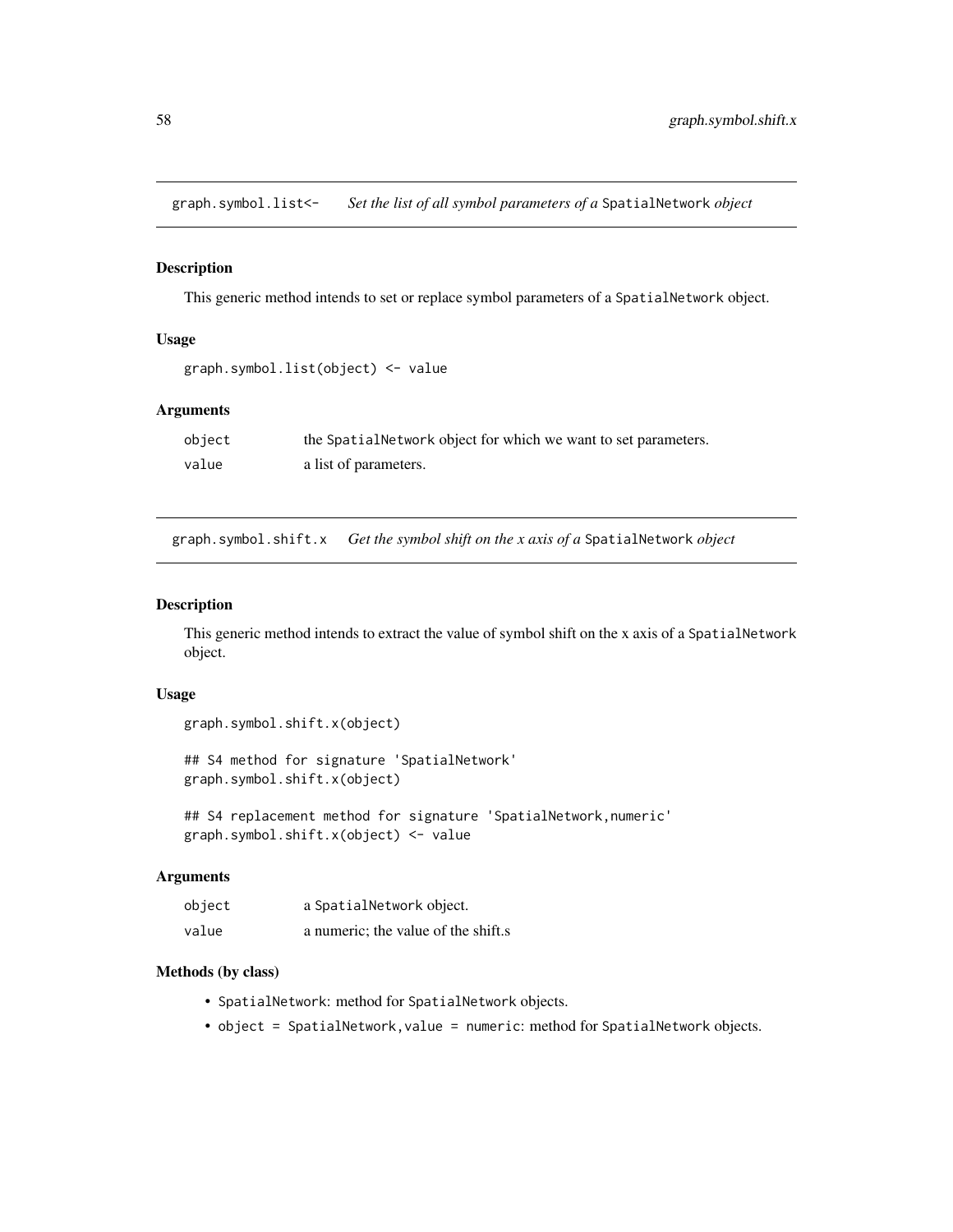graph.symbol.shift.x<-

*Set the symbol shift on the x axis of a* SpatialNetwork *object*

# Description

This generic method intends to set or replace the value of symbol shift on the x axis of a SpatialNetwork object.

#### Usage

graph.symbol.shift.x(object) <- value

# Arguments

| object | a SpatialNetwork object.           |
|--------|------------------------------------|
| value  | a numeric; the value of the shift. |

graph.symbol.shift.y *Get the symbol shift on the y axis of a* SpatialNetwork *object*

### Description

This generic method intends to extract the value of the symbol shift on the y of a SpatialNetwork object.

#### Usage

```
graph.symbol.shift.y(object)
```
## S4 method for signature 'SpatialNetwork' graph.symbol.shift.y(object)

## S4 replacement method for signature 'SpatialNetwork,numeric' graph.symbol.shift.y(object) <- value

#### Arguments

| object | a SpatialNetwork object.           |
|--------|------------------------------------|
| value  | a numeric; the value of the shift. |

- SpatialNetwork: method for SpatialNetwork objects.
- object = SpatialNetwork, value = numeric: method for SpatialNetwork objects.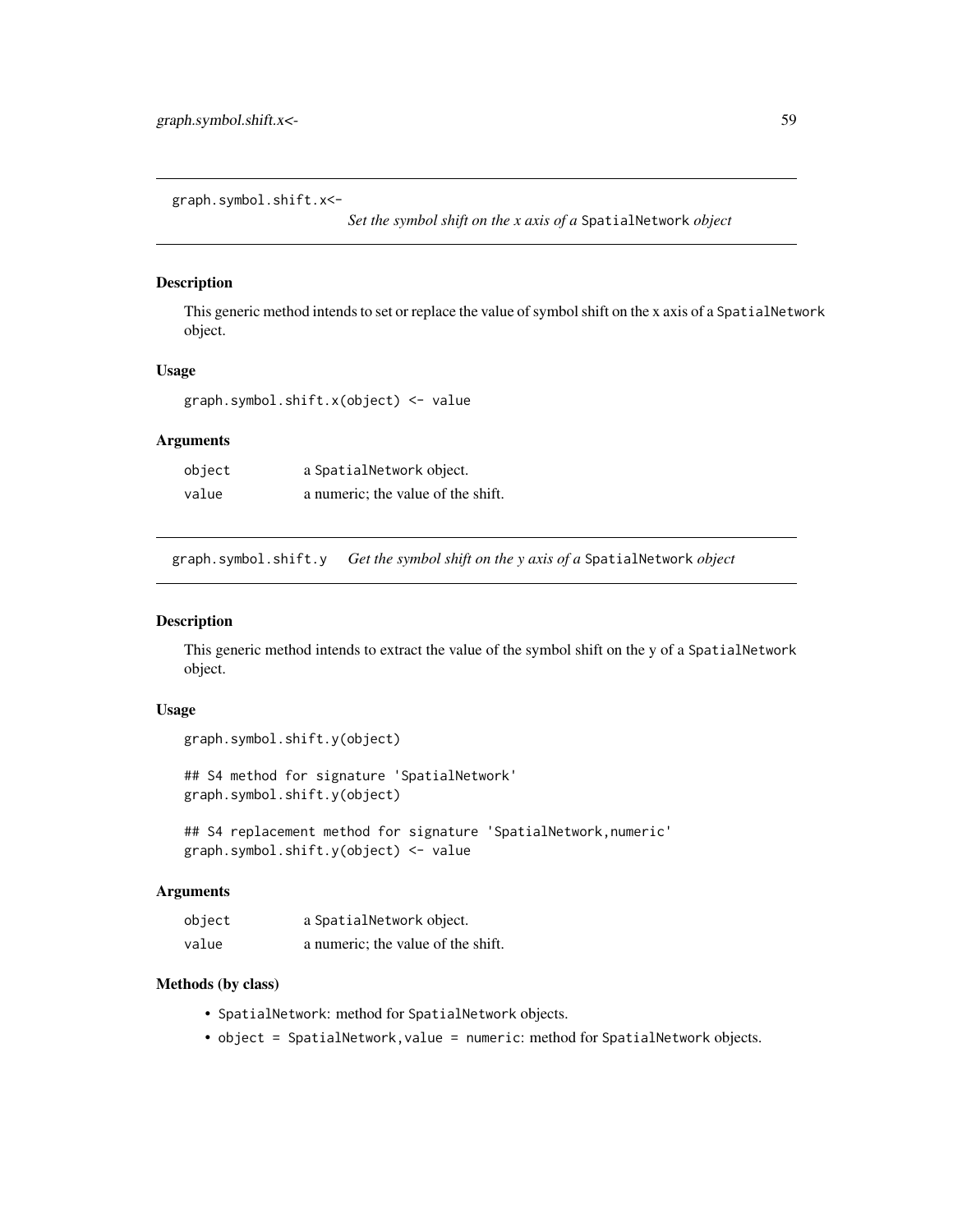graph.symbol.shift.y<-

*Set the symbol shift on the y axis of a* SpatialNetwork *object*

#### Description

This generic method intends to set or replace the value of the symbol shift on the y axis of a SpatialNetwork object.

## Usage

graph.symbol.shift.y(object) <- value

# Arguments

| object | a SpatialNetwork object.           |
|--------|------------------------------------|
| value  | a numeric; the value of the shift. |

graph.symbol.variable *Get the symbol variable of a* SpatialNetwork *object*

# Description

This generic method intends to extract the symbol variable of a SpatialNetwork object.

## Usage

```
graph.symbol.variable(object)
```
## S4 method for signature 'SpatialNetwork' graph.symbol.variable(object)

```
## S4 replacement method for signature 'SpatialNetwork,character'
graph.symbol.variable(object) <- value
```
#### Arguments

| object | a SpatialNetwork object. |
|--------|--------------------------|
| value  | the symbol variable.     |

- SpatialNetwork: method for SpatialNetwork objects.
- object = SpatialNetwork, value = character: method for SpatialNetwork objects.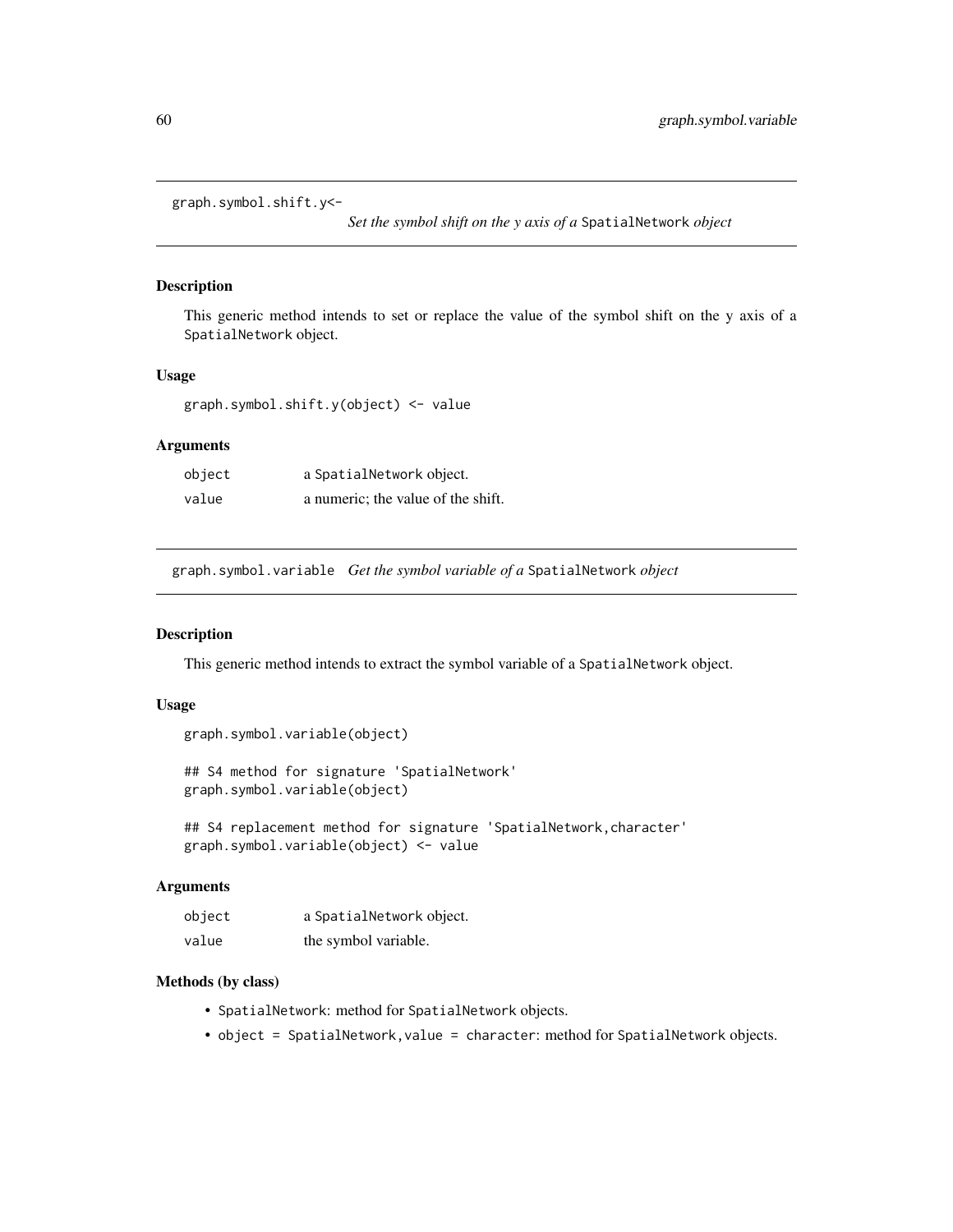graph.symbol.variable<-

*Set the symbol variable of a* SpatialNetwork *object*

# Description

This generic method intends to set or replace the symbol variable of a SpatialNetwork object.

# Usage

```
graph.symbol.variable(object) <- value
```
## Arguments

| object | a SpatialNetwork object. |
|--------|--------------------------|
| value  | the symbol variable.     |

graph.title.list *Get the list of all title parameters of a* SpatialNetwork *object*

## Description

This generic method intends to extract title parameters of a SpatialNetwork object.

# Usage

```
graph.title.list(object)
```
## S4 method for signature 'SpatialNetwork' graph.title.list(object)

## Arguments

object the SpatialNetwork object for which we want to get parameters.

#### Methods (by class)

• SpatialNetwork: method for SpatialNetwork objects.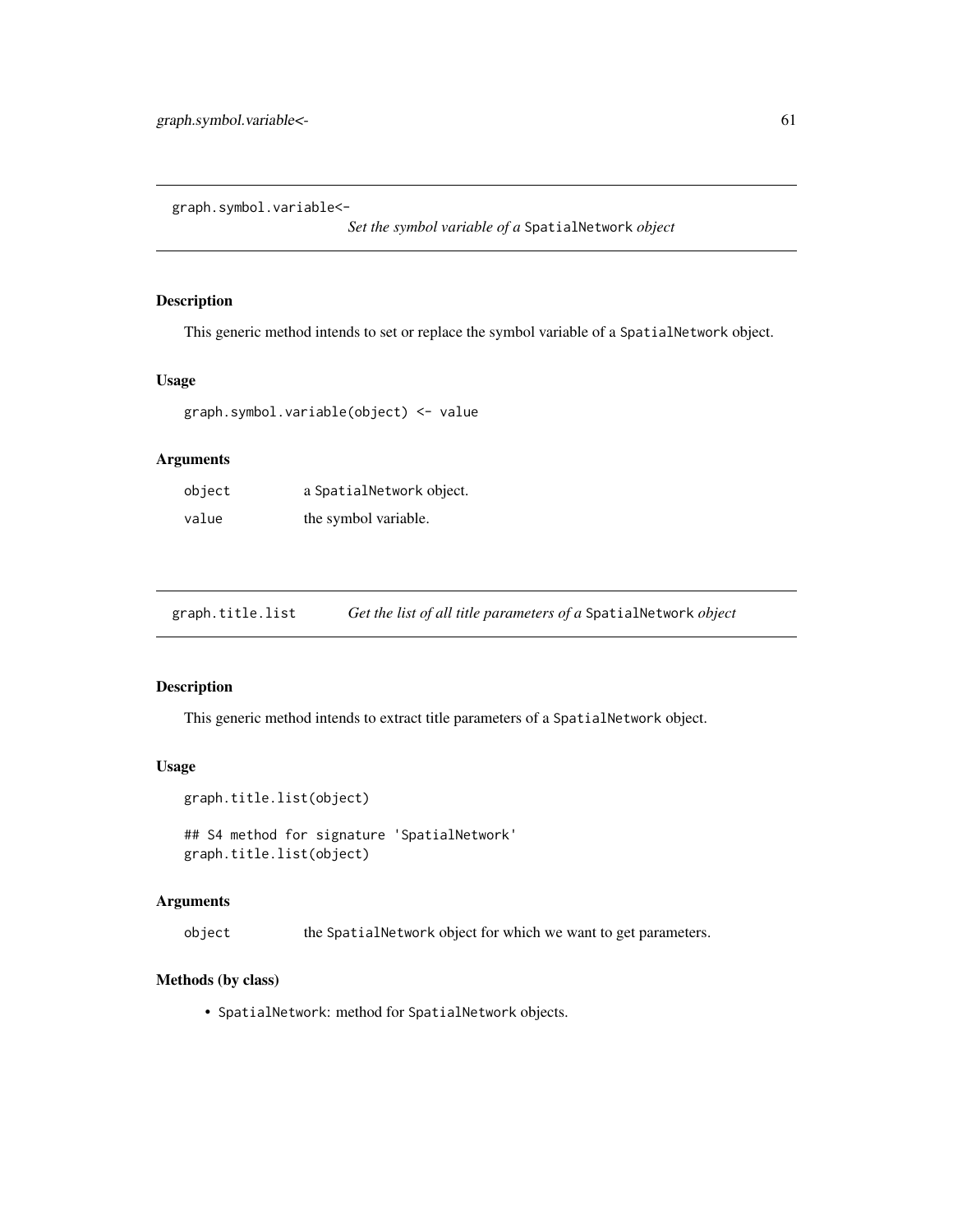graph.title.list<- *Set the list of all title parameters of a* SpatialNetwork *object*

#### Description

This generic method intends to set or replace title parameters of a SpatialNetwork object.

# Usage

```
graph.title.list(object) <- value
```
# Arguments

| object | the Spatial Network object for which we want to set parameters. |
|--------|-----------------------------------------------------------------|
| value  | a list of parameters.                                           |

| graph.title.main | Get the main title of a SpatialNetwork object |
|------------------|-----------------------------------------------|
|                  |                                               |

## Description

This generic method intends to extract the main title of a SpatialNetwork object.

## Usage

```
graph.title.main(object)
```
## S4 method for signature 'SpatialNetwork' graph.title.main(object)

## S4 replacement method for signature 'SpatialNetwork,character' graph.title.main(object) <- value

# Arguments

| object | a SpatialNetwork object. |
|--------|--------------------------|
| value  | the new title.           |

- SpatialNetwork: method for SpatialNetwork objects.
- object = SpatialNetwork, value = character: method for SpatialNetwork objects.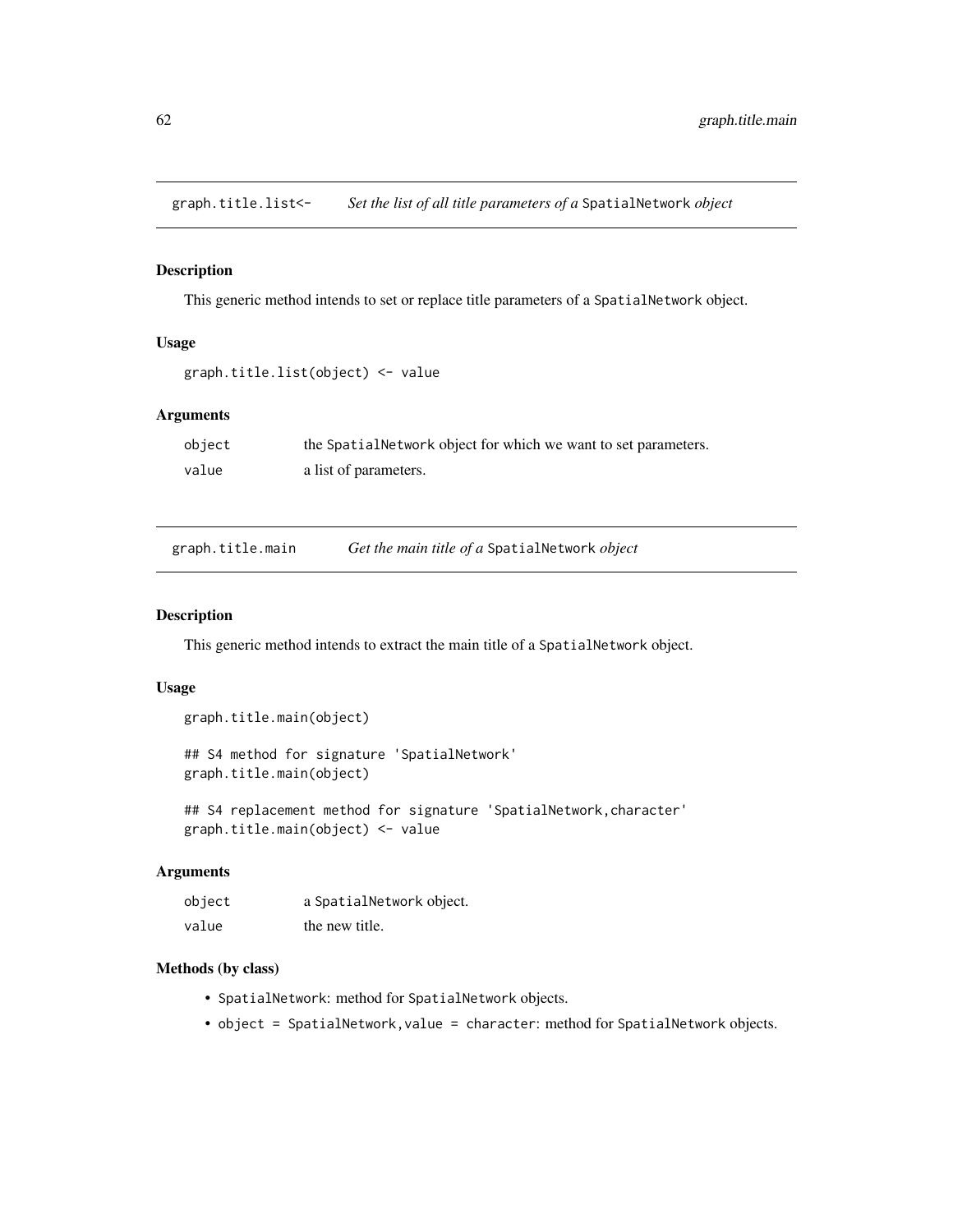graph.title.main<- *Set the main title of a* SpatialNetwork *object*

#### Description

This generic method intends to set or replace the main title of a SpatialNetwork object.

# Usage

```
graph.title.main(object) <- value
```
# Arguments

| object | a SpatialNetwork object. |
|--------|--------------------------|
| value  | the new title.           |

| graph.title.sub | Get the sub title of a SpatialNetwork object |
|-----------------|----------------------------------------------|
|                 |                                              |

## Description

This generic method intends to extract the sub title of a SpatialNetwork object.

# Usage

```
graph.title.sub(object)
```
## S4 method for signature 'SpatialNetwork' graph.title.sub(object)

## S4 replacement method for signature 'SpatialNetwork,character' graph.title.sub(object) <- value

# Arguments

| object | a SpatialNetwork object. |
|--------|--------------------------|
| value  | the new title.           |

- SpatialNetwork: method for SpatialNetwork objects.
- object = SpatialNetwork, value = character: method for SpatialNetwork objects.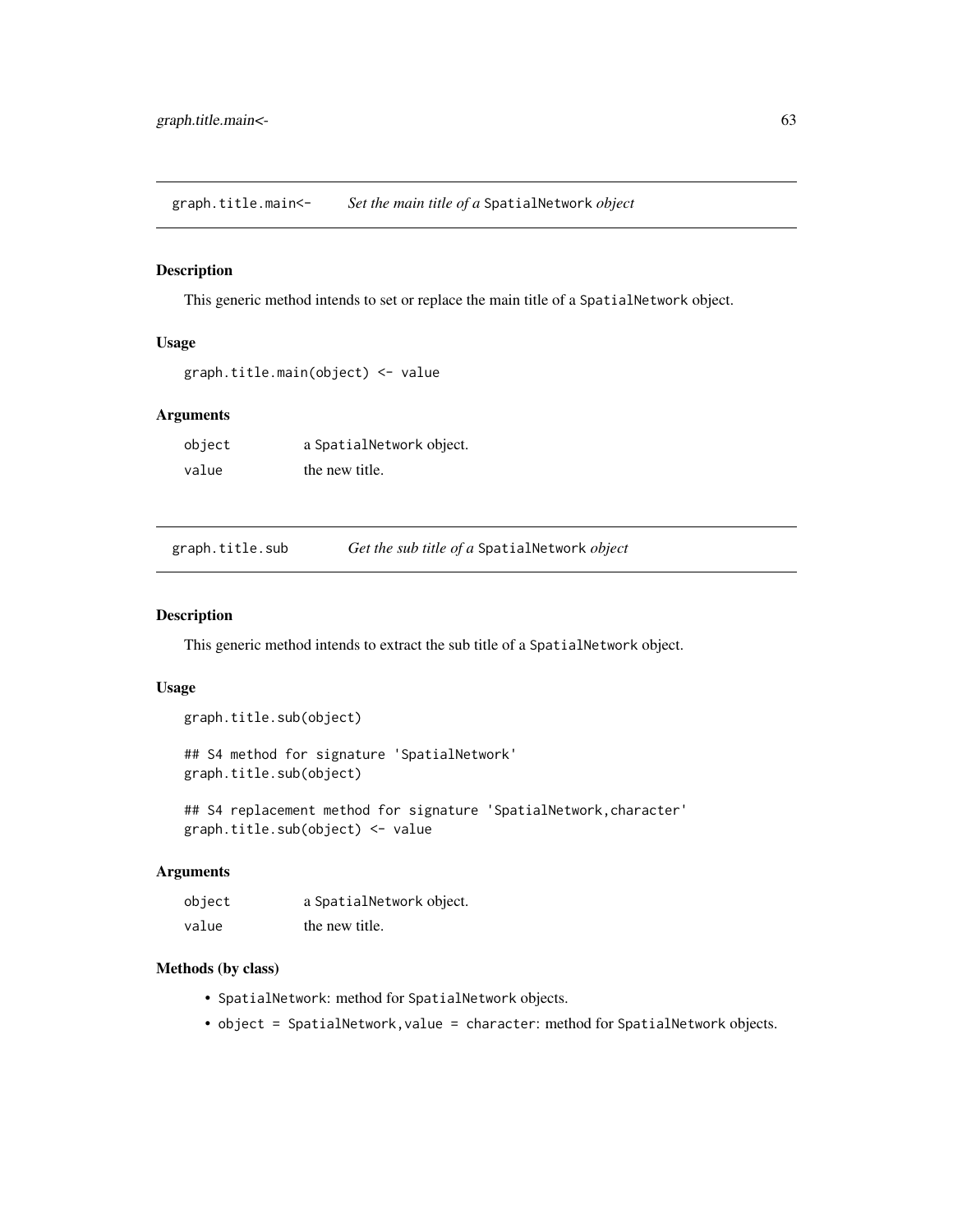<span id="page-63-0"></span>graph.title.sub<- *Set the sub title of a* SpatialNetwork *object*

## Description

This generic method intends to set or replace the sub title of a SpatialNetwork object.

#### Usage

```
graph.title.sub(object) <- value
```
#### **Arguments**

| object | a SpatialNetwork object. |
|--------|--------------------------|
| value  | the new title.           |

SpatialNetwork-class *Class* "SpatialNetwork"

## Description

Allow to store spatial networks, especially for rendering them

## **Slots**

```
.Data object of class "list"
map object of class "SpatialPolygons"
networks object of class "list"
plot.title object of class "list"
plot.label object of class "list"
plot.color object of class "list"
plot.blackwhite object of class "list"
plot.symbol object of class "list"
plot.arrow object of class "list"
plot.barplot object of class "list"
plot.legend object of class "list"
plot.layout object of class "list"
plot.par object of class "list"
infos object of class "list"
meta object of class "list"
warnings object of class "list"
names object of class "character"
row.names object of class "data.frameRowLabels"
.S3Class object of class "character"
```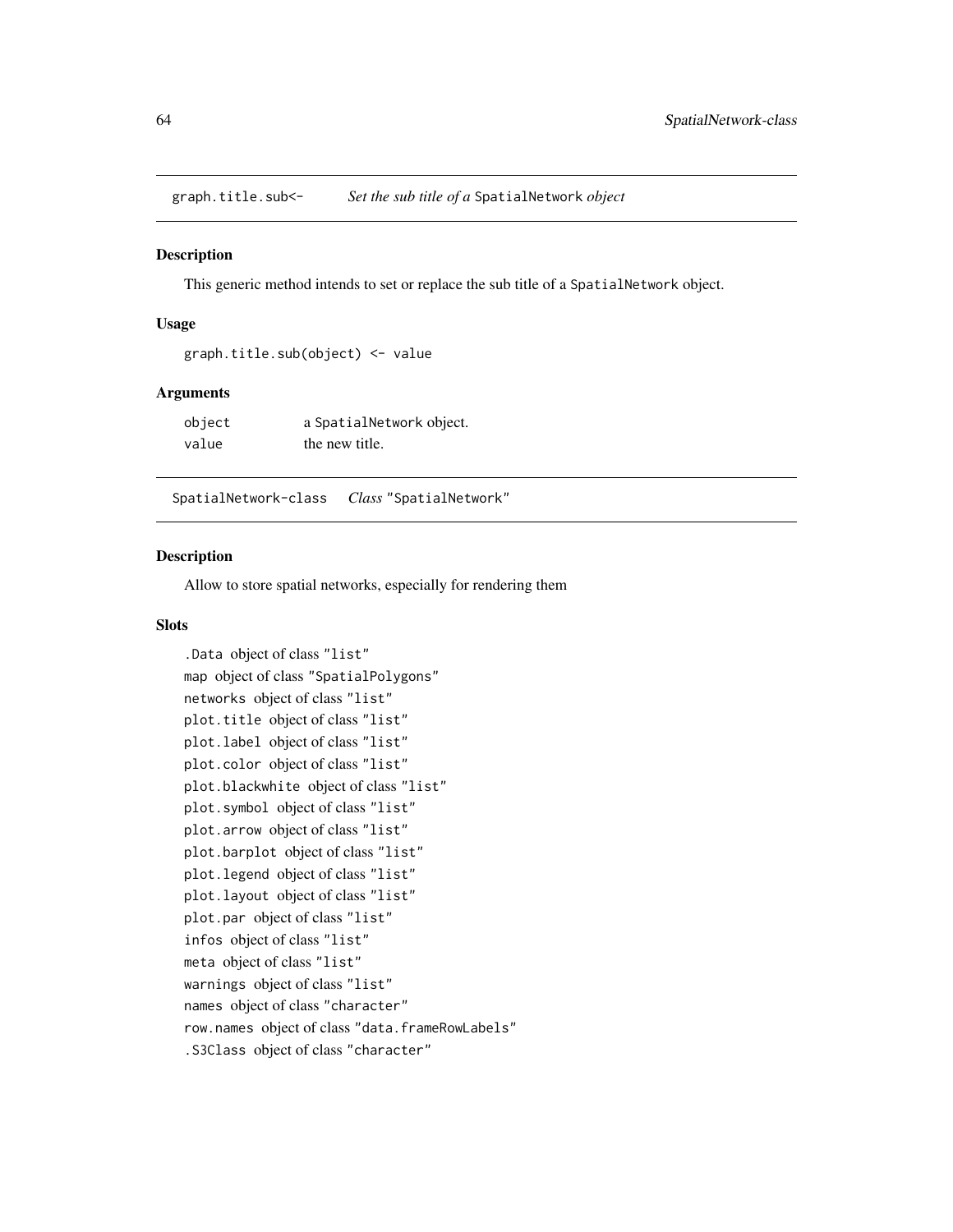#### <span id="page-64-1"></span>spnet 65

## Objects from the Class

Objects can be created with the [spnet](#page-64-0) function (official class builder).

# See Also

Other res: [graph.map.plot.position](#page-34-0), [graph.map.plot.position,SpatialNetwork-method](#page-0-0), [graph.map.plot.position,SpatialPolygons-method](#page-0-0)

#### Examples

```
people <- c("John", "Elsa", "Brian", "Kate")
position \leq c(2, 4, 6, 8)net1.df <- data.frame(
  'NODE' = people,
  'POSITION' = position
\lambdanet1 <- spnet.create(
  x = net1.df)
net1
net2 <- spnet.create(
  x = people
)
net2
```
<span id="page-64-0"></span>spnet *Plotting social networks on maps*

## Description

The spnet package offers methods for dealing with spacial social networks. It allows to plot networks for which actors have a specific location on a map (participants in a political debate, cities, etc.). SpatialPolygons objects from the sp package are supported.

## References

Rousseaux E., Deville M. and Ritschard G. (2014), "The SPNET package: Plotting social networks on maps with R", In 3èmes Rencontres R, Montpellier, France, June 25-27th.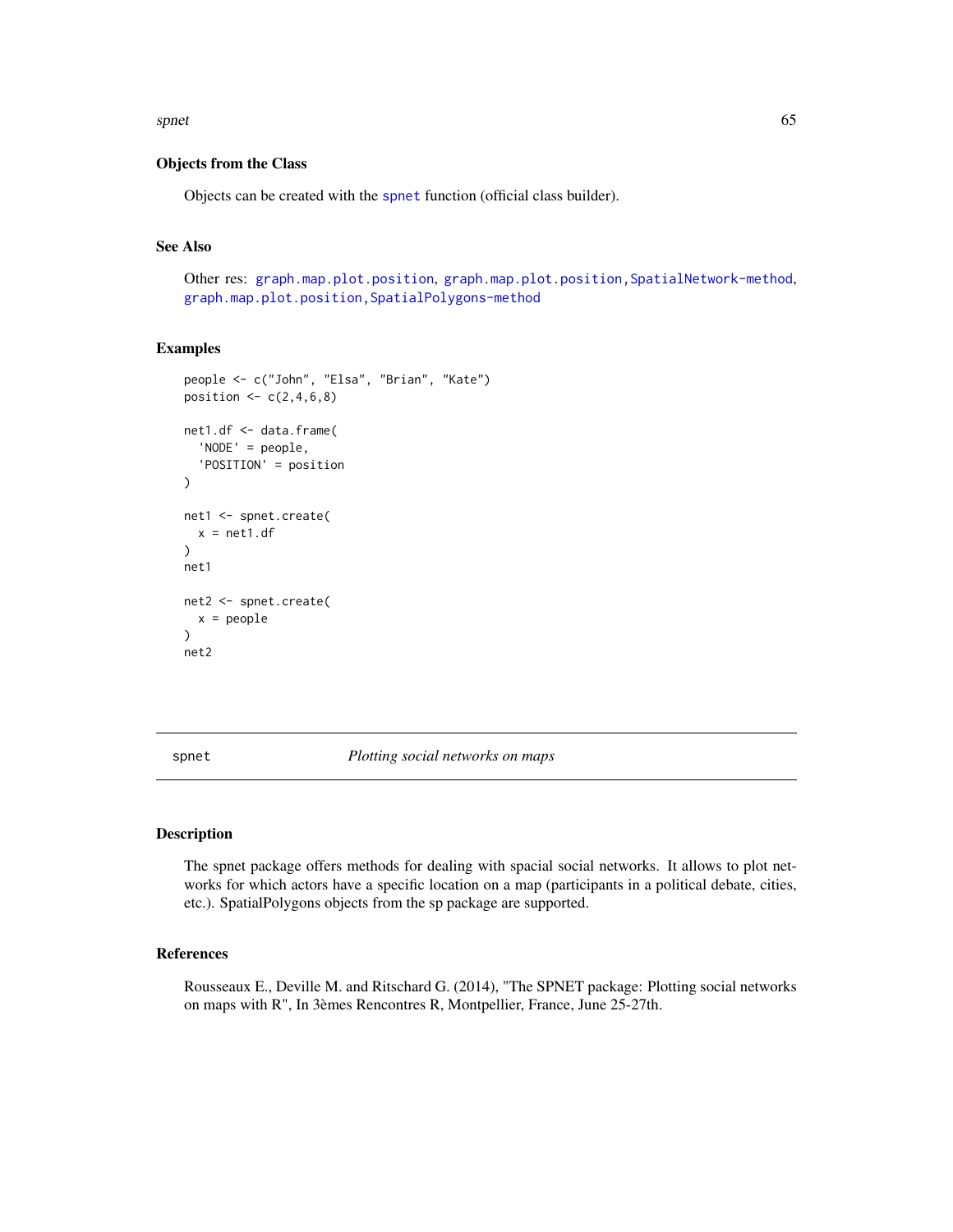#### Description

The spnet.create function is the official builder for creating SpatialNetwork objects.

# Usage

```
spect.create(x, map, networks, plot.title = list(min ="Untitled SPNET object", sub = "", cex = 2, col = "#333333"),
 plot.load = list(cex = 1, col = "#333333"), plot.color,plot.blackwhite = list(enable = FALSE, min = 0.02, max = 0.98), plot.symbol,
 plot.barplot = list(variable = "", bound.lower = c(-0.5, -0.5), bound.upper
 = c(0.5, -0.5), fgcolor = "#666666", bgcolor = "#eeeeee", width = 8),
 plot.arrow, plot.legend = list(print = TRUE, cex = 1, ncol = 1, horiz =
 FALSE, lwd = 1), plot.layout = list(ratios = c(title = 1/10, graphic = 7/10,
  legend = 2/10), mat = NULL, reset = TRUE), plot.par = list(mar = c(1, 1, 1, 1)1)), infos, quiet = FALSE)
```
#### Arguments

| x               | a data. frame containing at least two columns: NODE and POSITION.          |
|-----------------|----------------------------------------------------------------------------|
| map             | a SpatialPolygons object.                                                  |
| networks        | a list of the networks to plot.                                            |
| plot.title      | a list of parameters for setting the title.                                |
| plot.label      | a list of parameters to be passed to the text function for setting labels. |
| plot.color      | a list of parameters for setting colors.                                   |
| plot.blackwhite |                                                                            |
|                 | a list of parameters for setting the black and white mode.                 |
| plot.symbol     | a list of parameters for setting symbols.                                  |
| plot.barplot    | a list of parameters for setting barplots.                                 |
| plot.arrow      | a list of parameters for setting arrows.                                   |
| plot.legend     | a list of parameters for setting the legend.                               |
| plot.layout     | a list of parameters for setting the layout.                               |
| plot.par        | a list of graphical parameters.                                            |
| infos           | a list of meta information about the instance of the object.               |
| quiet           | = FALSE a logical, suppress all messages.                                  |

#### Author(s)

Emmanuel Rousseaux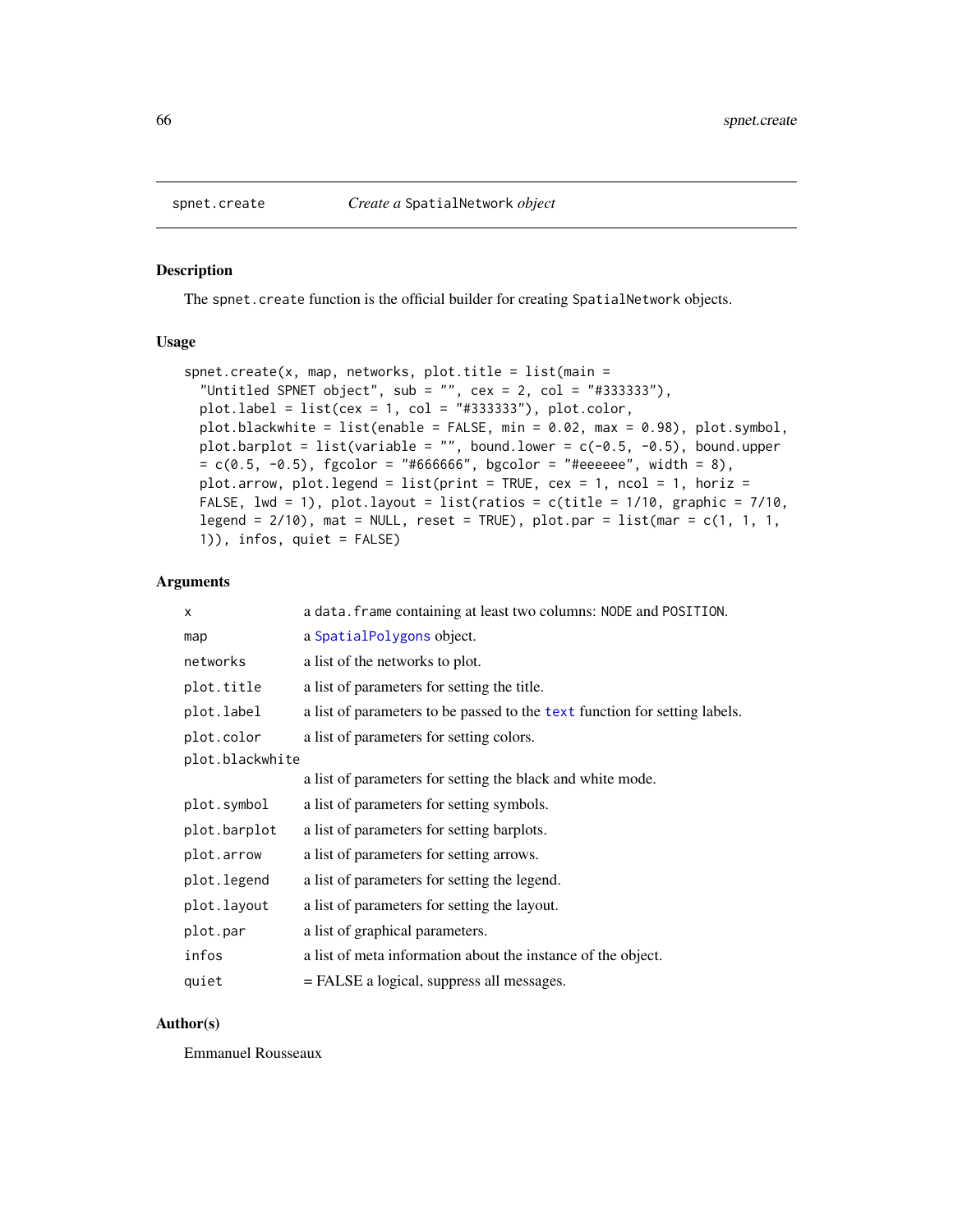# spnet.example.basic 67

# Examples

```
people <- c("John", "Elsa", "Brian", "Kate")
position \leq c(2,4,6,8)net1.df <- data.frame(
  'NODE' = people,
  'POSITION' = position
)
net1 <- spnet.create(
 x = net1.df\mathcal{L}net1
net2 <- spnet.create(
  x = people
\lambdanet2
```
spnet.example.basic *Spnet basic examples*

## Description

Create SpatialNetwork object examples for demonstration and testing purpose.

# Usage

```
spnet.example.basic(map = TRUE, color = TRUE, symbol = TRUE,
 network1 = TRUE, network2 = TRUE, barplot = TRUE, title = TRUE)
spnet.example.basic.full()
```
spnet.example.basic.map()

# Arguments

| map      | logical; if TRUE an example of map is provided.                                    |
|----------|------------------------------------------------------------------------------------|
| color    | logical; if TRUE an example of map colorization is provided.                       |
| symbol   | logical; if TRUE an example of symbol use is provided.                             |
| network1 | logical; if TRUE a first example of network is provided.                           |
| network2 | logical; if TRUE a second example of network is provided.                          |
| barplot  | logical; if TRUE a example of barplot rendering of a numeric variable is provided. |
| title    | logical; if TRUE a example of title is provided.                                   |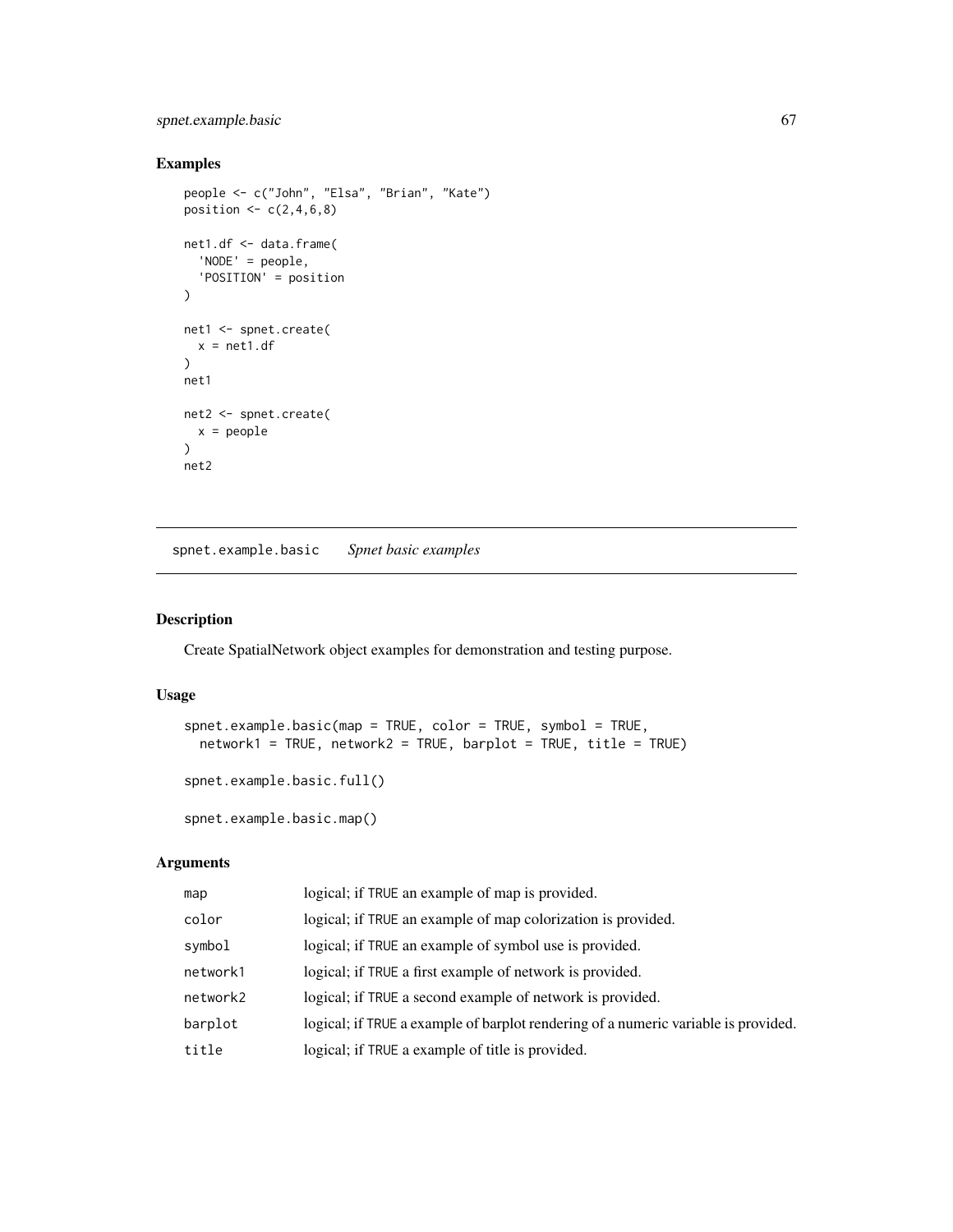# Value

a SpatialNetwok object.

# Examples

```
data(world.map.simplified, package = "spnet")
net1 <- spnet.example.basic()
plot(net1)
```

```
spnet.get.local.user.manual
                         Get the local copy of the spnet user manual
```
# Description

This function copies the spnet user manual to a user defined directory.

## Usage

```
spnet.get.local.user.manual(where = getwd(), overwrite = FALSE)
```
## Arguments

| where     | the location where to copy the user manual. Default is the working directory. |
|-----------|-------------------------------------------------------------------------------|
| overwrite | logical; should existing destination files be overwritten?                    |

world.map.simplified *The TM\_WORLD\_BORDERS\_SIMPL-0.3 world map.*

# Description

The simplified version of the world map provided by Bjorn Sandvik, thematicmapping.org.

## Format

A SpatialPolygonsDataFrame.

<span id="page-67-0"></span>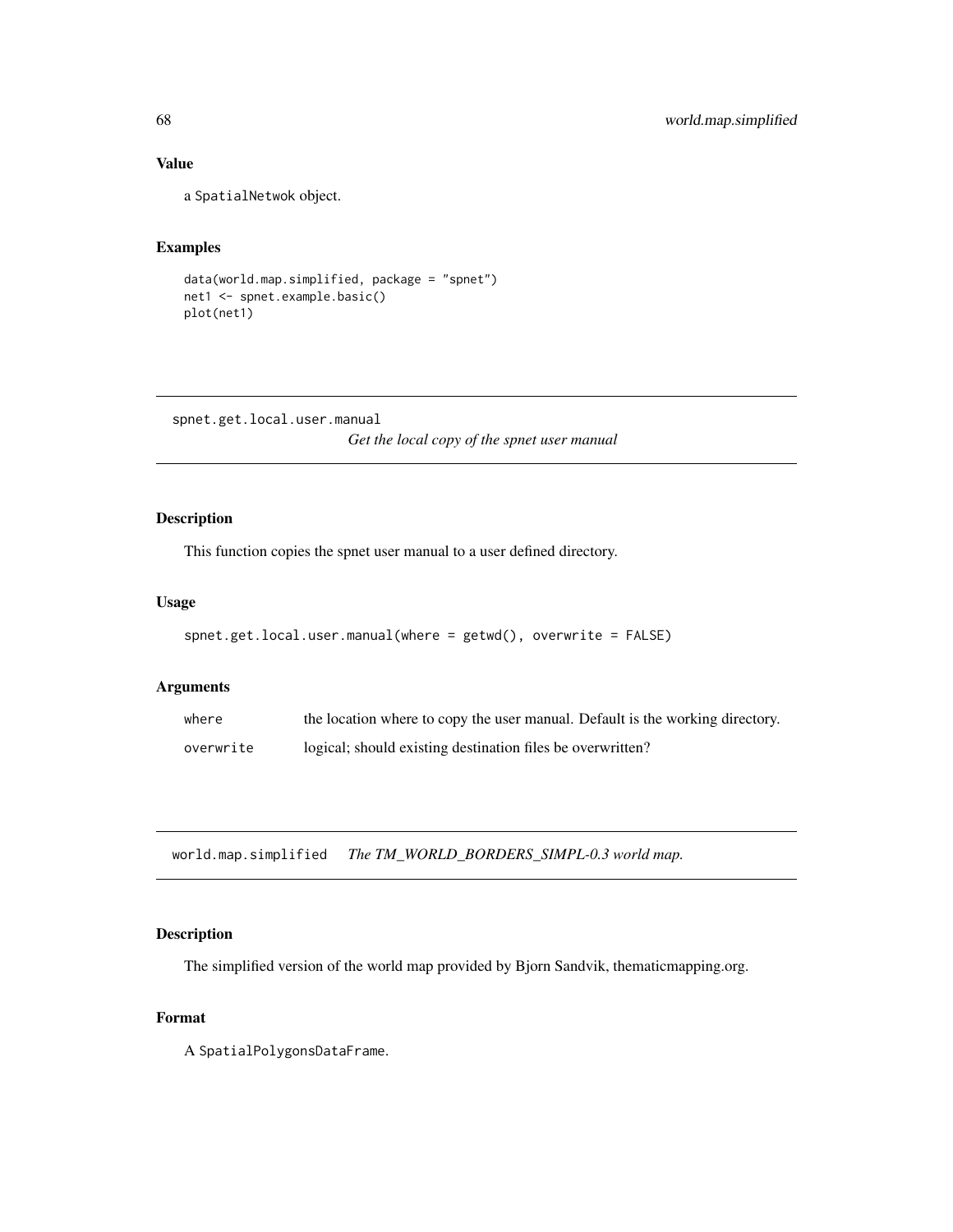# <span id="page-68-0"></span>Details

The map was imported in R as follows:

```
require(maptools)
world.map.simplified <- readShapeSpatial("~/TM_WORLD_BORDERS_SIMPL-0.3/TM_WORLD_BORDERS_SIMPL-0.3.
slot(world.map.simplified, 'data')[,'NAME'] <- iconv(slot(world.map.simplified, 'data')[,'NAME'], '
save(world.map.simplified, file="data/world.map.simplified.rda")
```
The result is a SpatialPolygonsDataFrame object. Its data slot contains a data frame with 246 observations and 11 variable:

- FIPS. FIPS 10-4 Country Code
- ISO2. ISO 3166-1 Alpha-2 Country Code
- ISO3. ISO 3166-1 Alpha-3 Country Code
- UN. ISO 3166-1 Numeric-3 Country Code
- NAME. Name of country/area
- AREA. Land area, FAO Statistics (2002)
- POP2005. Population, World Polulation Prospects (2005)
- REGION. Macro geographical (continental region), UN Statistics
- SUBREGION. Geographical sub-region, UN Statistics
- LON. Longitude
- LAT. Latitude

## Note

Note from the TM\_WORLD\_BORDERS\_SIMPL-0.3's README file:

- Use this dataset with care, as several of the borders are disputed.
- The original shapefile (world\_borders.zip, 3.2 MB) was downloaded from the Mapping Hacks website: http://www.mappinghacks.com/data/. The dataset was derived by Schuyler Erle from public domain sources. Sean Gilles did some clean up and made some enhancements.
- 

[ *Extract or replace parts of a SpatialNetwork object*

## Description

Extract or replace parts of a SpatialNetwork object set parts of SpatialNetwork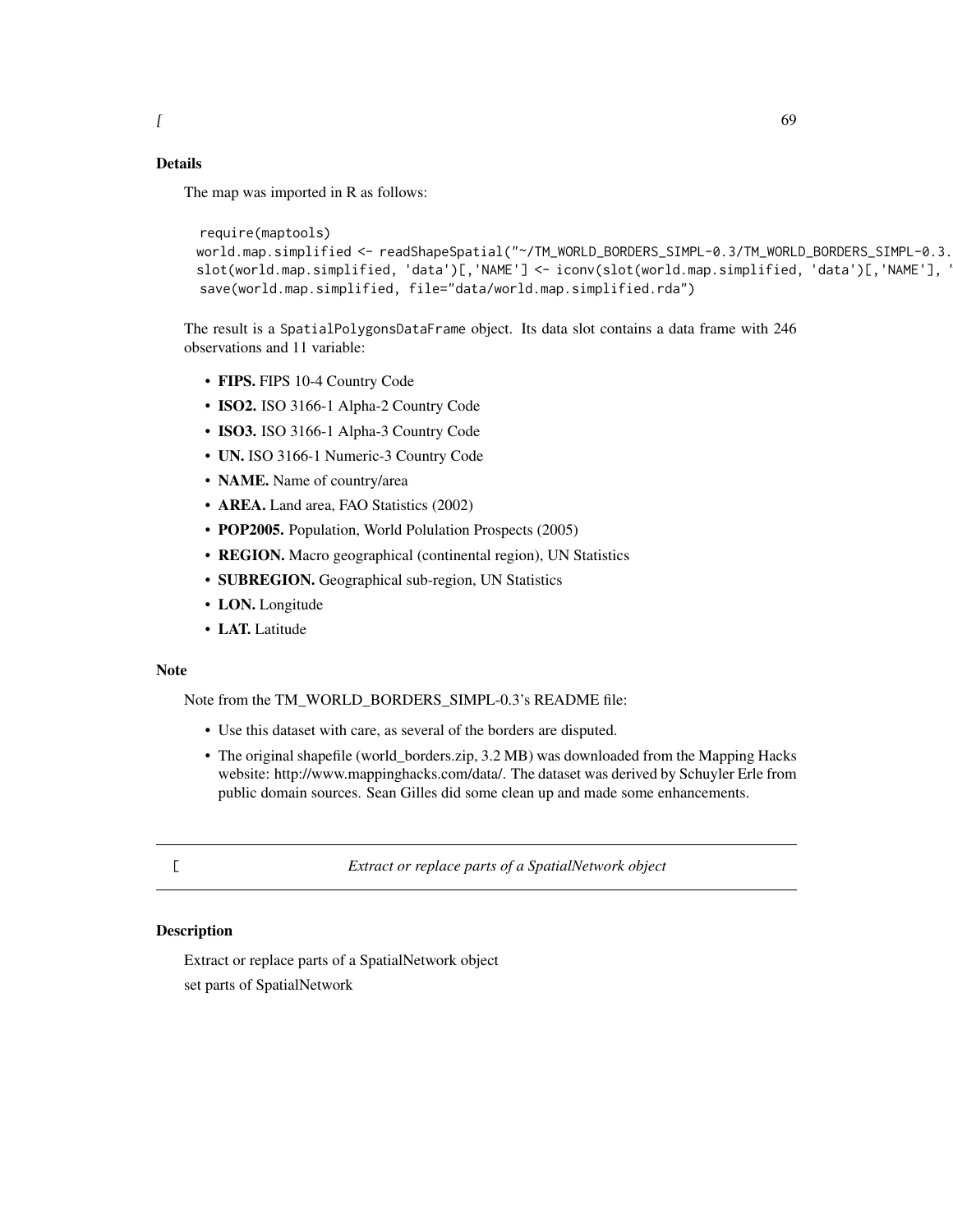# **Index**

∗Topic classes SpatialNetwork-class, [64](#page-63-0) ∗Topic datasets world.map.simplified, [68](#page-67-0) ∗Topic map spnet, [65](#page-64-1) ∗Topic networks spnet, [65](#page-64-1) ∗Topic network SpatialNetwork-class, [64](#page-63-0) ∗Topic package spnet, [65](#page-64-1) ∗Topic spatial SpatialNetwork-class, [64](#page-63-0) spnet, [65](#page-64-1) ∗Topic spnet spnet, [65](#page-64-1) ∗Topic sp SpatialNetwork-class, [64](#page-63-0) [, [69](#page-68-0) [,SpatialNetwork-method *(*[*)*, [69](#page-68-0)  $[-(-1)$ , [69](#page-68-0) [<-,SpatialNetwork-method *(*[*)*, [69](#page-68-0) Arrows, *[39](#page-38-0)* color2blackwhite, [4](#page-3-0) graph.barplot.bgcolor, [5](#page-4-0) graph.barplot.bgcolor,SpatialNetwork-method *(*graph.barplot.bgcolor*)*, [5](#page-4-0) graph.barplot.bgcolor<-, [6](#page-5-0) *(*graph.barplot.bgcolor*)*, [5](#page-4-0) graph.barplot.bound.lower, [6](#page-5-0) *(*graph.barplot.bound.lower*)*, [6](#page-5-0) graph.barplot.bound.lower<-, [7](#page-6-0) graph.barplot.bound.upper, [7](#page-6-0)

graph.barplot.bgcolor<-,SpatialNetwork,charac**£@#Phe&ha@**kwhite.enable,SpatialNetwork-method graph.barplot.bound.lower,SpatialNetwork-meth**ød**aph.blackwhite.enable<-,SpatialNetwork,logical-method graph.barplot.bound.lower<-,SpatialNetwork,nu**geaph.beathodh**ite.list,SpatialNetwork-method *(*graph.barplot.bound.lower*)*, [6](#page-5-0) graph.barplot.bound.upper,SpatialNetwork-method *(*graph.barplot.bound.upper*)*, [7](#page-6-0) graph.barplot.bound.upper<-, [8](#page-7-0) graph.barplot.bound.upper<-,SpatialNetwork,numeric-method *(*graph.barplot.bound.upper*)*, [7](#page-6-0) graph.barplot.fgcolor, [8](#page-7-0) graph.barplot.fgcolor,SpatialNetwork-method *(*graph.barplot.fgcolor*)*, [8](#page-7-0) graph.barplot.fgcolor<-, [9](#page-8-0) graph.barplot.fgcolor<-,SpatialNetwork,character-method *(*graph.barplot.fgcolor*)*, [8](#page-7-0) graph.barplot.list, [9](#page-8-0) graph.barplot.list,SpatialNetwork-method *(*graph.barplot.list*)*, [9](#page-8-0) graph.barplot.list<-, [10](#page-9-0) graph.barplot.list<-,SpatialNetwork,list-method *(*graph.barplot.list*)*, [9](#page-8-0) graph.barplot.variable, [10](#page-9-0) graph.barplot.variable,SpatialNetwork-method *(*graph.barplot.variable*)*, [10](#page-9-0) graph.barplot.variable<-, [11](#page-10-0) graph.barplot.variable<-,SpatialNetwork,character-method *(*graph.barplot.variable*)*, [10](#page-9-0) graph.barplot.width, [11](#page-10-0) graph.barplot.width,SpatialNetwork-method *(*graph.barplot.width*)*, [11](#page-10-0) graph.barplot.width<-, [12](#page-11-0) graph.barplot.width<-,SpatialNetwork,numeric-method *(*graph.barplot.width*)*, [11](#page-10-0) graph.blackwhite.enable, [12](#page-11-0) *(*graph.blackwhite.enable*)*, [12](#page-11-0) graph.blackwhite.enable<-, [13](#page-12-0) *(*graph.blackwhite.enable*)*, [12](#page-11-0) graph.blackwhite.list, [13](#page-12-0) *(*graph.blackwhite.list*)*, [13](#page-12-0)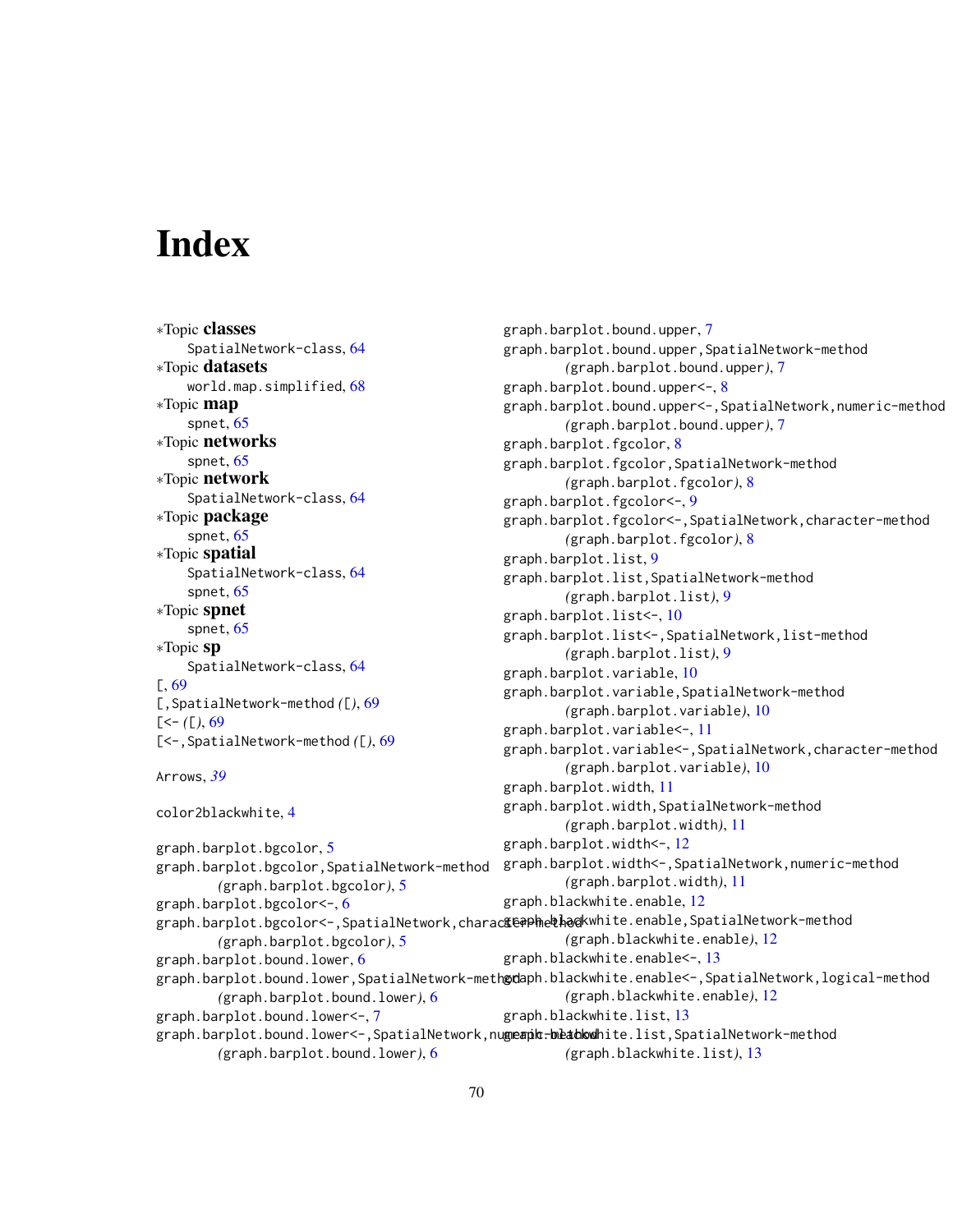## $I<sub>N</sub>$  in  $I<sub>1</sub>$  is  $I<sub>2</sub>$  in  $I<sub>3</sub>$  in  $I<sub>4</sub>$  in  $I<sub>5</sub>$  in  $I<sub>6</sub>$  in  $I<sub>7</sub>$  in  $I<sub>8</sub>$  in  $I<sub>9</sub>$  in  $I<sub>9</sub>$  in  $I<sub>9</sub>$  in  $I<sub>9</sub>$  in  $I<sub>9</sub>$  in  $I<sub>9</sub>$  in  $I<sub>9</sub>$  i

graph.blackwhite.list<-, [14](#page-13-0) graph.blackwhite.list<-,SpatialNetwork,list-m**etapd**.color.region<-,SpatialNetwork,character-method *(*graph.blackwhite.list*)*, [13](#page-12-0) graph.blackwhite.max, [14](#page-13-0) graph.blackwhite.max,SpatialNetwork-method *(*graph.blackwhite.max*)*, [14](#page-13-0) graph.blackwhite.max<-, [15](#page-14-0) graph.blackwhite.max<<mark>-,SpatialNetwork,numeric<del>gm**aphod**olor.variable<-,SpatialNetwork,character-method</mark></mark></del> *(*graph.blackwhite.max*)*, [14](#page-13-0) graph.blackwhite.min, [15](#page-14-0) graph.blackwhite.min,SpatialNetwork-method *(*graph.blackwhite.min*)*, [15](#page-14-0) graph.blackwhite.min<-, [16](#page-15-0) graph.blackwhite.min<-,SpatialNetwork,numeric<del>gm<mark>a</mark>phodab</del>el.cex<-,SpatialNetwork,numeric-method *(*graph.blackwhite.min*)*, [15](#page-14-0) graph.color.background, [16](#page-15-0) graph.color.background,SpatialNetwork-method graph.label.color,SpatialNetwork-method *(*graph.color.background*)*, [16](#page-15-0) graph.color.background<-, [17](#page-16-0) graph.color.background<-,SpatialNetwork,chara**gtaphmeabel**.color<-,SpatialNetwork,character-method *(*graph.color.background*)*, [16](#page-15-0) graph.color.border, [17](#page-16-0) graph.color.border,SpatialNetwork-method *(*graph.color.border*)*, [17](#page-16-0) graph.color.border<-, [18](#page-17-0) graph.color.border<-,SpatialNetwork,character<del>gm<mark>a</mark>tholabel.list<-,SpatialNetwork,list-method</del> *(*graph.color.border*)*, [17](#page-16-0) graph.color.legend, [18](#page-17-0) graph.color.legend,SpatialNetwork-method *(*graph.color.legend*)*, [18](#page-17-0) graph.color.legend<-, [19](#page-18-0) graph.color.legend<-,SpatialNetwork,character<del>gm<mark>aph</mark>oddabel.variable<-,SpatialNetwork,character-method</del> *(*graph.color.legend*)*, [18](#page-17-0) graph.color.list, [19](#page-18-0) graph.color.list,SpatialNetwork-method *(*graph.color.list*)*, [19](#page-18-0) graph.color.list<-, [20](#page-19-0) graph.color.list<-,SpatialNetwork,list-method graph.layout.list<-,SpatialNetwork,list-method *(*graph.color.list*)*, [19](#page-18-0) graph.color.node, [20](#page-19-0) graph.color.node,SpatialNetwork-method *(*graph.color.node*)*, [20](#page-19-0) graph.color.node<-, [21](#page-20-0) graph.color.node<-,SpatialNetwork,character-m**gtapd**.legend.cex<-,SpatialNetwork,numeric-method *(*graph.color.node*)*, [20](#page-19-0) graph.color.region, [21](#page-20-0) graph.color.region,SpatialNetwork-method *(*graph.color.region*)*, [21](#page-20-0) graph.color.region<-, [22](#page-21-0) *(*graph.color.region*)*, [21](#page-20-0) graph.color.variable, [22](#page-21-0) graph.color.variable,SpatialNetwork-method *(*graph.color.variable*)*, [22](#page-21-0) graph.color.variable<-, [23](#page-22-0) *(*graph.color.variable*)*, [22](#page-21-0) graph.label.cex, [23](#page-22-0) graph.label.cex,SpatialNetwork-method *(*graph.label.cex*)*, [23](#page-22-0) graph.label.cex<-, [24](#page-23-0) *(*graph.label.cex*)*, [23](#page-22-0) graph.label.color, [24](#page-23-0) *(*graph.label.color*)*, [24](#page-23-0) graph.label.color<-, [25](#page-24-0) *(*graph.label.color*)*, [24](#page-23-0) graph.label.list, [25](#page-24-0) graph.label.list,SpatialNetwork-method *(*graph.label.list*)*, [25](#page-24-0) graph.label.list<-, [26](#page-25-0) *(*graph.label.list*)*, [25](#page-24-0) graph.label.variable, [26](#page-25-0) graph.label.variable,SpatialNetwork-method *(*graph.label.variable*)*, [26](#page-25-0) graph.label.variable<-, [27](#page-26-0) *(*graph.label.variable*)*, [26](#page-25-0) graph.layout.list, [27](#page-26-0) graph.layout.list,SpatialNetwork-method *(*graph.layout.list*)*, [27](#page-26-0) graph.layout.list<-, [28](#page-27-0) *(*graph.layout.list*)*, [27](#page-26-0) graph.legend.cex, [28](#page-27-0) graph.legend.cex,SpatialNetwork-method *(*graph.legend.cex*)*, [28](#page-27-0) graph.legend.cex<-, [29](#page-28-0) *(*graph.legend.cex*)*, [28](#page-27-0) graph.legend.horiz, [29](#page-28-0) graph.legend.horiz,SpatialNetwork-method *(*graph.legend.horiz*)*, [29](#page-28-0)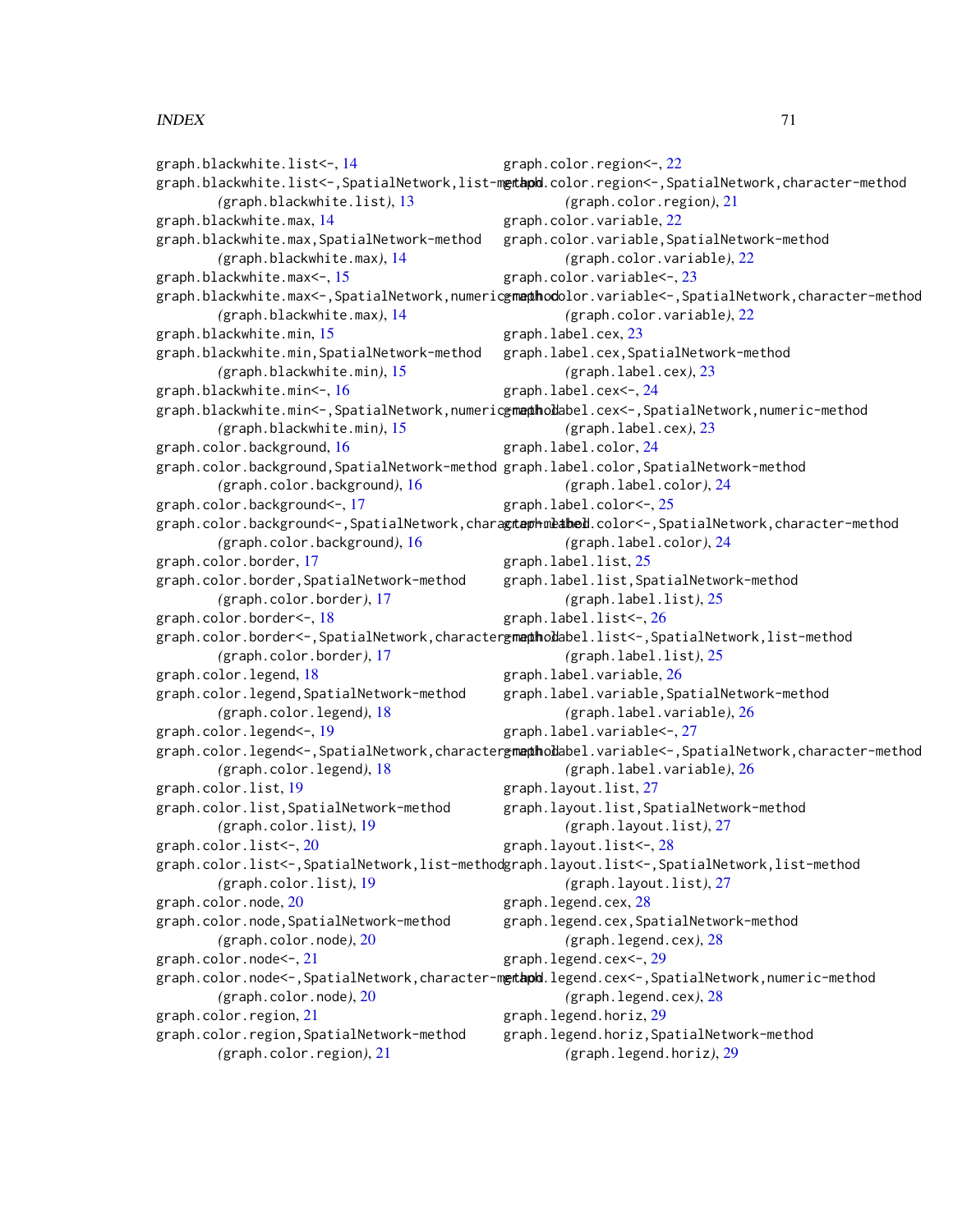graph.legend.horiz<-, [30](#page-29-0) graph.legend.horiz<-,SpatialNetwork,logical-m**etapd**.network.arrow.head.lth<-,SpatialNetwork,character,nu *(*graph.legend.horiz*)*, [29](#page-28-0) graph.legend.line.width, [30](#page-29-0) graph.legend.line.width,SpatialNetwork-method graph.network.arrow.head.type, [38](#page-37-0) *(*graph.legend.line.width*)*, [30](#page-29-0) graph.legend.line.width<-, [31](#page-30-0) graph.legend.line.width<-,SpatialNetwork,numeric-methoo *(*graph.legend.line.width*)*, [30](#page-29-0) graph.legend.list, [31](#page-30-0) graph.legend.list,SpatialNetwork-method *(*graph.legend.list*)*, [31](#page-30-0) graph.legend.list<-, [32](#page-31-0) graph.legend.list<-,SpatialNetwork,list-metho**g**raph.network.arrow.line.type,SpatialNetwork,character-met *(*graph.legend.list*)*, [31](#page-30-0) graph.legend.ncol, [32](#page-31-0) graph.legend.ncol,SpatialNetwork-method *(*graph.legend.ncol*)*, [32](#page-31-0) graph.legend.ncol<-, [33](#page-32-0) graph.legend.ncol<-,SpatialNetwork,numeric-method *(*graph.legend.ncol*)*, [32](#page-31-0) graph.legend.print, [33](#page-32-0) graph.legend.print,SpatialNetwork-method *(*graph.legend.print*)*, [33](#page-32-0) graph.legend.print<-, [34](#page-33-0) graph.legend.print<-,SpatialNetwork,logical-m**etapd**.network.arrow.opacity<-,SpatialNetwork,character,num *(*graph.legend.print*)*, [33](#page-32-0) graph.map, [34](#page-33-0) graph.map,SpatialNetwork-method *(*graph.map*)*, [34](#page-33-0) graph.map.plot.position, [35,](#page-34-1) *[65](#page-64-1)* graph.map.plot.position,SpatialNetwork-method *(*graph.map.plot.position*)*, [35](#page-34-1) graph.map.plot.position,SpatialPolygons-metho**g**raph.network.arrow.shift.x<-,SpatialNetwork,character,num *(*graph.map.plot.position*)*, [35](#page-34-1) graph.map $\leq$ -,  $36$ graph.map<-,SpatialNetwork,SpatialPolygons-me**ghaph**.network.arrow.shift.y,[43](#page-42-0) *(*graph.map*)*, [34](#page-33-0) graph.network.arrow.color, [36](#page-35-0) graph.network.arrow.color,SpatialNetwork,character-me $\texttt{\$}$ hod *(*graph.network.arrow.color*)*, [36](#page-35-0) graph.network.arrow.color<-, [37](#page-36-0) graph.network.arrow.color<-,SpatialNetwork,character,character-method *(*graph.network.arrow.shift.y*)*, *(*graph.network.arrow.color*)*, [36](#page-35-0) graph.network.arrow.head.lth, [37](#page-36-0) graph.network.arrow.head.lth,SpatialNetwork,c**haanalt leetweithod**rrow.shorten,SpatialNetwork,character-metho *(*graph.network.arrow.head.lth*)*, [37](#page-36-0) graph.network.arrow.head.lth<-, [38](#page-37-0) *(*graph.network.arrow.head.lth*)*, [37](#page-36-0) graph.network.arrow.head.type,SpatialNetwork,character-met *(*graph.network.arrow.head.type*)*, graph.network.arrow.head.type<-, [39](#page-38-0) graph.network.arrow.head.type<-,SpatialNetwork,character,c *(*graph.network.arrow.head.type*)*, [38](#page-37-0) graph.network.arrow.line.type, [40](#page-39-0) *(*graph.network.arrow.line.type*)*, [40](#page-39-0) graph.network.arrow.line.type<-, [40](#page-39-0) graph.network.arrow.line.type<-,SpatialNetwork,character,n *(*graph.network.arrow.line.type*)*, [40](#page-39-0) graph.network.arrow.opacity, [41](#page-40-0) graph.network.arrow.opacity,SpatialNetwork,character-metho *(*graph.network.arrow.opacity*)*, [41](#page-40-0) graph.network.arrow.opacity<-, [42](#page-41-0) *(*graph.network.arrow.opacity*)*, [41](#page-40-0) graph.network.arrow.shift.x, [42](#page-41-0) graph.network.arrow.shift.x,SpatialNetwork,character-method *(*graph.network.arrow.shift.x*)*,  $42$ graph.network.arrow.shift.x<-, [43](#page-42-0) *(*graph.network.arrow.shift.x*)*, [42](#page-41-0) graph.network.arrow.shift.y,SpatialNetwork,character-metho *(*graph.network.arrow.shift.y*)*, graph.network.arrow.shift.y<-, [44](#page-43-0) graph.network.arrow.shift.y<-,SpatialNetwork,character,num [43](#page-42-0) graph.network.arrow.shorten, [45](#page-44-0) *(*graph.network.arrow.shorten*)*, [45](#page-44-0)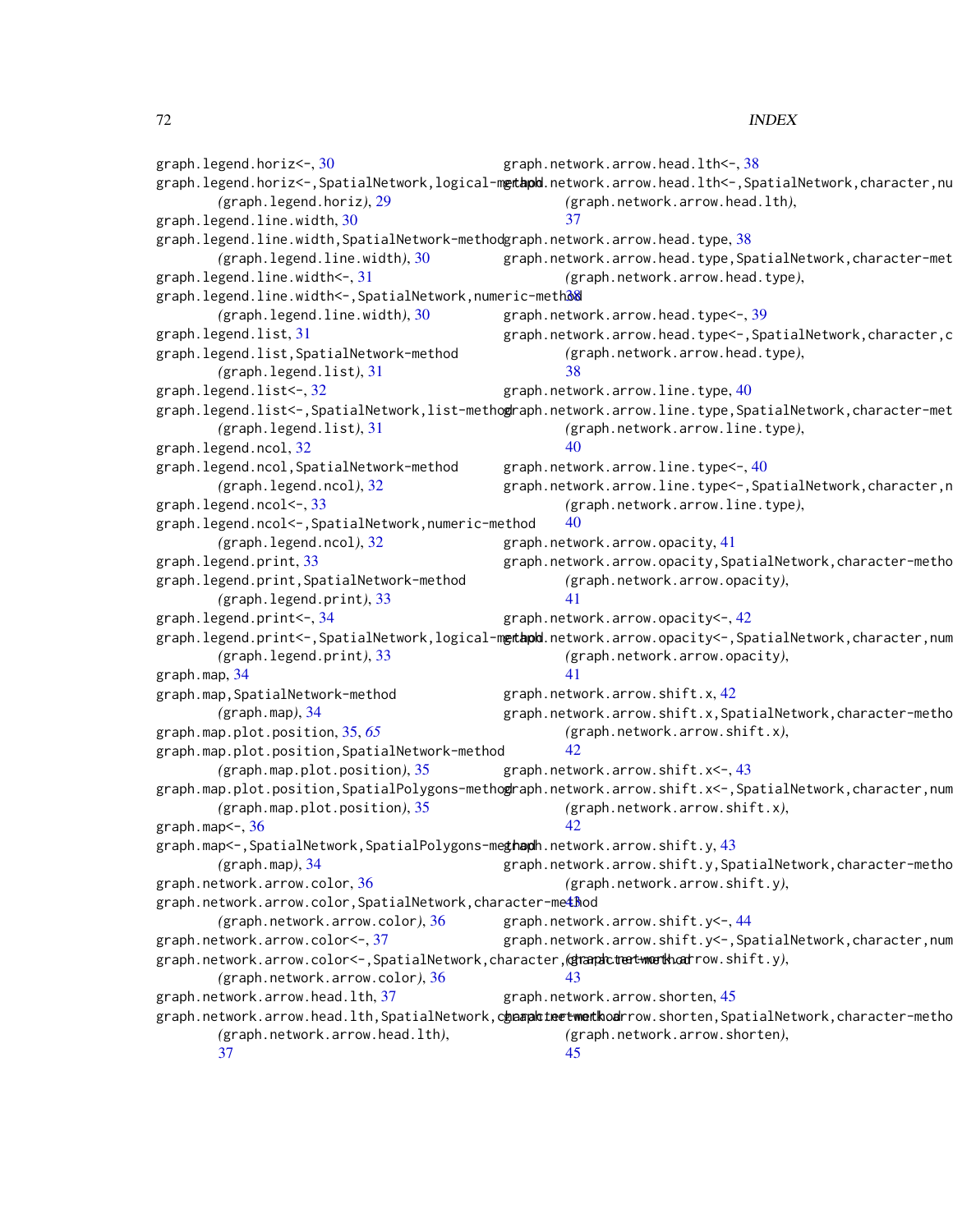graph.network.arrow.shorten<-, [45](#page-44-0) graph.network.arrow.shorten<-,SpatialNetwork,<mark>ghaphcsymbolmeexc54</mark>hethod *(*graph.network.arrow.shorten*)*, [45](#page-44-0) graph.network.arrow.thickness, [46](#page-45-0) graph.network.arrow.thickness,SpatialNetwork,**ghaphcsemboltbexk-**,SpatialNetwork,numeric-method *(*graph.network.arrow.thickness*)*, [46](#page-45-0) graph.network.arrow.thickness<-, [47](#page-46-0) graph.network.arrow.thickness<-,SpatialNetwork,character,numeric-method *(*graph.symbol.color*)*, [55](#page-54-0) *(*graph.network.arrow.thickness*)*, [46](#page-45-0) graph.network.data, [47](#page-46-0) graph.network.data,SpatialNetwork,character-m**etapd.**symbol.legend,[56](#page-55-0) *(*graph.network.data*)*, [47](#page-46-0) graph.network.data<-, [48](#page-47-0) graph.network.data<-,SpatialNetwork,character<mark>gmaphisymedhod</mark>egend<-,[57](#page-56-0) *(*graph.network.data*)*, [47](#page-46-0) graph.network.exists, [48](#page-47-0) graph.network.label, [49](#page-48-0) graph.network.label,SpatialNetwork,character-**geapbo**dsymbol.list,SpatialNetwork-method *(*graph.network.label*)*, [49](#page-48-0) graph.network.label<-, [49](#page-48-0) graph.network.label<-,SpatialNetwork,characte**gr,apharaynhethod-**,SpatialNetwork,list-method *(*graph.network.label*)*, [49](#page-48-0) graph.network.list, [50](#page-49-0) graph.network.list,SpatialNetwork,character-m**gtapd**.symbol.shift.x,SpatialNetwork-method *(*graph.network.list*)*, [50](#page-49-0) graph.network.list<-, [51](#page-50-0) graph.network.list<-,SpatialNetwork,characterg<mark>iapht-syenbol</mark>.shift.x<-,SpatialNetwork,numeric-method *(*graph.network.list*)*, [50](#page-49-0) graph.networks.add<-, [51](#page-50-0) graph.networks.add<-,SpatialNetwork,character<del>gmaphosy</del>mbol.shift.y,SpatialNetwork-method *(*graph.networks.add<-*)*, [51](#page-50-0) graph.networks.list, [52](#page-51-0) graph.networks.list,SpatialNetwork-method *(*graph.networks.list*)*, [52](#page-51-0) graph.networks.list<-, [52](#page-51-0) graph.networks.list<-,SpatialNetwork,list-met**hod**bh.symbol.variable,SpatialNetwork-method *(*graph.networks.list*)*, [52](#page-51-0) graph.networks.remove<-, [53](#page-52-0) graph.networks.remove<-,SpatialNetwork,charac**gea<del>p</del>hesymbol**l.variable<-,SpatialNetwork,character-method *(*graph.networks.remove<-*)*, [53](#page-52-0) graph.par.list, [53](#page-52-0) graph.par.list,SpatialNetwork-method *(*graph.par.list*)*, [53](#page-52-0) graph.par.list<-, [54](#page-53-0) graph.par.list<-,SpatialNetwork,list-method graph.title.list<-,SpatialNetwork,list-method*(*graph.par.list*)*, [53](#page-52-0) graph.symbol.cex,SpatialNetwork-method *(*graph.symbol.cex*)*, [54](#page-53-0) graph.symbol.cex<-, [55](#page-54-0) *(*graph.symbol.cex*)*, [54](#page-53-0) graph.symbol.color, [55](#page-54-0) graph.symbol.color,SpatialNetwork-method graph.symbol.color<-, [56](#page-55-0) graph.symbol.color<-,SpatialNetwork,character-method *(*graph.symbol.color*)*, [55](#page-54-0) graph.symbol.legend,SpatialNetwork-method *(*graph.symbol.legend*)*, [56](#page-55-0) graph.symbol.legend<-,SpatialNetwork,character-method *(*graph.symbol.legend*)*, [56](#page-55-0) graph.symbol.list, [57](#page-56-0) *(*graph.symbol.list*)*, [57](#page-56-0) graph.symbol.list<-, [58](#page-57-0) *(*graph.symbol.list*)*, [57](#page-56-0) graph.symbol.shift.x, [58](#page-57-0) *(*graph.symbol.shift.x*)*, [58](#page-57-0) graph.symbol.shift.x<-, [59](#page-58-0) *(*graph.symbol.shift.x*)*, [58](#page-57-0) graph.symbol.shift.y, [59](#page-58-0) *(*graph.symbol.shift.y*)*, [59](#page-58-0) graph.symbol.shift.y<-, [60](#page-59-0) graph.symbol.shift.y<-,SpatialNetwork,numeric-method *(*graph.symbol.shift.y*)*, [59](#page-58-0) graph.symbol.variable, [60](#page-59-0) *(*graph.symbol.variable*)*, [60](#page-59-0) graph.symbol.variable<-, [61](#page-60-0) *(*graph.symbol.variable*)*, [60](#page-59-0) graph.title.list, [61](#page-60-0) graph.title.list,SpatialNetwork-method *(*graph.title.list*)*, [61](#page-60-0) graph.title.list<-, [62](#page-61-0)